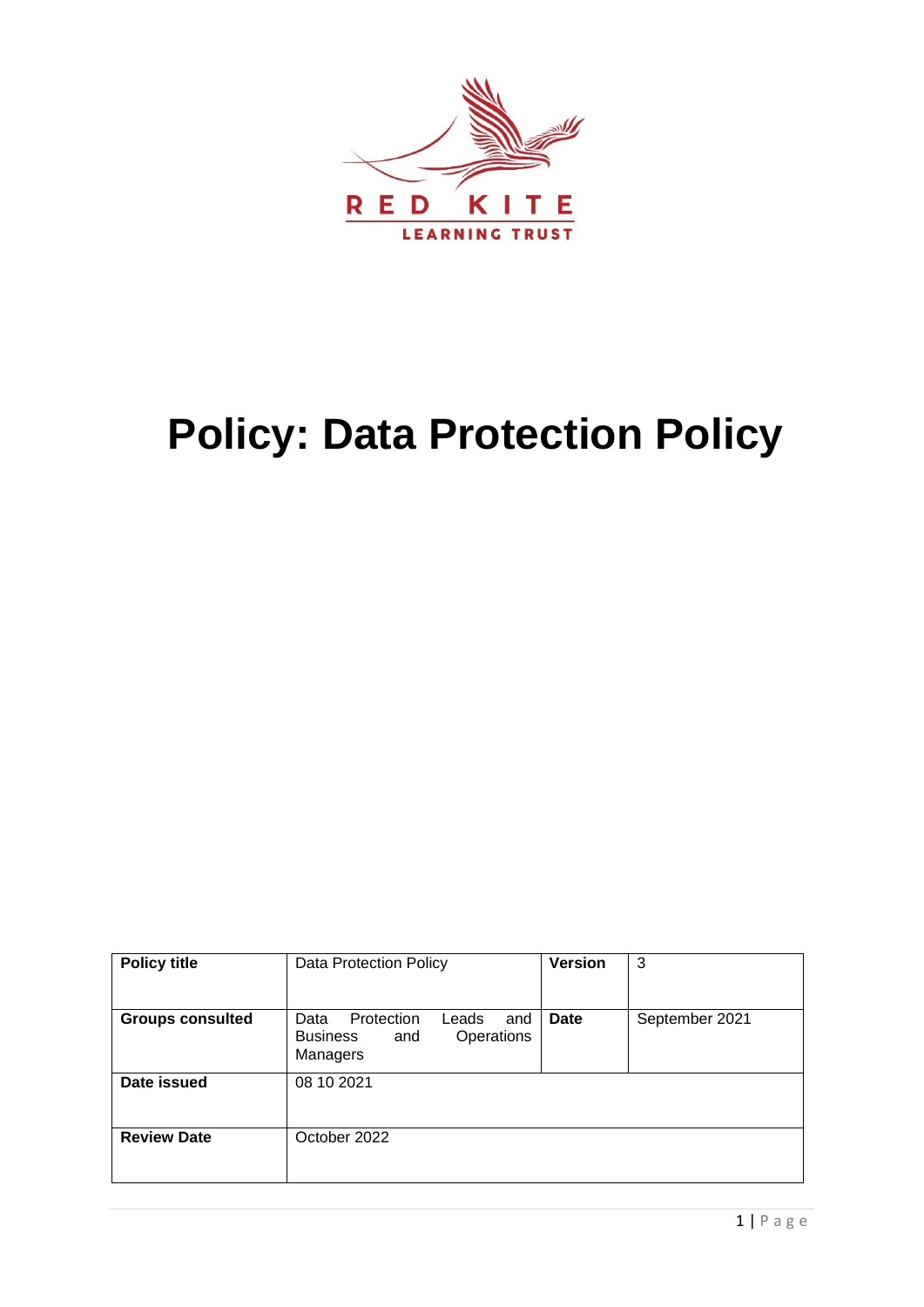## **Data Protection Policy (GDPR)**

### **CONTENTS Page(s)**

| Item 1            | <b>Introduction</b>                                                               | 3                       |
|-------------------|-----------------------------------------------------------------------------------|-------------------------|
| Item <sub>2</sub> | <b>Personal Data</b>                                                              | 3                       |
| Item <sub>3</sub> | <b>The Data Protection Principles</b>                                             | $4 - 5$                 |
| Item 4            | <b>Conditions for Processing in the First</b><br><b>Data Protection Principle</b> | 5                       |
| Item 5            | Use of Personal Data by the Academy Trust                                         | $5 - 7$                 |
| Item 6            | <b>Security of Personal Data</b>                                                  | $\overline{\mathbf{r}}$ |
| Item <sub>7</sub> | <b>Disclosure of Personal Data to Third Parties</b>                               | $\overline{7}$          |
| Item 8            | <b>Confidentiality of Pupil Concerns</b>                                          | 9                       |
| Item <sub>9</sub> | <b>Subject Access Requests</b>                                                    | $9 - 10$                |
| Item 10           | <b>Exemptions to Access by Data Subjects</b>                                      | 10                      |
| Item 11           | <b>Other Rights of Individuals</b>                                                | $10 - 12$               |
| Item 12           | Breach of any Requirement of the GDPR                                             | $12 - 13$               |
| Item 13           | <b>Contact</b>                                                                    | 13                      |
| Annex 1 -         | <b>Data Retention Policy</b>                                                      |                         |
| Annex 2 -         | <b>Photograph/Video Policy</b>                                                    |                         |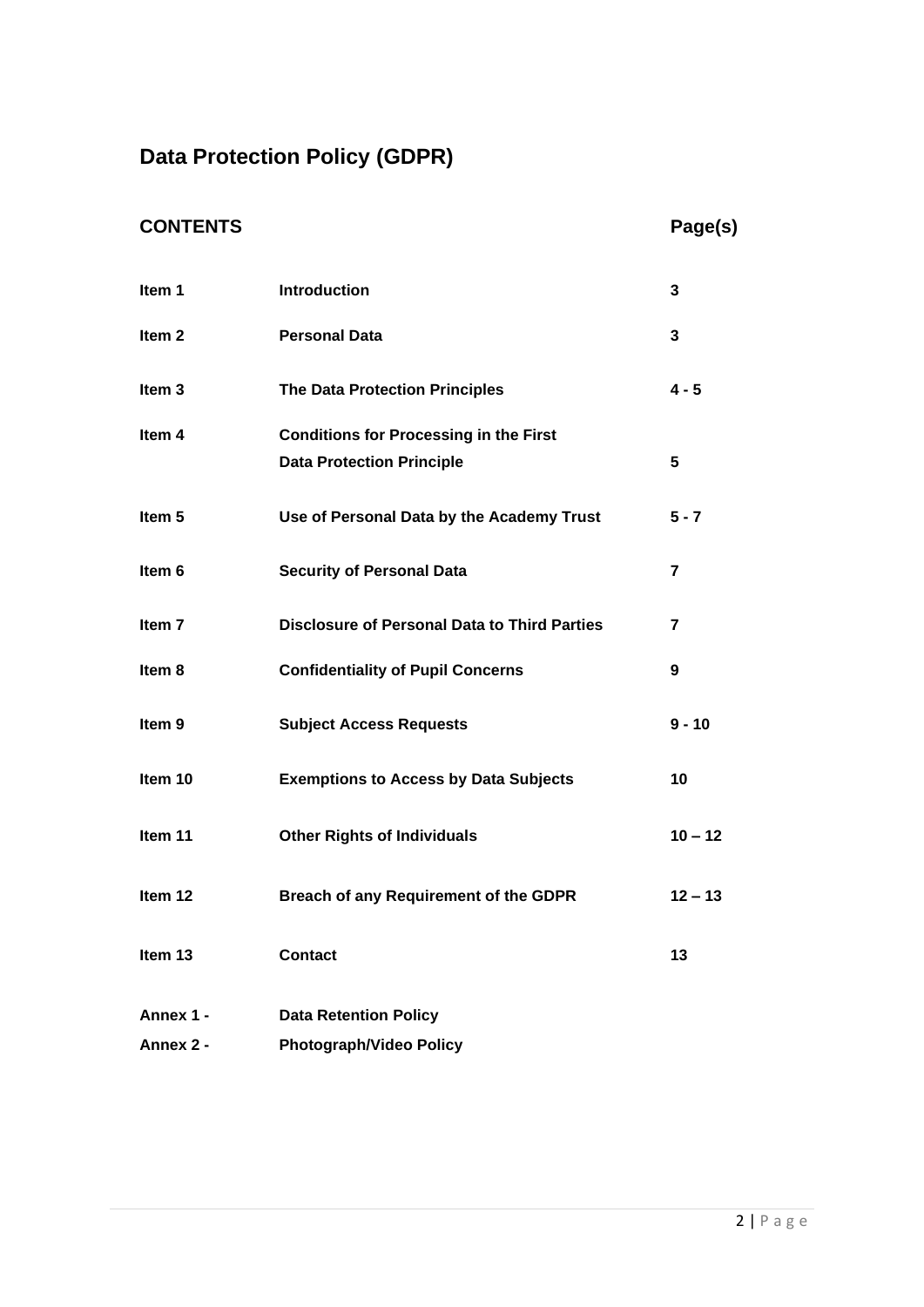#### **1. INTRODUCTION**

- 1.1. The Red Kite Learning Trust ("the Academy Trust") collects and uses certain types of personal information about staff, pupils, parents and other individuals who encounter the Academy Trust in order to provide education and associated functions. The Academy Trust may be required by law to collect and use certain types of information to comply with statutory obligations related to employment, education and safeguarding, and this policy is intended to ensure that personal information is dealt with properly and securely and in accordance with the General Data Protection Regulation and other related legislation.
- 1.2. The GDPR applies to all computerised data and manual files if they come within the definition of a filing system. Broadly speaking, a filing system is one where the data is structured in some way that it is searchable based on specific criteria.
- 1.3. This policy will be updated as necessary to reflect best practice, or amendments made to data protection legislation, and shall be reviewed every 2 years.

#### **2. PERSONAL DATA**

- 2.1. 'Personal data' is information that identifies an individual and includes information that would identify an individual to the person to whom it is disclosed because of any special knowledge that they have or can obtain<sup>1</sup>. A sub-set of personal data is known as 'special category personal data'. This special category data is information that relates to:
	- 2.1.1. race or ethnic origin;
	- 2.1.2. political opinions;
	- 2.1.3. religious or philosophical beliefs;
	- 2.1.4. trade union membership;
	- 2.1.5. physical or mental health;
	- 2.1.6. an individual's sex life or sexual orientation;
	- 2.1.7. genetic or biometric data for the purpose of uniquely identifying a natural person.
- 2.2. Special Category information is given special protection, and additional safeguards apply if this information is to be collected and used.
- 2.3. Information relating to criminal convictions shall only be held and processed where there is legal authority to do so.
- 2.4. The Academy Trust does not intend to seek or hold sensitive personal data about staff or students except:
	- 2.4.1. Where the Academy Trust has been notified of the information, or

<sup>1</sup> For example, if asked for the number of female employees, and you only have one female employee, this would be personal data if it was possible to obtain a list of employees from the website.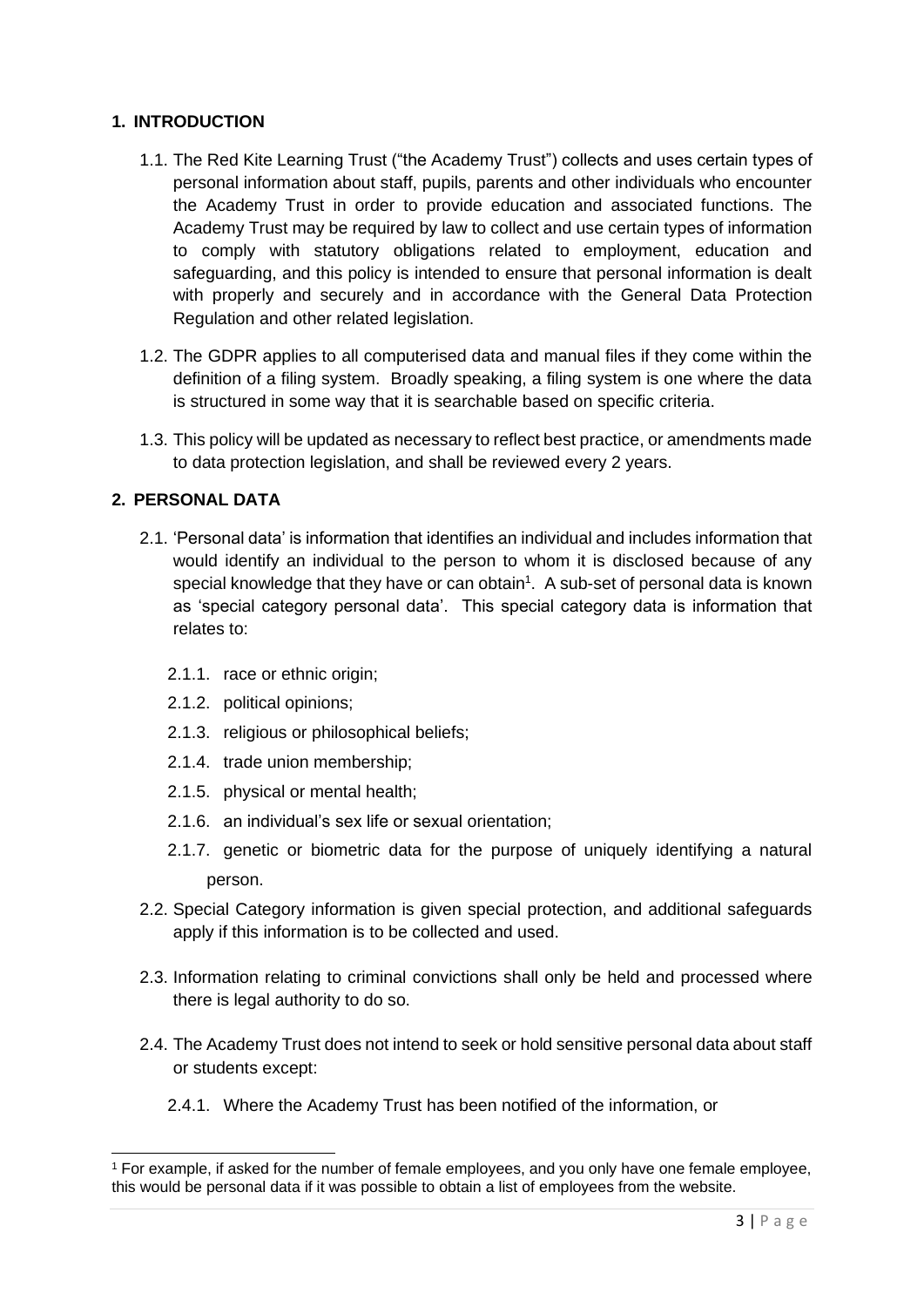- 2.4.2. It comes to the Academy Trust's attention via legitimate means (e.g. a grievance) or
- 2.4.3. Needs to be sought and held in compliance with a legal obligation or as a matter of good practice.
- 2.4.4. Staff or students are under no obligation to disclose to the Academy Trust their race or ethnic origin, political or religious beliefs, whether or not they are a trade union member or details of their sexual life (save to the extent that details of marital status and / or parenthood are needed for other purposes, e.g. pension entitlements).

#### **3. THE DATA PROTECTION PRINCIPLES**

- 3.1. The six data protection principles as laid down in the GDPR are followed at all times:
	- 3.1.1. personal data shall be processed fairly, lawfully and in a transparent manner, and processing shall not be lawful unless one of the processing conditions can be met;
	- 3.1.2. Personal data shall be collected for specific, explicit, and legitimate purposes, and shall not be further processed in a manner incompatible with those purposes;
	- 3.1.3. personal data shall be adequate, relevant, and limited to what is necessary for the purpose(s) for which it is being processed;
	- 3.1.4. personal data shall be accurate and, where necessary, kept up to date;
	- 3.1.5. personal data processed for any purpose(s) shall not be kept for longer than is necessary for that purpose / those purposes;
	- 3.1.6. personal data shall be processed in such a way that ensures appropriate security of the data, including protection against unauthorised or unlawful processing and against accidental loss, destruction, or damage, using appropriate technical or organisational measures.
- 3.2. In addition to this, the Academy Trust is committed to ensuring that at all times, anyone dealing with personal data shall be mindful of the individual's rights under the law (as explained in more detail in paragraphs 7 and 8 below).
- 3.3. The Academy Trust is committed to complying with the principles in 3.1 at all times. This means that the Academy Trust will:
	- 3.3.1. inform individuals as to the purpose of collecting any information from them, as and when we ask for it;
	- 3.3.2. be responsible for checking the quality and accuracy of the information;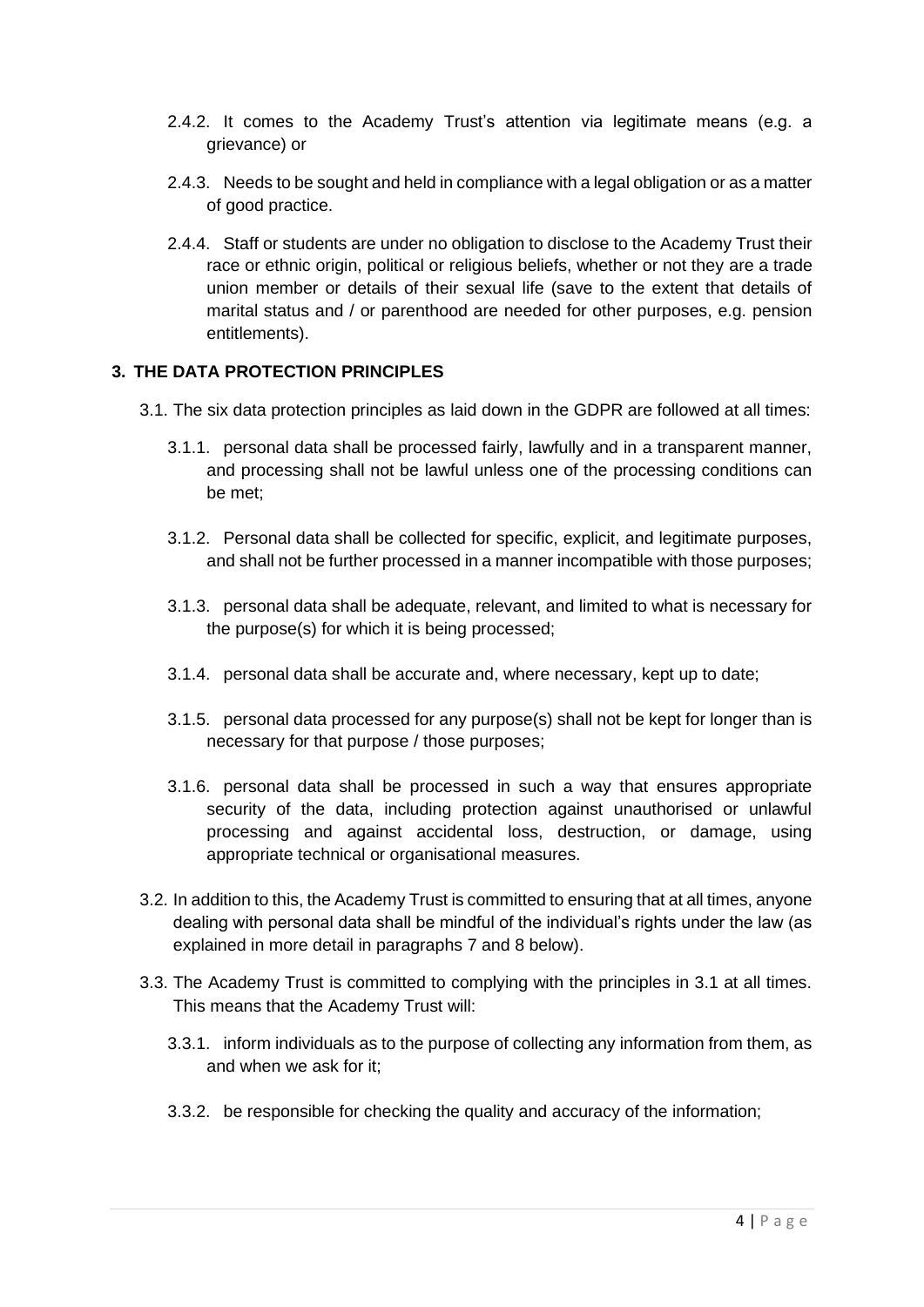- 3.3.3. regularly review the records held to ensure that information is not held longer than is necessary, and that it has been held in accordance with the Academy Trust's Data Retention Policy – see annex 2 of this policy;
- 3.3.4. ensure that when information is authorised for disposal it is done appropriately;
- 3.3.5. ensure appropriate security measures to safeguard personal information whether it is held in paper files or on our computer system, and follow the relevant security policy requirements at all times;
- 3.3.6. share personal information with others only when it is necessary and legally appropriate to do so;
- 3.3.7. set out clear procedures for responding to requests for access to personal information known as subject access requests;
- 3.3.8. report any breaches of the GDPR in accordance with the procedure in paragraph 9 below.

#### **4. CONDITIONS FOR PROCESSING IN THE FIRST DATA PROTECTION PRINCIPLE**

- 4.1. The individual has given consent that is specific to the particular type of processing activity where one of the lawful conditions has not been met for processing, and that consent is informed, unambiguous and freely given.
- 4.2. The processing is necessary for the performance of a contract, to which the individual is a party, or is necessary for the purpose of taking steps with regards to entering into a contract with the individual, at their request.
- 4.3. The processing is necessary for the performance of a legal obligation to which the Academy Trust is subject.
- 4.4. The processing is necessary to protect the vital interests of the individual or another.
- 4.5. The processing is necessary for the performance of a task carried out in the public interest, or in the exercise of official authority vested in us.
- 4.6. The processing is necessary for a legitimate interest of the Academy Trust or that of a third party, except where this interest is overridden by the rights and freedoms of the individual concerned. [Note: If Academy Trusts are determined to be a public authority for the purposes of the GDPR, which is not yet known then the Academy Trust will not be able to rely on the legitimate interests' condition for any data processing carried out in the performance of its tasks – to be confirmed once UK Act is passed].

#### **5. USE OF PERSONAL DATA BY THE ACADEMY TRUST**

5.1. The Academy Trust holds personal data on pupils, staff and other individuals such as visitors. In each case, the personal data must be treated in accordance with the data protection principles as outlined in paragraph 3.1 above.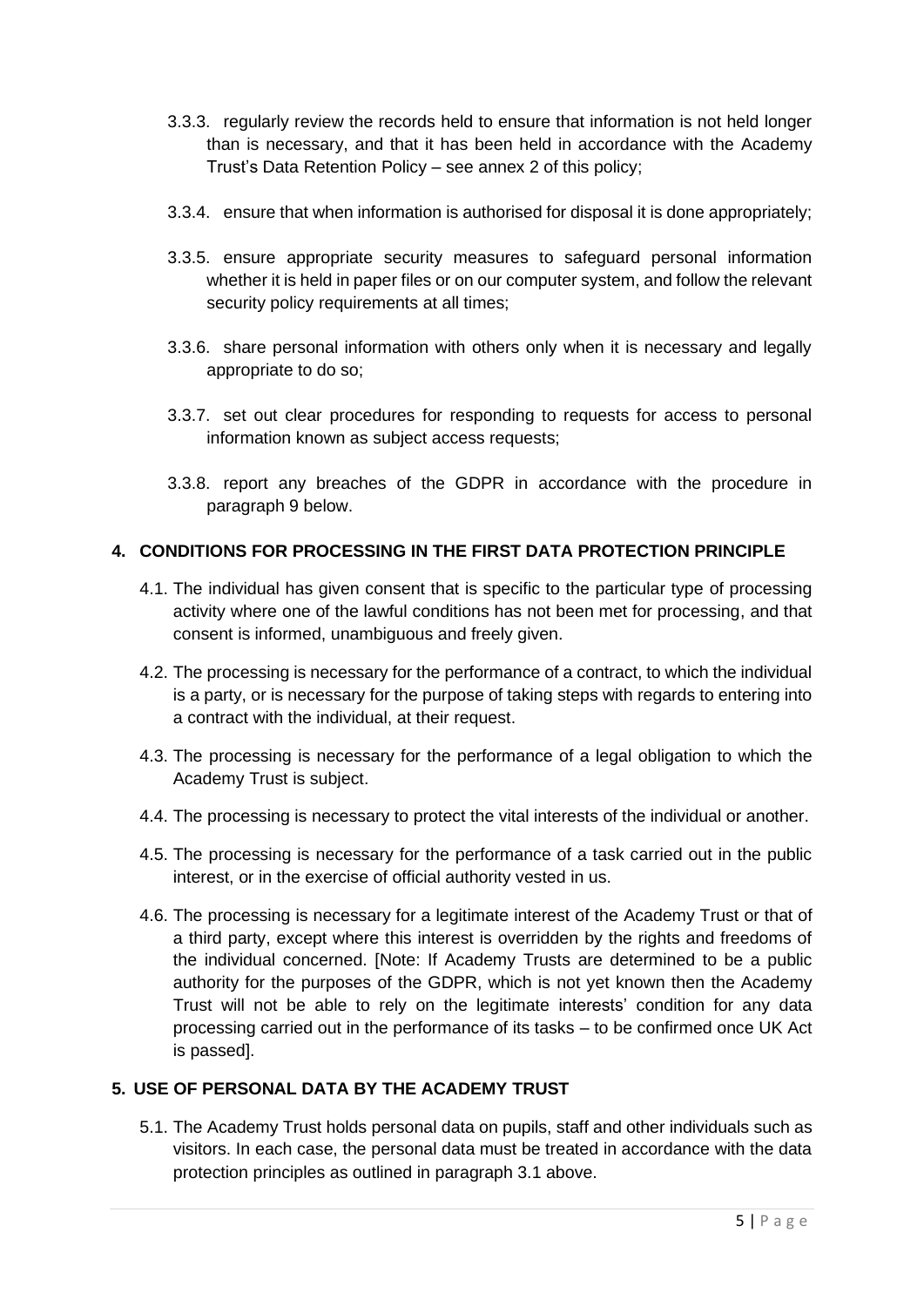#### **Pupils**

- 5.2. The personal data held regarding pupils includes contact details, assessment / examination results, attendance information, characteristics such as ethnic group, special educational needs, any relevant medical information, and photographs.
- 5.3. The data is used in order to support the education of the pupils, to monitor and report on their progress, to provide appropriate pastoral care, and to assess how well the Academy Trust as a whole is doing, together with any other uses normally associated with this provision in a school environment.
- 5.4. The Academy Trust may make use of limited personal data (such as contact details) relating to pupils, and their parents or guardians for fundraising, marketing or promotional purposes and to maintain relationships with pupils of the academy, but only where consent has been provided to this. If this is relevant it must be added to the privacy notice for pupils and parents.
- 5.5. In particular, the Academy Trust may:
	- 5.5.1. transfer information to any association society or club set up for the purpose of maintaining contact with pupils or for fundraising, marketing or promotional purposes relating to the Academy Trust but only where consent has been obtained first [if relevant add to privacy notice];
	- 5.5.2. make personal data, including sensitive personal data, available to staff for planning curricular or extra-curricular activities;
	- 5.5.3. keep the pupil's previous school informed of his / her academic progress and achievements e.g. sending a copy of the school reports for the pupil's first year at the Academy Trust to their previous school;
	- 5.5.4. Use photographs of pupils in accordance with the photograph policy.
- 5.6. Any wish to limit or object to any use of personal data should be notified to the Academy Trust's Data Protection Officer in writing, which notice will be acknowledged by the Academy Trust in writing. If, in the view of the Data Protection Officer, the objection cannot be maintained, the individual will be given written reasons why the Academy Trust cannot comply with their request.

#### **Staff**

- 5.7. The personal data held about staff will include contact details, employment history, and information relating to career progression, information relating to DBS checks, photographs, and performance reviews.
- 5.8. The data is used to comply with legal obligations placed on the Academy Trust in relation to employment, and the education of children in a school environment. The Academy Trust may pass information to other regulatory authorities where appropriate and may use names and photographs of staff in publicity and promotional material. Personal data will also be used when giving references.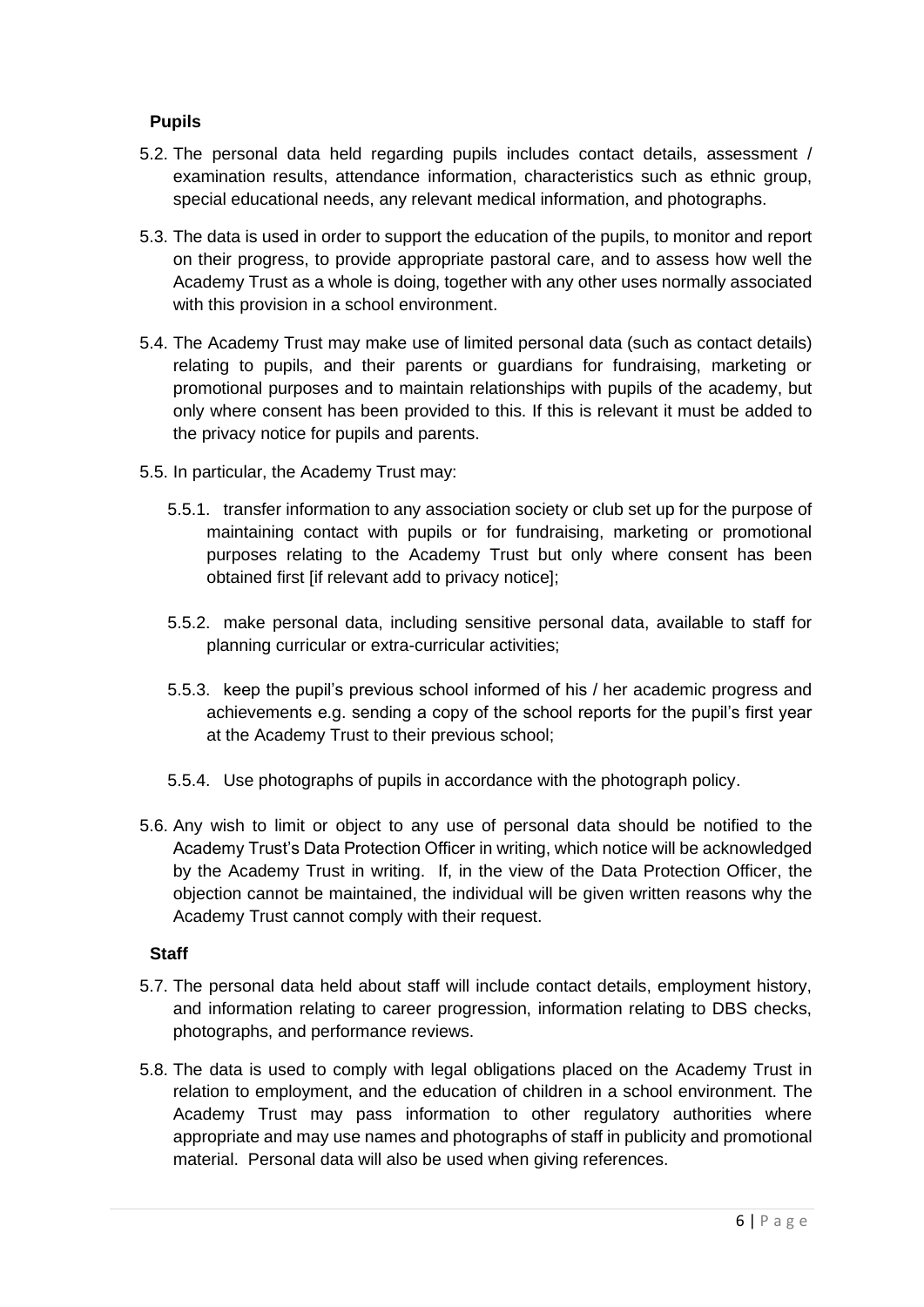- 5.9. Staff should note that information about disciplinary action may be kept for longer than the duration of the sanction. Although treated as "spent" once the period of the sanction has expired, the details of the incident may need to be kept for a longer period.
- 5.10. Any wish to limit or object to the uses to which personal data is to be put should be notified to the Academy Trust's Data Protection Officer who will ensure that this is recorded and adhered to if appropriate. If the Date Protection Officer is of the view that it is not appropriate to limit the use of personal data in the way specified, the individual will be given written reasons why the Academy Trust cannot comply with their request.

#### **Other Individuals**

5.11. The Academy Trust may hold personal information in relation to other individuals who have contact with the school, such as volunteers and guests. Such information shall be held only in accordance with the data protection principles and shall not be kept longer than necessary.

#### **6. SECURITY OF PERSONAL DATA**

- 6.1. The Academy Trust will take reasonable steps to ensure that members of staff will only have access to personal data where it is necessary for them to carry out their duties. All staff will be made aware of this Policy and their duties under the GDPR. The Academy Trust will take all reasonable steps to ensure that all personal information is held securely and is not accessible to unauthorised persons.
- 6.2. For further details as regards security of IT systems, please refer to the ICT Policy.

#### **7. DISCLOSURE OF PERSONAL DATA TO THIRD PARTIES**

- 7.1. The following list includes the most usual reasons that the Academy Trust will authorise disclosure of personal data to a third party:
	- 7.1.1. To give a confidential reference relating to a current or former employee, volunteer or pupil;
	- 7.1.2. for the prevention or detection of crime;
	- 7.1.3. for the assessment of any tax or duty;
	- 7.1.4. where it is necessary to exercise a right or obligation conferred or imposed by law upon the Academy Trust (other than an obligation imposed by contract);
	- 7.1.5. for the purpose of, or in connection with, legal proceedings (including prospective legal proceedings);
	- 7.1.6. for the purpose of obtaining legal advice;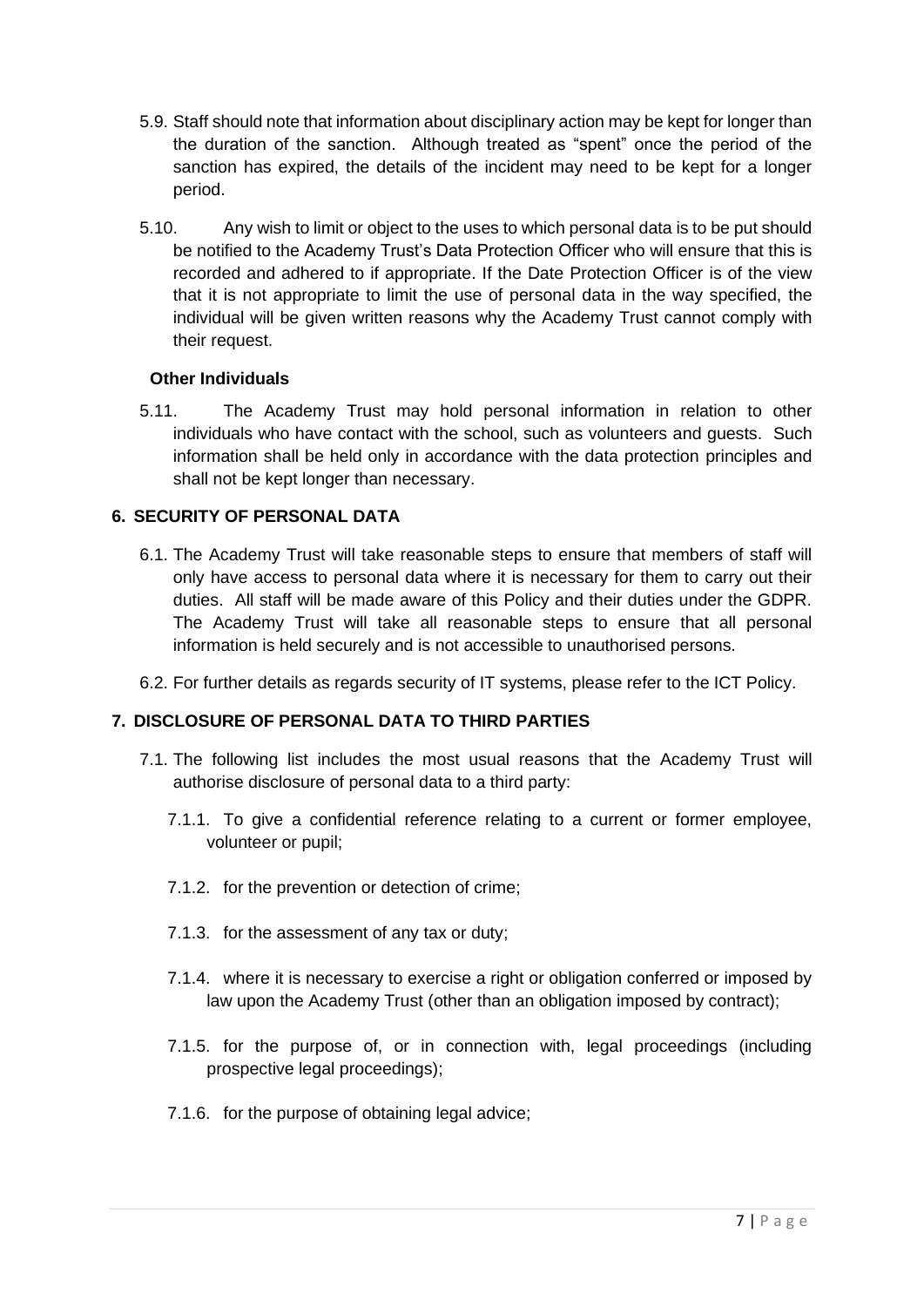- 7.1.7. for research, historical and statistical purposes (so long as this neither supports decisions in relation to individuals, nor causes substantial damage or distress);
- 7.1.8. to publish the results of public examinations or other achievements of pupils of the Academy;
- 7.1.9. to disclose details of a pupil's medical condition where it is in the pupil's interests to do so, for example for medical advice, insurance purposes or to organisers of school trips;
- 7.1.10. to provide information to another educational establishment to which a pupil is transferring;
- 7.1.11. to provide information to the Examination Authority as part of the examination process; and
- 7.1.12. to provide information to the relevant Government Department concerned with national education. At the time of the writing of this Policy, the Government Department concerned with national education is the Department for Education (DfE). The Examination Authority may also pass information to the DfE.
- 7.1.13. to provide information in the administration of payroll services and pension scheme administrators.
- 7.1.14. To provide data to contracted third parties for the provision of required services that enable the operation of key processes and systems within the Academy Trust e.g. cashless catering systems, management information systems, and attainment and progress data tracking systems.
- 7.2. The DfE uses information about pupils for statistical purposes, to evaluate and develop education policy and to monitor the performance of the nation's education service as a whole. The statistics are used in such a way that individual pupils cannot be identified from them. On occasion the DfE may share the personal data with other Government Departments or agencies strictly for statistical or research purposes.
- 7.3. The Academy Trust may receive requests from third parties (i.e. those other than the data subject, the Academy, and employees of the Academy) to disclose personal data it holds about pupils, their parents or guardians, staff or other individuals. This information will not generally be disclosed unless one of the specific exemptions under data protection legislation which allow disclosure applies; or where necessary for the legitimate interests of the individual concerned or the Academy Trust.
- 7.4. All requests for the disclosure of personal data must be sent to the Data Protection Officer, who will review and decide whether to make the disclosure, ensuring that reasonable steps are taken to verify the identity of that third party before making any disclosure.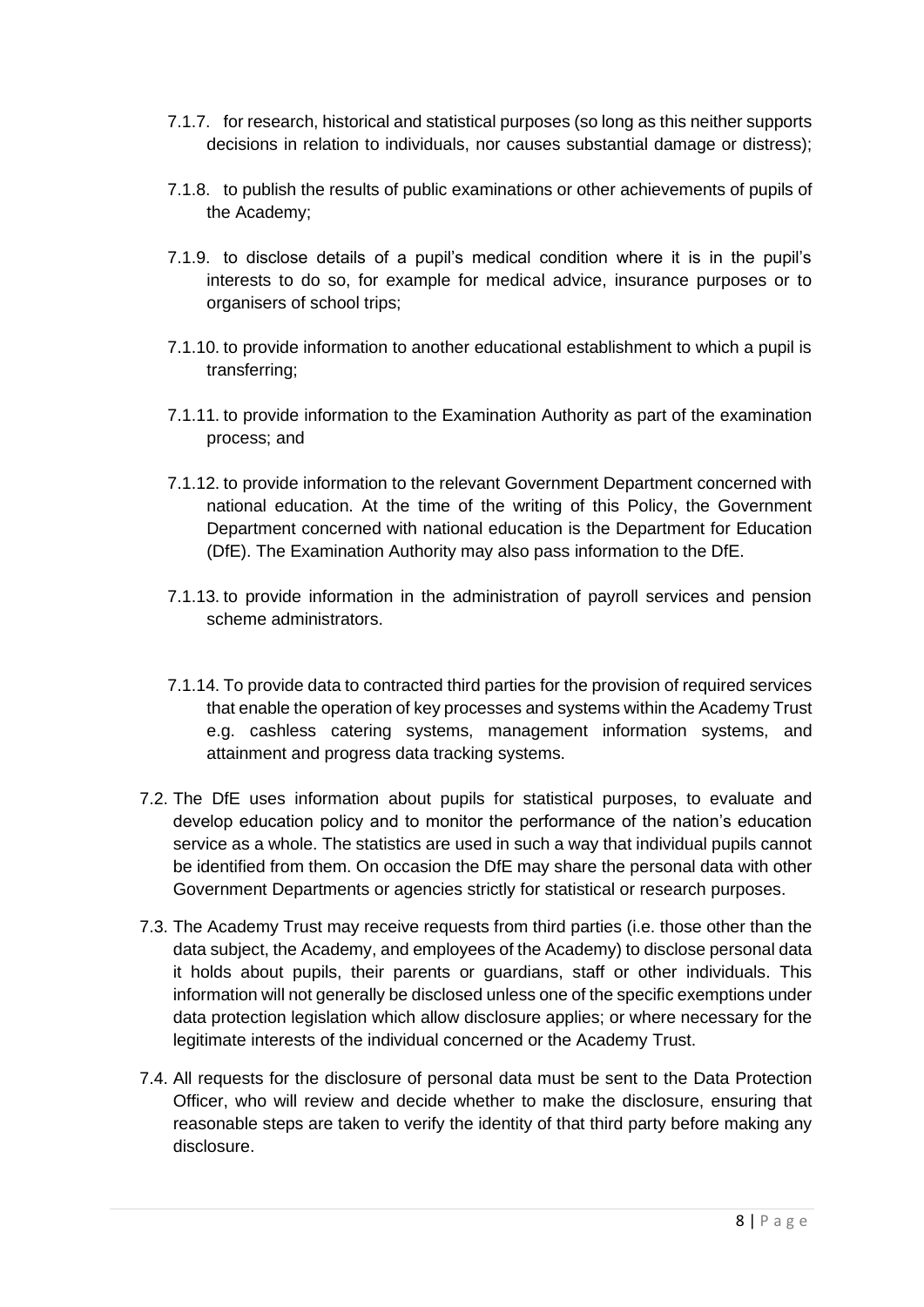#### **8. CONFIDENTIALITY OF PUPIL CONCERNS**

8.1. Where a pupil seeks to raise concerns confidentially with a member of staff, and expressly withholds their agreement to their personal data being disclosed to their parents or guardian, the Academy Trust will maintain confidentiality. This is unless it has reasonable grounds to believe that the pupil does not fully understand the consequences of withholding their consent, or where the Academy Trust believes disclosure will be in the best interests of the pupil or other pupils.

#### **9. SUBJECT ACCESS REQUESTS**

- 9.1. Anybody who makes a request to see any personal information held about them by the Academy Trust is making a subject access request. All information relating to the individual, including that held in electronic or manual files should be considered for disclosure, provided that they constitute a "filing system" (see clause 1.5).
- 9.2. All requests should be sent to Data Protection Officer within 3 working days of receipt by the school receiving the request. All requests must be dealt with in full immediately and at the latest within one month of receipt.
- 9.3. Where a child or young person does not have sufficient understanding to make his or her own request (usually those under the age of 12, or over 12 but with a special educational need which makes understanding their information rights more difficult), a person with parental responsibility can make a request on their behalf. The Data Protection Officer must, however, be satisfied that:
	- 9.3.1. the child or young person lacks sufficient understanding; and
	- 9.3.2. the request made on behalf of the child or young person is in their interests.
- 9.4. Any individual, including a child or young person with ownership of their own information rights, may appoint another person to request access to their records. In such circumstances the Academy Trust must have written evidence that the individual has authorised the person to make the application and the Data Protection Officer must be confident of the identity of the individual making the request and of the authorisation of the individual to whom the request relates.
- 9.5. Access to records will be refused in instances where an exemption applies, for example, information sharing may place the individual at risk of significant harm or jeopardise police investigations into any alleged offence(s).
- 9.6. A subject access request must be made in writing. The Academy Trust may ask for any further information reasonably required to locate the information.
- 9.7. An individual only has the automatic right to access information about himself or herself, and care needs to be taken not to disclose the personal data of third parties where consent has not been given, or where seeking consent would not be reasonable, and it would not be appropriate to release the information. Particular care must be taken in the case of any complaint or dispute to ensure confidentiality is protected.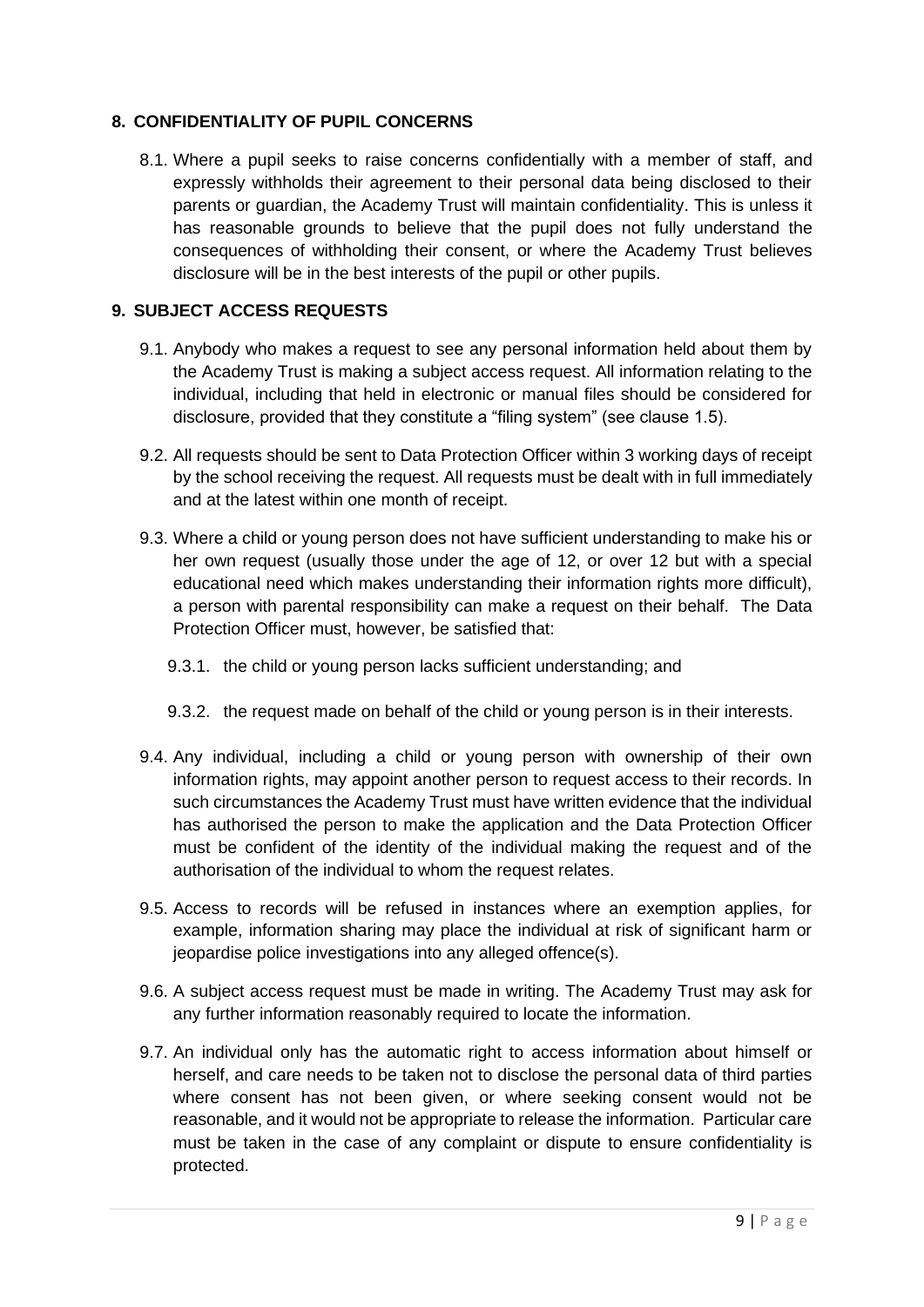- 9.8. All files must be reviewed by the Data Protection Officer before any disclosure takes place. Access will not be granted before this review has taken place.
- 9.9. Where all the data in a document cannot be disclosed a permanent copy should be made and the data obscured or retyped if this is more sensible. A copy of the full document and the altered document should be retained, with the reason why the document was altered.

#### **10. EXEMPTIONS TO ACCESS BY DATA SUBJECTS**

- 10.1. Where a claim to legal professional privilege could be maintained in legal proceedings, the information is likely to be exempt from disclosure unless the privilege is waived.
- 10.2. There are other exemptions from the right of subject access. If we intend to apply any of them to a request then we will usually explain which exemption is being applied and why.

#### **11. OTHER RIGHTS OF INDIVIDUALS**

- 11.1. The Academy Trust has an obligation to comply with the rights of individuals under the law and takes these rights seriously. The following section sets out how the Academy Trust will comply with the rights to:
	- 11.1.1. object to processing;
	- 11.1.2. rectification;
	- 11.1.3. erasure; and
	- 11.1.4. data portability.

#### **Right to object to processing**

- 11.2. An individual has the right to object to the processing of their personal data on the grounds of pursuit of a public interest or legitimate interest (grounds 4.5 and 4.6 above) where they do not believe that those grounds are made out.
- 11.3. Where such an objection is made, it must be sent to the Data Protection Officer within 2 working days of receipt. The Data Protection Officer will assess whether there are compelling legitimate grounds to continue processing which override the interests, rights and freedoms of the individuals, or whether the information is required for the establishment, exercise or defence of legal proceedings.
- 11.4. The Data Protection Officer shall be responsible for notifying the individual of the outcome of their assessment within 15 of working days of receipt of the objection.

#### **Right to rectification**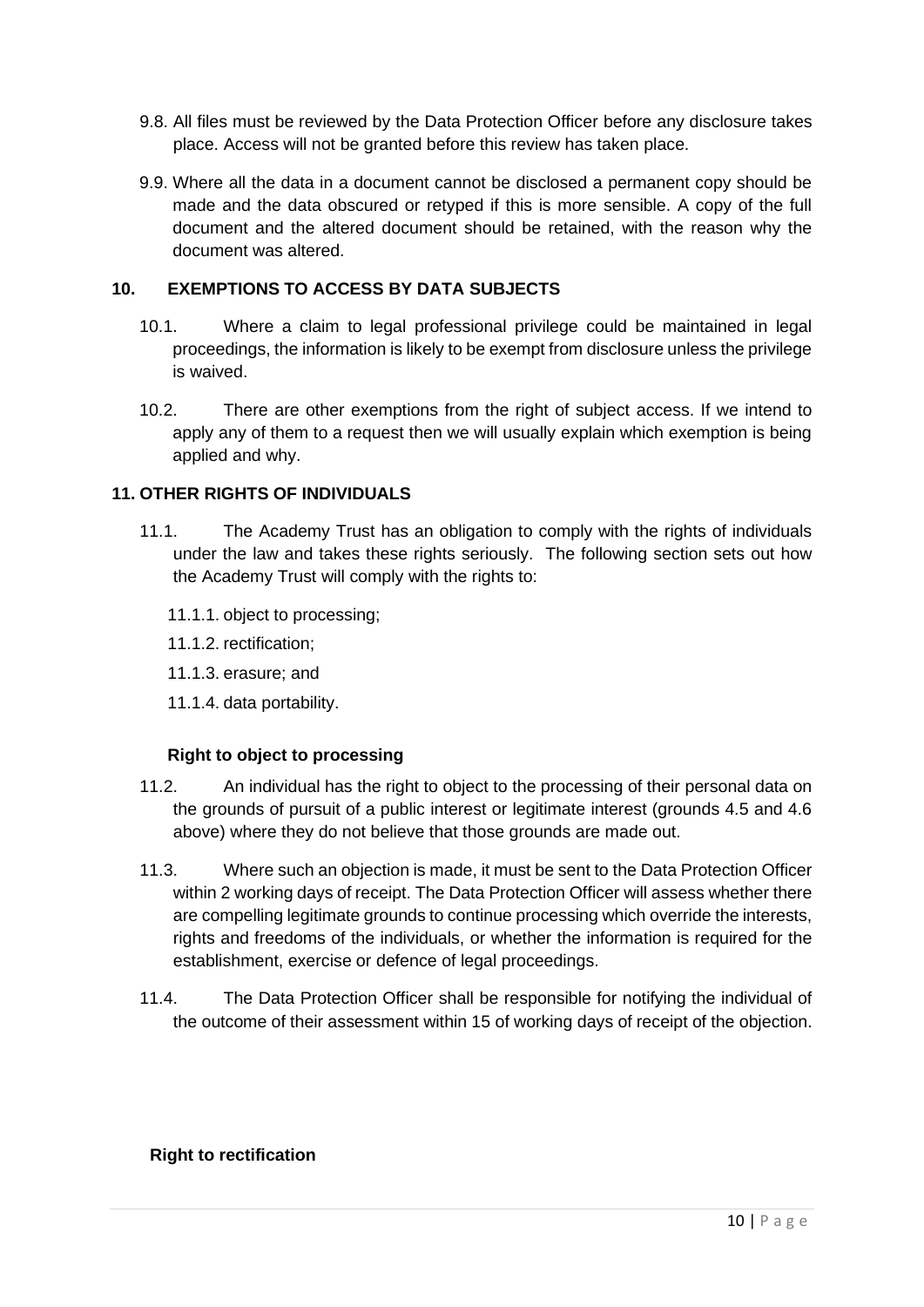- 11.5. An individual has the right to request the rectification of inaccurate data without undue delay. Where any request for rectification is received, it should be sent to the Data Protection Officer within 2 working days of receipt, and where adequate proof of inaccuracy is given, the data shall be amended as soon as reasonably practicable, and the individual notified.
- 11.6. Where there is a dispute as to the accuracy of the data, the request and reasons for refusal shall be noted alongside the data and communicated to the individual. The individual shall be given the option of [a review under the data protection complaints procedure, or] an appeal direct to the Information Commissioner.
- 11.7. An individual also has a right to have incomplete information completed by providing the missing data, and any information submitted in this way shall be updated without undue delay.

#### **Right to erasure**

- 11.8. Individuals have a right, in certain circumstances, to have data permanently erased without undue delay. This right arises in the following circumstances:
	- 11.8.1. where the personal data is no longer necessary for the purpose or purposes for which it was collected and processed.
	- 11.8.2. where consent is withdrawn and there is no other legal basis for the processing.
	- 11.8.3. where an objection has been raised under the right to object and found to be legitimate.
	- 11.8.4. where personal data is being unlawfully processed (usually where one of the conditions for processing cannot be met);
	- 11.8.5. where there is a legal obligation on the Academy Trust to delete.
- 11.9. The Data Protection Officer will decide regarding any application for erasure of personal data and will balance the request against the exemptions provided for in the law. Where a decision is made to erase the data, and this data has been passed to other data controllers, and / or has been made public, reasonable attempts to inform those controllers of the request shall be made.

#### **Right to restrict processing**

- 11.10. In the following circumstances, processing of an individual's personal data may be restricted:
- 11.11. In the following circumstances, processing of an individual's personal data may be restricted:
	- 11.11.1. where the accuracy of data has been contested, during the period when the Academy Trust is attempting to verify the accuracy of the data;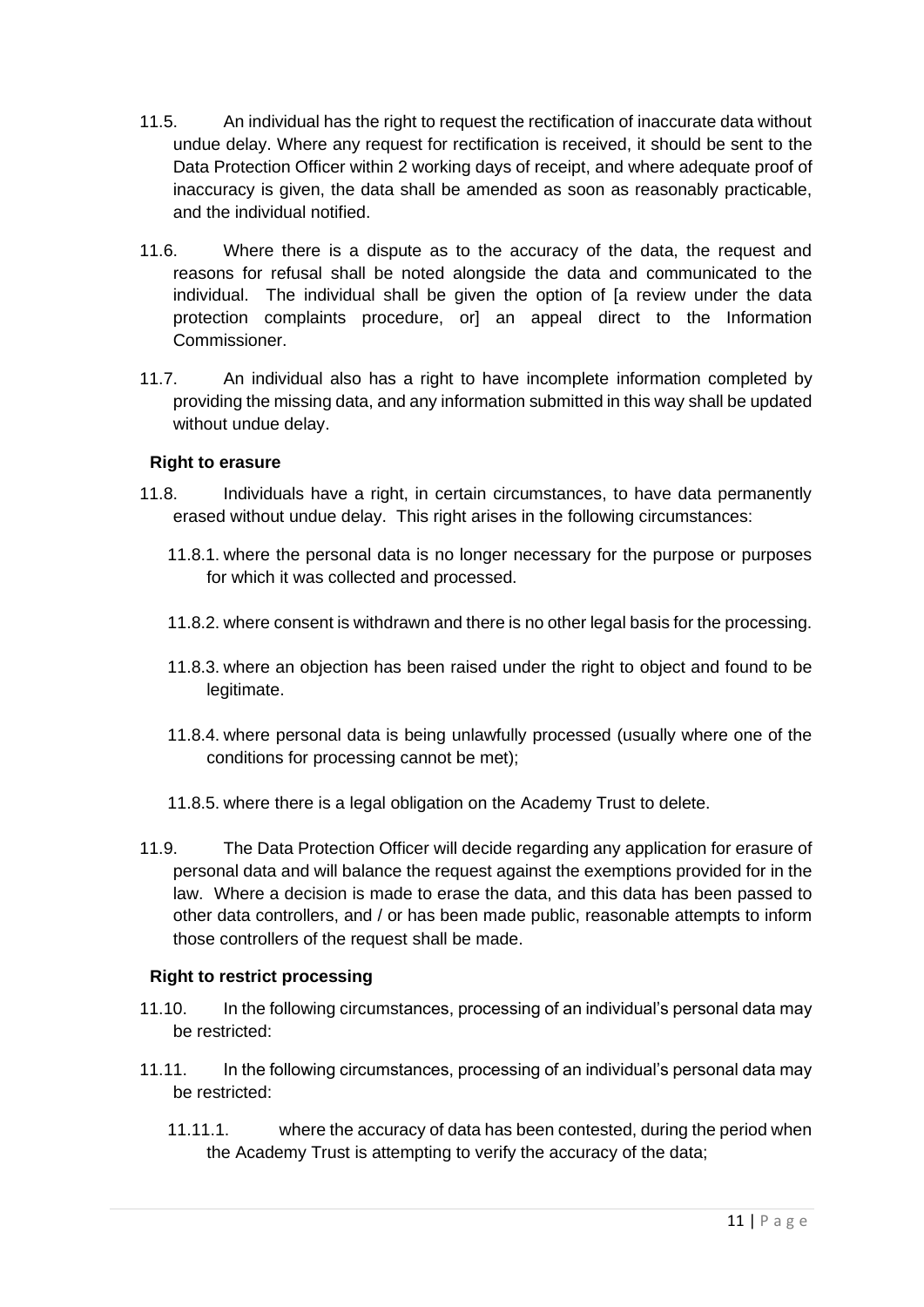- 11.11.2. where processing has been found to be unlawful, and the individual has asked that there be a restriction on processing rather than erasure;
- 11.11.3. where data would normally be deleted, but the individual has requested that their information be kept for the purpose of the establishment, exercise or defence of a legal claim;
- 11.11.4. where there has been an objection made under para 8.2 above, pending the outcome of any decision.

#### **Right to portability**

11.12. If an individual wants to send their personal data to another organisation, they have a right to request that the Academy Trust provide their information in a structured, commonly used, and machine-readable format. As this right is limited to situations where the Academy Trust is processing the information based on consent or performance of a contract, the situations in which this right can be exercised will be quite limited. If a request for this is made, it should be forwarded to the Data Protection Officer within 2 working days of receipt, and the Data Protection Officer will review and revert as necessary.

#### **12 BREACH OF ANY REQUIREMENT OF THE GDPR**

- 12.1 Any and all breaches of the GDPR, including a breach of any of the data protection principles shall be reported as soon as it is discovered, to the Data Protection Officer.
- 12.2 Once notified, the Data Protection Officer shall assess:
	- 12.2.1 the extent of the breach.
	- 12.2.2 the risks to the data subjects as a consequence of the breach.
	- 12.2.3 any security measures in place that will protect the information.
	- 12.2.4 any measures that can be taken immediately to mitigate the risk to the individuals.
	- 12.3 Unless the Data Protection Officer concludes that there is unlikely to be any risk to individuals from the breach, it must be notified to the Information Commissioner's Office within 72 hours of the breach having come to the attention of the Academy Trust, unless a delay can be justified.
	- 12.4 The Information Commissioner shall be told:
		- 12.4.1 details of the breach, including the volume of data at risk, and the number and categories of data subjects;
		- 12.4.2 the contact point for any enquiries (which shall usually be the Data Protection Officer);
		- 12.4.3 the likely consequences of the breach;
		- 12.4.4 measures proposed or already taken to address the breach.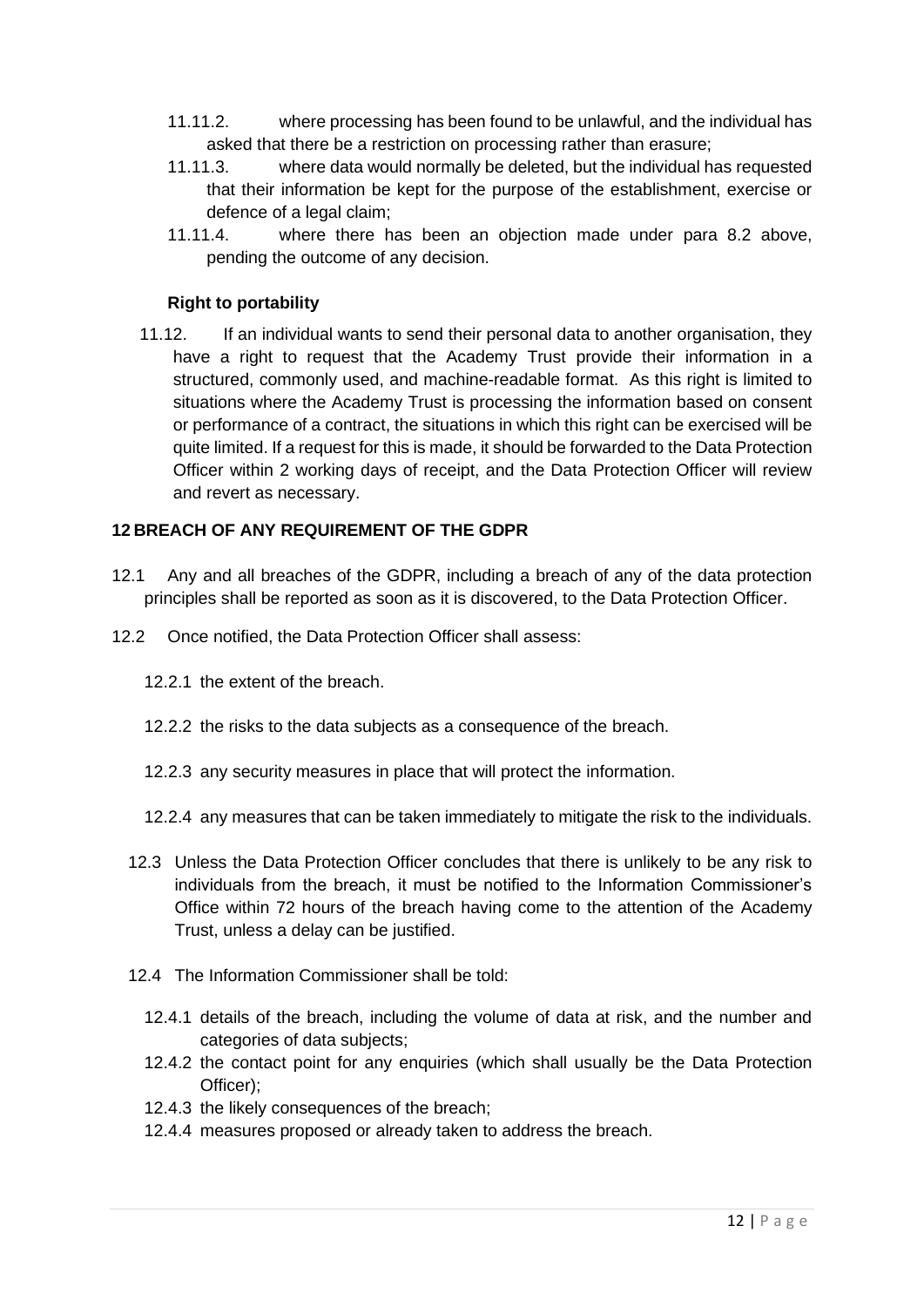- 12.5 If the breach is likely to result in a high risk to the rights and freedoms of the affected individuals, then the Data Protection Officer shall notify data subjects of the breach without undue delay. This is unless the data would be unintelligible to those not authorised to access it, or whether measures have been taken to mitigate any risk to the affected individuals.
- 12.6 Data subjects shall be told:
	- 12.6.1 the nature of the breach;
	- 12.6.2 who to contact with any questions;
	- 12.6.3 measures taken to mitigate any risks.
- 12.7 The Data Protection Officer shall then be responsible for instigating an investigation into the breach, including how it happened, and whether it could have been prevented. The Academy Trust Board shall review any recommendations for further training or a change in procedure and a decision made about implementation of those recommendations.

#### **13 CONTACT**

13.1 If anyone has any concerns or questions in relation to this policy, they should contact the Data Protection Officer.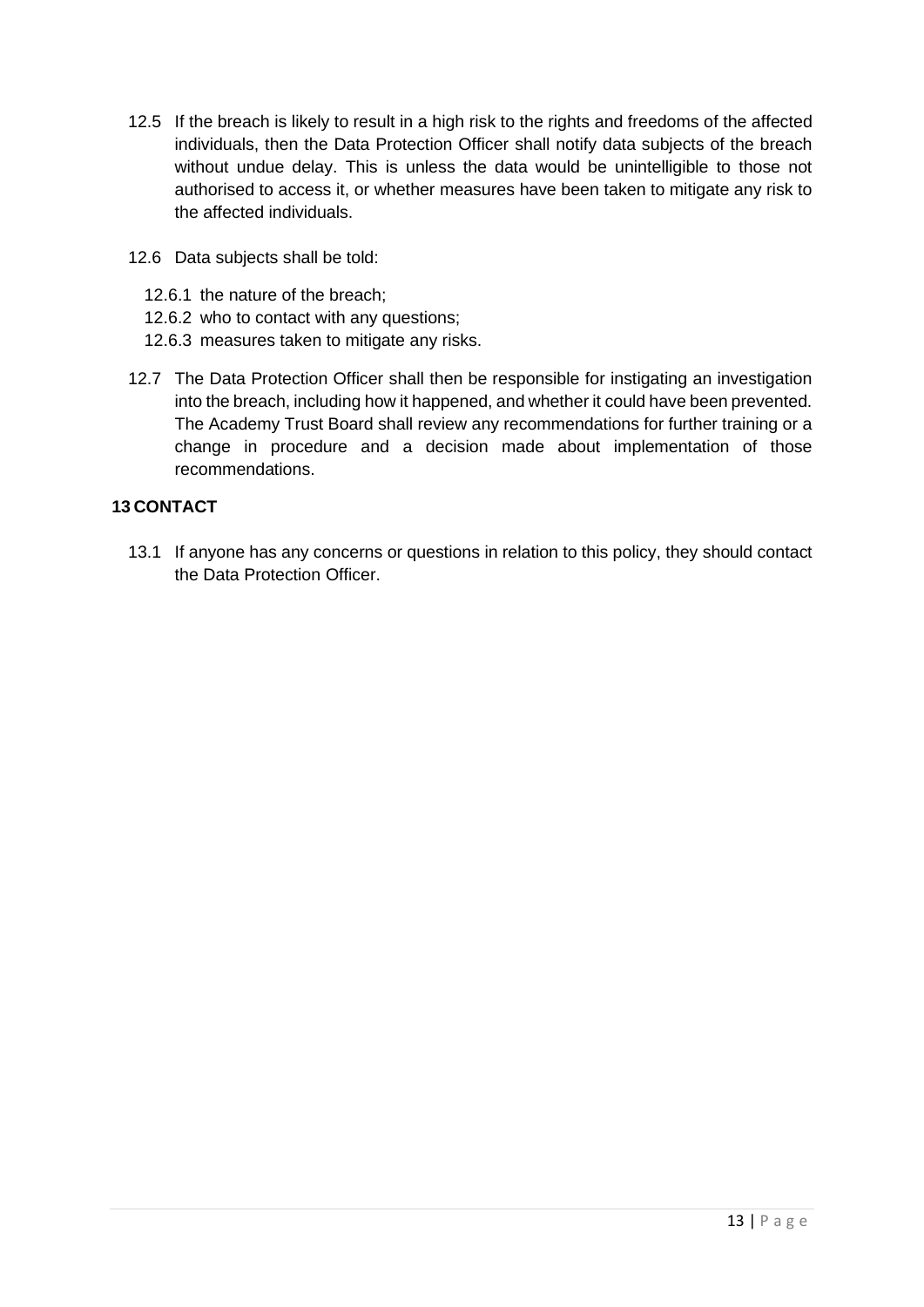

## **Policy: Data Retention**

| <b>Policy title</b>     | Data Retention                                                                 | <b>Version</b> | 2              |
|-------------------------|--------------------------------------------------------------------------------|----------------|----------------|
| <b>Groups consulted</b> | Data Protection Leads and<br><b>Business and Operations</b><br><b>Managers</b> | <b>Date</b>    | September 2021 |
| Date issued             | 08 10 2021                                                                     |                |                |
| <b>Review Date</b>      | October 2022                                                                   |                |                |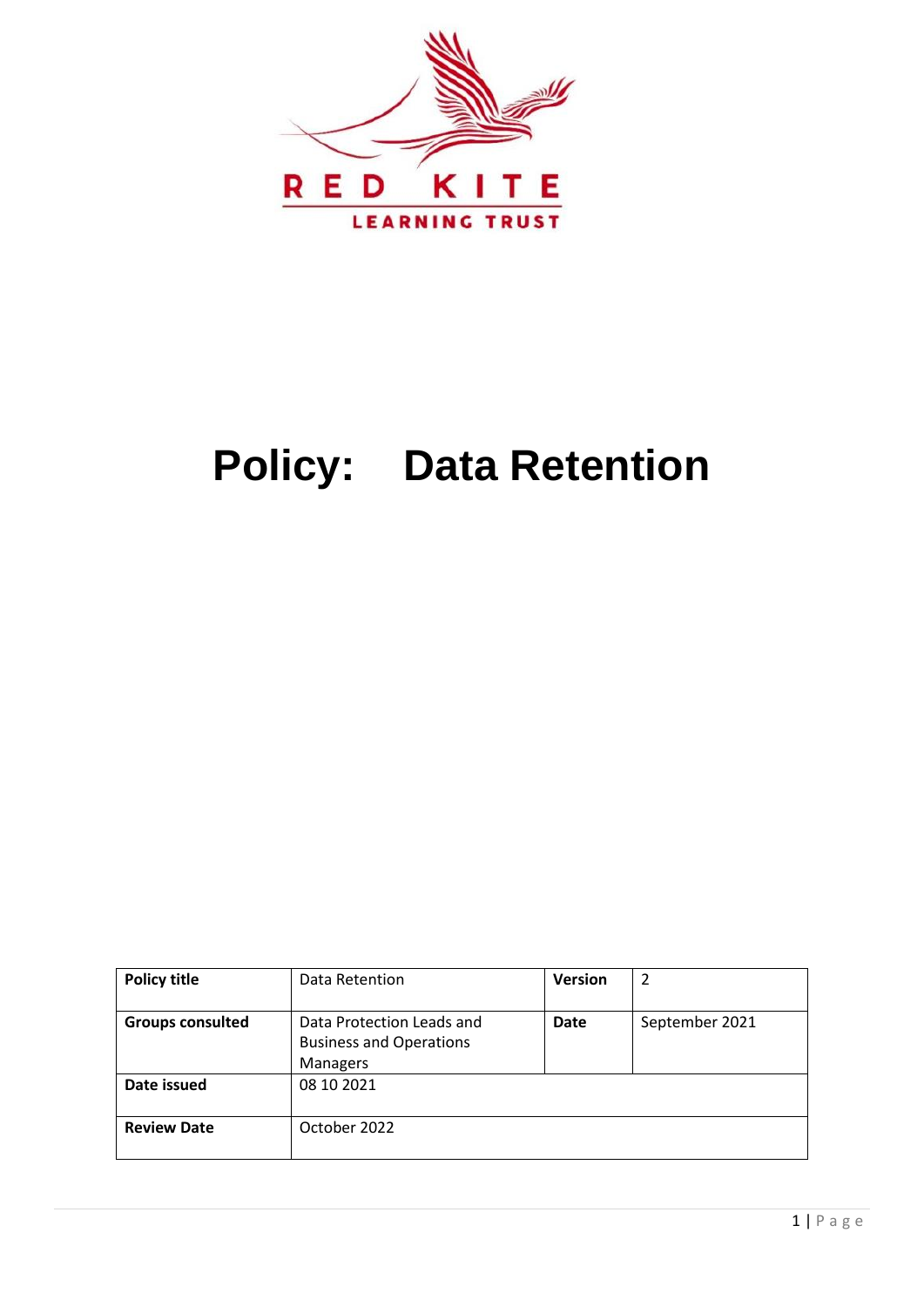## **Red Kite Learning Trust**

## **Data Retention Policy**

This data retention policy is intended for use by Red Kite Learning Trust academies.

#### **1. The purpose of the retention guidelines**

Under the Freedom of Information Act 2000, academies are required to maintain a retention schedule of data records which they create in the course of their business. The retention schedule lays down the length of time over which the data records needs to be retained, and the action which should be taken when it is of no further administrative use. The retention schedule lays down the basis for normal processing under the General Data Protection Regulation, Data Protection Act 2018, and the Freedom of Information Act 2000.

Members of individual Academy staff are expected to manage their current recordkeeping systems using the retention schedule and to take account of differing retention periods when creating new recordkeeping systems.

The retention schedule refers to data records, regardless of the media in which they are stored.

#### **2. Benefits of a retention schedule**

There are numerous benefits which arise from the use of a complete retention schedule:

- Managing records against the retention schedule is deemed to be "normal processing" under the General Data Protection Regulation, Data Protection Act 2018 and the Freedom of Information Act 2000. Members of Academy staff should be aware that once a Freedom of Information request is received or a legal hold imposed, then records disposal must be stopped.
- Members of staff can be confident that information has been disposed of safely and at the appropriate time.
- Information which is subject to the General Data Protection Regulation, Data Protection Act 2018 and the Freedom of Information Act 2000 legislation will be available when required.
- The school is not maintaining and storing information unnecessarily.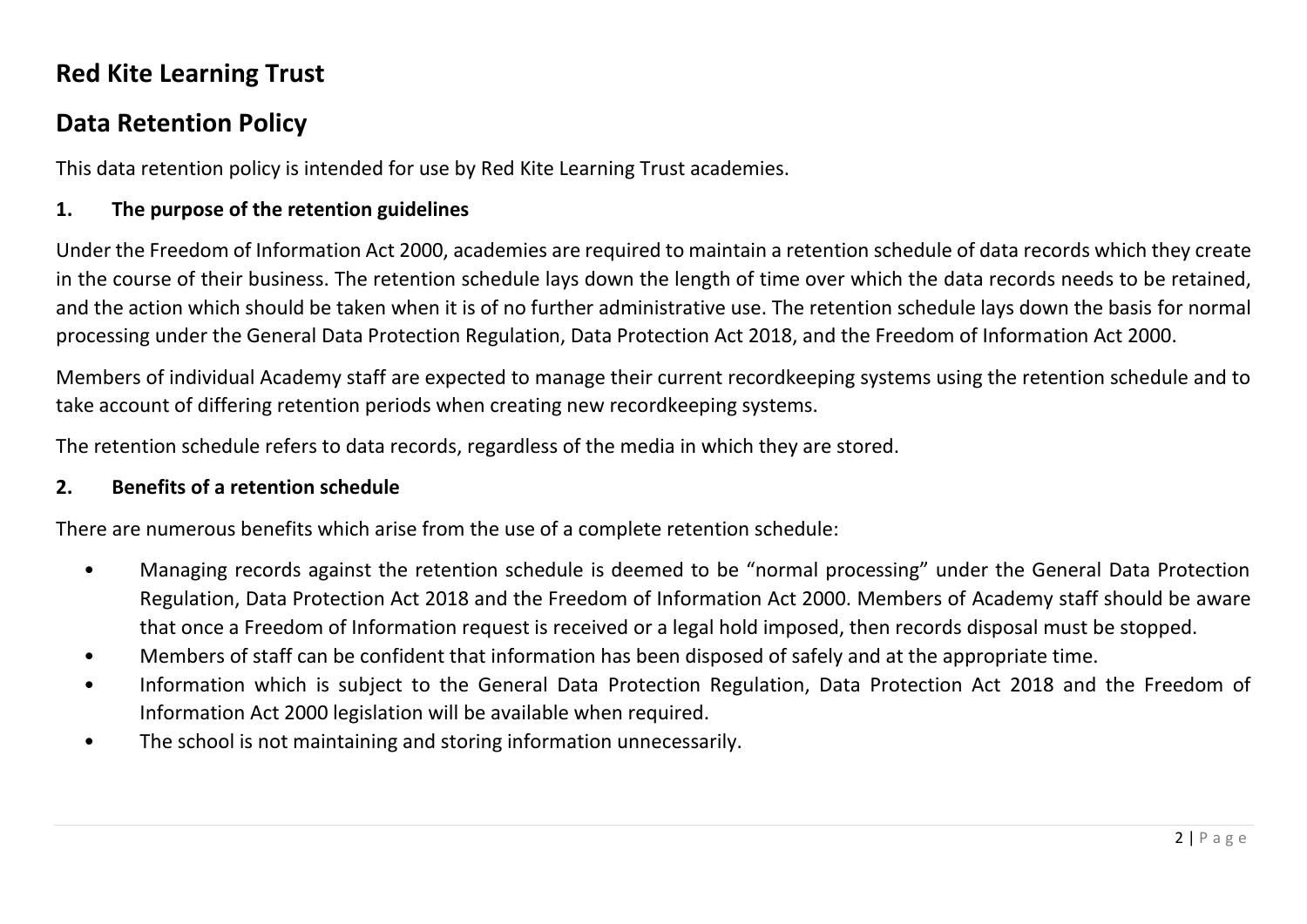#### **3. Maintaining and amending the retention schedule**

Where appropriate, the retention schedule should be reviewed and amended to include any new record series created, as well as to remove any obsolete record series.

This retention schedule contains recommended retention periods for the various record series created and maintained by Academies in the course of their business. The schedule refers to all information, regardless of the media in which it is stored.

Some of the retention periods are governed by statute; others are guidelines following best practice. Every effort has been made to ensure that these retention periods are compliant with the requirements of the General Data Protection Regulation, Data Protection Act 2018 and the Freedom of Information Act 2000.

Managing record series using these retention guidelines will be deemed to be "normal processing" under the legislation mentioned above. If record series are to be kept for longer or shorter periods than those laid out in this document, the reasons for this need to be documented.

This schedule is sourced from the Information Records Management Service (IRMS) and should be reviewed on a regular basis. Further details about the IRMS membership can be found at <http://www.irms.org.uk/join>

For any questions or advice relating to this policy RKLT Academies are directed to the Trust's DPO Service as provided by Judicium Education using the following details:

Data Protection Officer: Judicium Consulting Limited Address: 72 Cannon Street, London, EC4N 6AE Email: [dataservices@judicium.com](mailto:dataservices@judicium.com) Web: [www.judiciumeducation.co.uk](http://www.judiciumeducation.co.uk/) Telephone: 0203 326 9174 Lead Contact: Craig Stilwell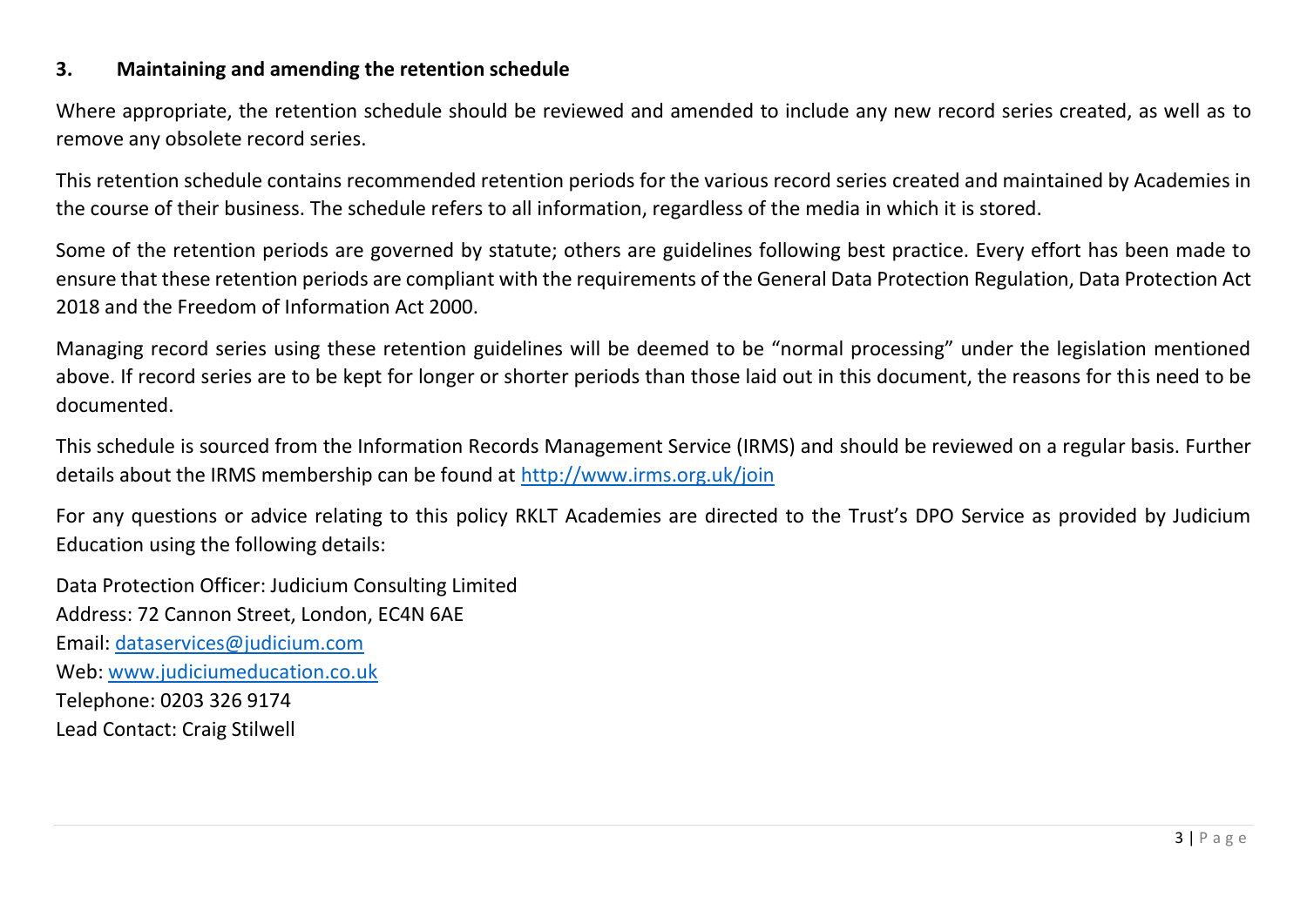## **1. Governance, Funding and Financial Management of the Academy Trust**

Academies are governed by the Academy Trust, which will usually be a company limited by guarantee<sup>1</sup>. The Academy Trust may also be a charitable trust.

| <b>Governance of the Academy Trust</b><br>1.1 |                                                                                       |                                         |                                          |                                                                      |                                                                    |  |
|-----------------------------------------------|---------------------------------------------------------------------------------------|-----------------------------------------|------------------------------------------|----------------------------------------------------------------------|--------------------------------------------------------------------|--|
|                                               | <b>Basic file description</b>                                                         | <b>Data Protection</b><br><b>Issues</b> | <b>Statutory</b><br><b>Provisions</b>    | <b>Retention Period</b><br>[Operational]                             | <b>Action at end</b><br><b>of</b><br>administrative<br>life of the |  |
|                                               |                                                                                       |                                         |                                          |                                                                      | record                                                             |  |
| 1.1.1                                         | <b>Governance Statement</b>                                                           | <b>No</b>                               |                                          | Life of governance<br>statement $+ 6$ years                          | <b>SECURE</b><br><b>DISPOSAL</b>                                   |  |
| 1.1.2                                         | <b>Articles of Association</b>                                                        | <b>No</b>                               |                                          | Life of the Academy                                                  |                                                                    |  |
| 1.1.3                                         | Memorandum of<br>Association                                                          | <b>No</b>                               |                                          | This can be disposed of<br>once the Academy has<br>been incorporated | <b>SECURE</b><br><b>DISPOSAL</b>                                   |  |
| 1.1.4                                         | Memorandum of<br><b>Understanding of Shared</b><br>Governance among<br><b>Schools</b> | <b>No</b>                               | <b>Companies Act</b><br>2006 section 355 | Life of Memorandum of<br>Understanding $+6$ years                    | <b>SECURE</b><br><b>DISPOSAL</b>                                   |  |
| 1.1.5                                         | Constitution                                                                          | <b>No</b>                               |                                          | Life of the Academy                                                  |                                                                    |  |
| 1.1.6                                         | <b>Special Resolutions to</b><br>amend the Constitution                               | <b>No</b>                               |                                          | Life of the Academy                                                  |                                                                    |  |

<sup>&</sup>lt;sup>1</sup> A company limited by guarantee does not usually have a share capital or shareholders, but instead has members who act as guarantors. The guarantors give an undertaking to contribute a nominal amount (typically very small) in the event of winding up of the **company**. In the case of an Academy, the guarantors will guarantee the sum of £10 each.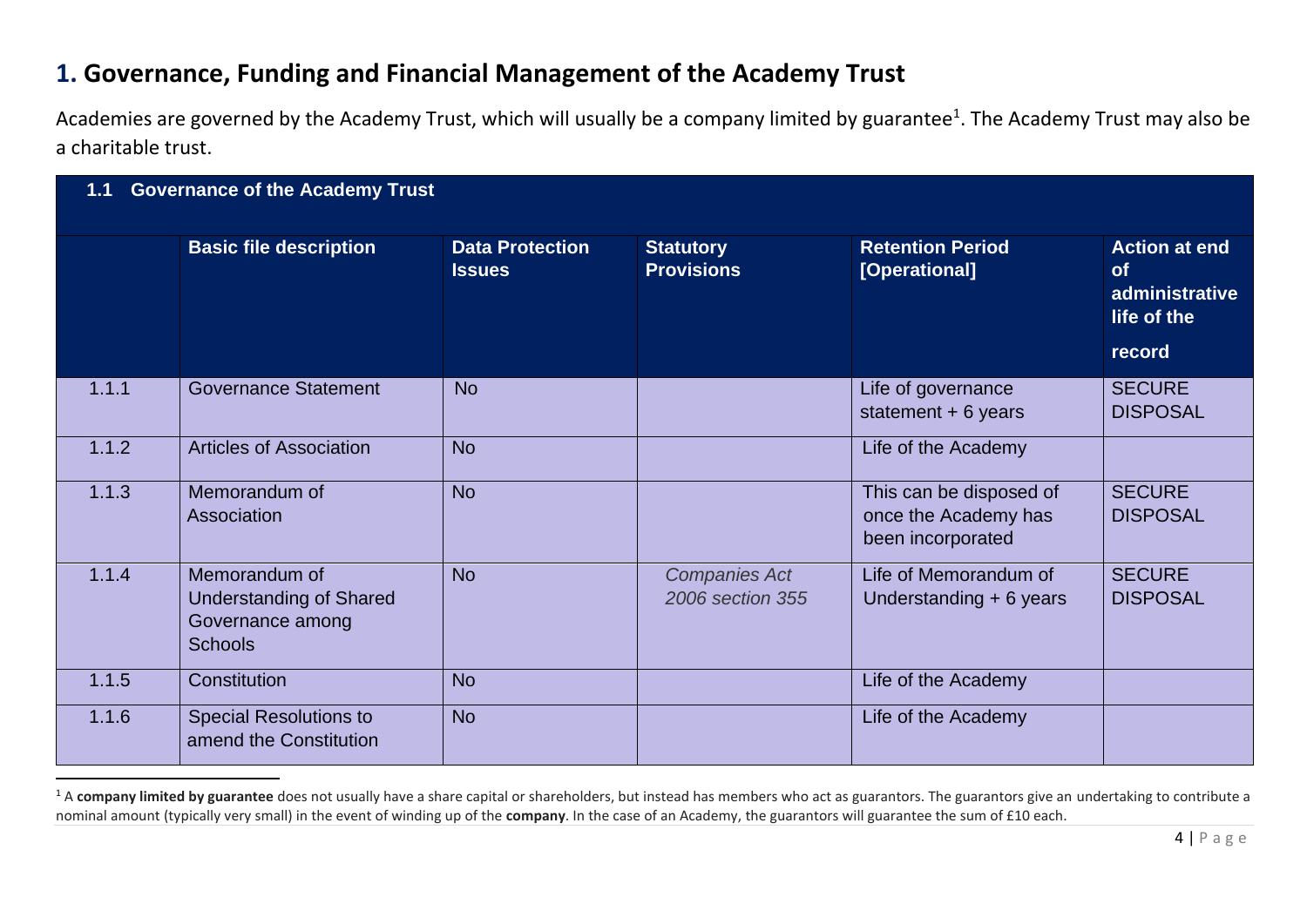## **1.1 Governance of the Academy Trust**

|        | <b>Basic file description</b>                                           | <b>Data Protection</b><br><b>Issues</b> | <b>Statutory</b><br><b>Provisions</b>                           | <b>Retention Period</b><br>[Operational]           | <b>Action at end</b><br>of<br>administrative<br>life of the<br>record |
|--------|-------------------------------------------------------------------------|-----------------------------------------|-----------------------------------------------------------------|----------------------------------------------------|-----------------------------------------------------------------------|
| 1.1.7  | <b>Written Scheme of</b><br>Delegation                                  | <b>No</b>                               | <b>Companies Act 2006</b><br>section 355                        | Life of Written Scheme of<br>Delegation + 10 years | <b>SECURE</b><br><b>DISPOSAL</b>                                      |
| 1.1.8  | Directors - Appointment                                                 | <b>No</b>                               |                                                                 | Life of appointment $+6$<br>years                  | <b>SECURE</b><br><b>DISPOSAL</b>                                      |
| 1.1.9  | Directors - Disqualification                                            | <b>No</b>                               | <b>Company Directors</b><br><b>Disqualification Act</b><br>1986 | Date of disqualification +<br>15 years             | <b>SECURE</b><br><b>DISPOSAL</b>                                      |
| 1.1.10 | Directors - Termination of<br><b>Office</b>                             | <b>No</b>                               |                                                                 | Date of termination $+6$<br>years                  | <b>SECURE</b><br><b>DISPOSAL</b>                                      |
| 1.1.11 | <b>Annual Report - Trustees</b><br>Report                               | <b>No</b>                               | Companies Act 2006<br>section 355                               | Date of report + 10 years                          | <b>SECURE</b><br><b>DISPOSAL</b>                                      |
| 1.1.12 | <b>Annual Report and</b><br><b>Accounts</b>                             | <b>No</b>                               | Companies Act 2006<br>section 355                               | Date of report + 10 years                          | <b>SECURE</b><br><b>DISPOSAL</b>                                      |
| 1.1.13 | <b>Annual Return</b>                                                    | <b>No</b>                               | Companies Act 2006<br>section 355                               | Date of report $+$ 10 years                        | <b>SECURE</b><br><b>DISPOSAL</b>                                      |
| 1.1.14 | <b>Appointment of Trustees</b><br>and Governors and<br><b>Directors</b> | Yes                                     |                                                                 | Life of appointment $+6$<br>years                  | <b>SECURE</b><br><b>DISPOSAL</b>                                      |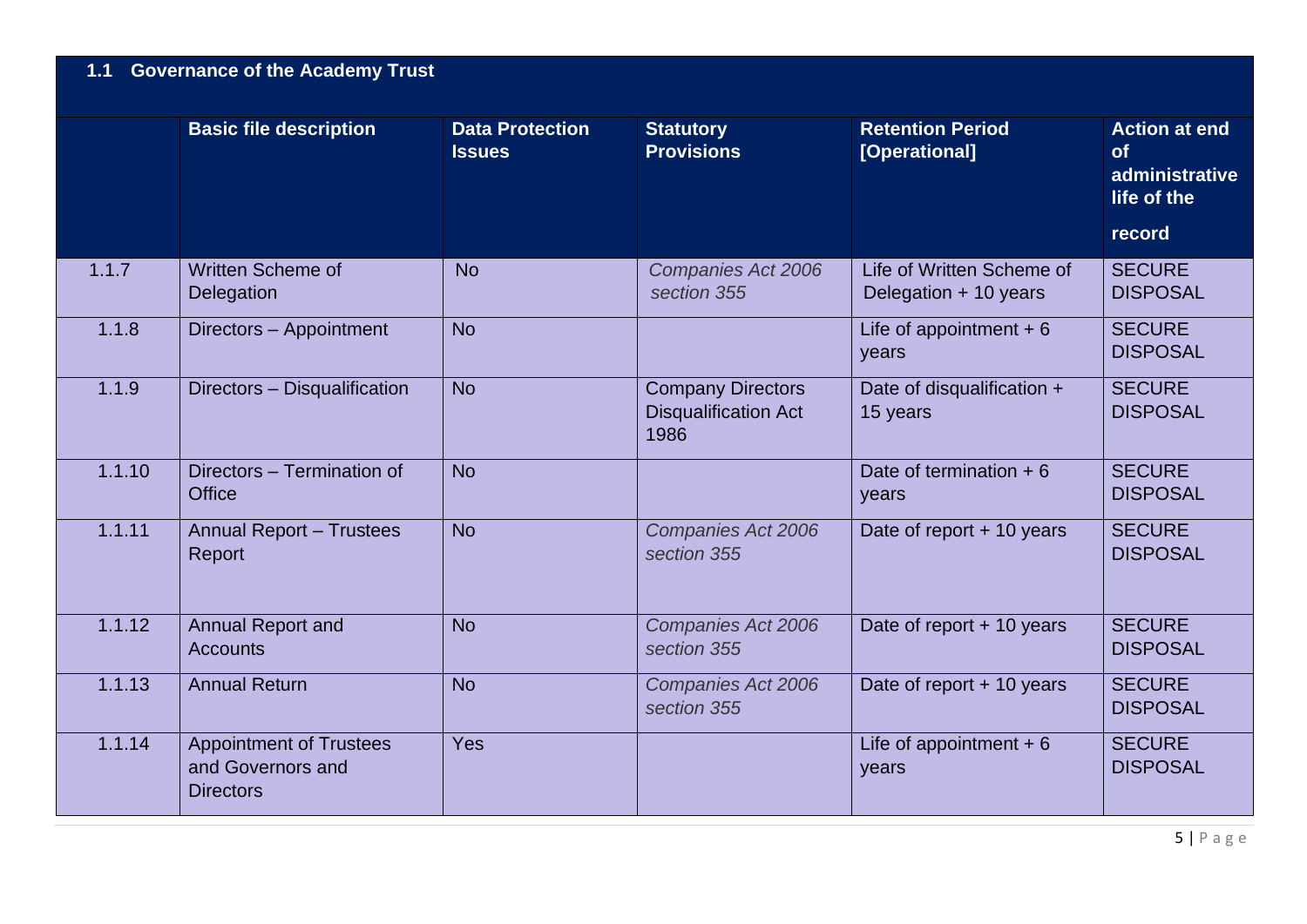## **1.1 Governance of the Academy Trust**

|        | <b>Basic file description</b>                                 | <b>Data Protection</b><br><b>Issues</b>                  | <b>Statutory</b><br><b>Provisions</b>     | <b>Retention Period</b><br>[Operational] | <b>Action at end</b><br><b>of</b><br>administrative<br>life of the<br>record |
|--------|---------------------------------------------------------------|----------------------------------------------------------|-------------------------------------------|------------------------------------------|------------------------------------------------------------------------------|
| 1.1.15 | <b>Statement of Trustees</b><br><b>Responsibilities</b>       | <b>No</b>                                                |                                           | Life of appointment $+6$<br>years        | <b>SECURE</b><br><b>DISPOSAL</b>                                             |
| 1.1.16 | Appointment and removal<br>of Members                         | <b>No</b>                                                |                                           | Life of appointment $+6$<br>years        | <b>SECURE</b><br><b>DISPOSAL</b>                                             |
| 1.1.17 | <b>Strategic Review</b>                                       | <b>No</b>                                                |                                           | Date of the review $+6$<br>years         | <b>SECURE</b><br><b>DISPOSAL</b>                                             |
| 1.1.18 | Strategic Plan [also known<br>as School Development<br>Plans] | <b>No</b>                                                |                                           | Life of plan $+6$ years                  | <b>SECURE</b><br><b>DISPOSAL</b>                                             |
| 1.1.19 | <b>Accessibility Plan</b>                                     | There may be if<br>the plan refers to<br>specific pupils | <b>Limitation Act 1980</b><br>(Section 2) | Life of plan $+ 6$ years                 | <b>SECURE</b><br><b>DISPOSAL</b>                                             |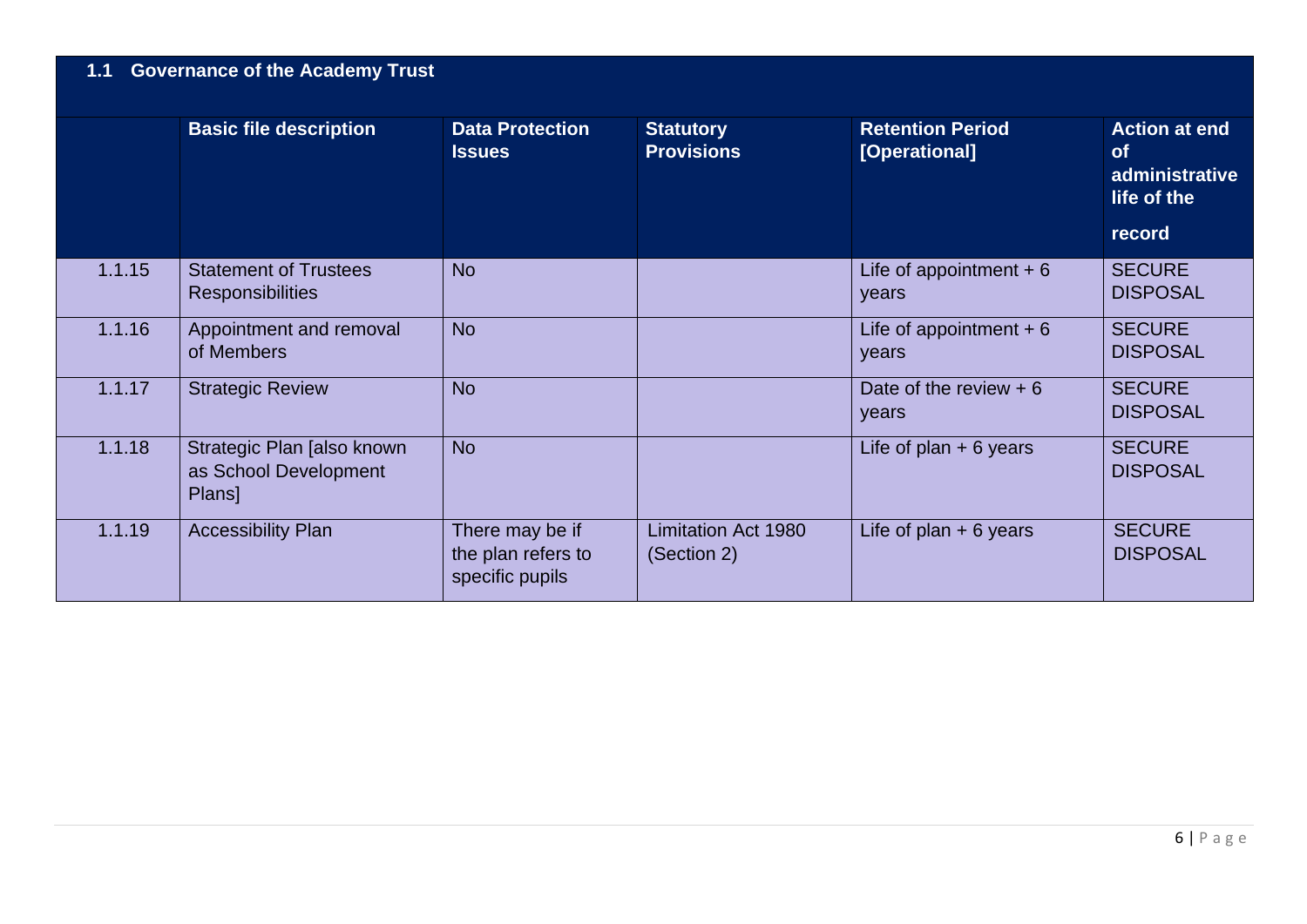| <b>Board of Directors, Members Meetings and Governing Body</b><br>1.2 |                                                                                  |                                                             |                                           |                                                                                  |                                                                 |
|-----------------------------------------------------------------------|----------------------------------------------------------------------------------|-------------------------------------------------------------|-------------------------------------------|----------------------------------------------------------------------------------|-----------------------------------------------------------------|
|                                                                       | <b>Basic file description</b>                                                    | <b>Data Protection</b><br><b>Issues</b>                     | <b>Statutory</b><br><b>Provisions</b>     | <b>Retention Period</b><br>[Operational]                                         | <b>Action at end of</b><br>administrative<br>life of the record |
|                                                                       | <b>Board of Directors</b>                                                        |                                                             |                                           |                                                                                  |                                                                 |
| 1.2.1                                                                 | <b>Board Meeting Minutes</b>                                                     | Could be if the<br>minutes refer to<br>living individuals   | <b>Companies Act</b><br>2006 section 248  | Minutes must be<br>kept for at least 10<br>years from the date<br>of the meeting | <b>OFFER TO</b><br><b>ARCHIVES</b>                              |
| 1.2.2                                                                 | <b>Board Decisions</b>                                                           | Could be if the<br>decisions refer to<br>living individuals |                                           | Date of the meeting<br>$+$ a minimum of 10<br>years                              | <b>OFFER TO</b><br><b>ARCHIVES</b>                              |
| 1.2.3                                                                 | <b>Board Meeting: Annual</b><br><b>Schedule of Business</b>                      | <b>No</b>                                                   |                                           | <b>Current year</b>                                                              | <b>SECURE</b><br><b>DISPOSAL</b>                                |
| 1.2.4                                                                 | <b>Board Meeting:</b><br>Procedures for conduct of<br>meeting                    | <b>No</b>                                                   | <b>Limitation Act 1980</b><br>(Section 2) | Date procedures<br>superseded $+6$<br>years                                      | <b>SECURE</b><br><b>DISPOSAL</b>                                |
|                                                                       | Committees <sup>2</sup>                                                          |                                                             |                                           |                                                                                  |                                                                 |
| 1.2.5                                                                 | Minutes relating to any<br>committees set up by the<br><b>Board of Directors</b> | Could be if the<br>minutes refer to<br>living individuals   |                                           | Date of the meeting<br>$+$ a minimum of 10<br>years                              | <b>OFFER TO</b><br><b>ARCHIVES</b>                              |

 $2$  The board can establish any committee and determine the constitution, membership and proceedings that will apply.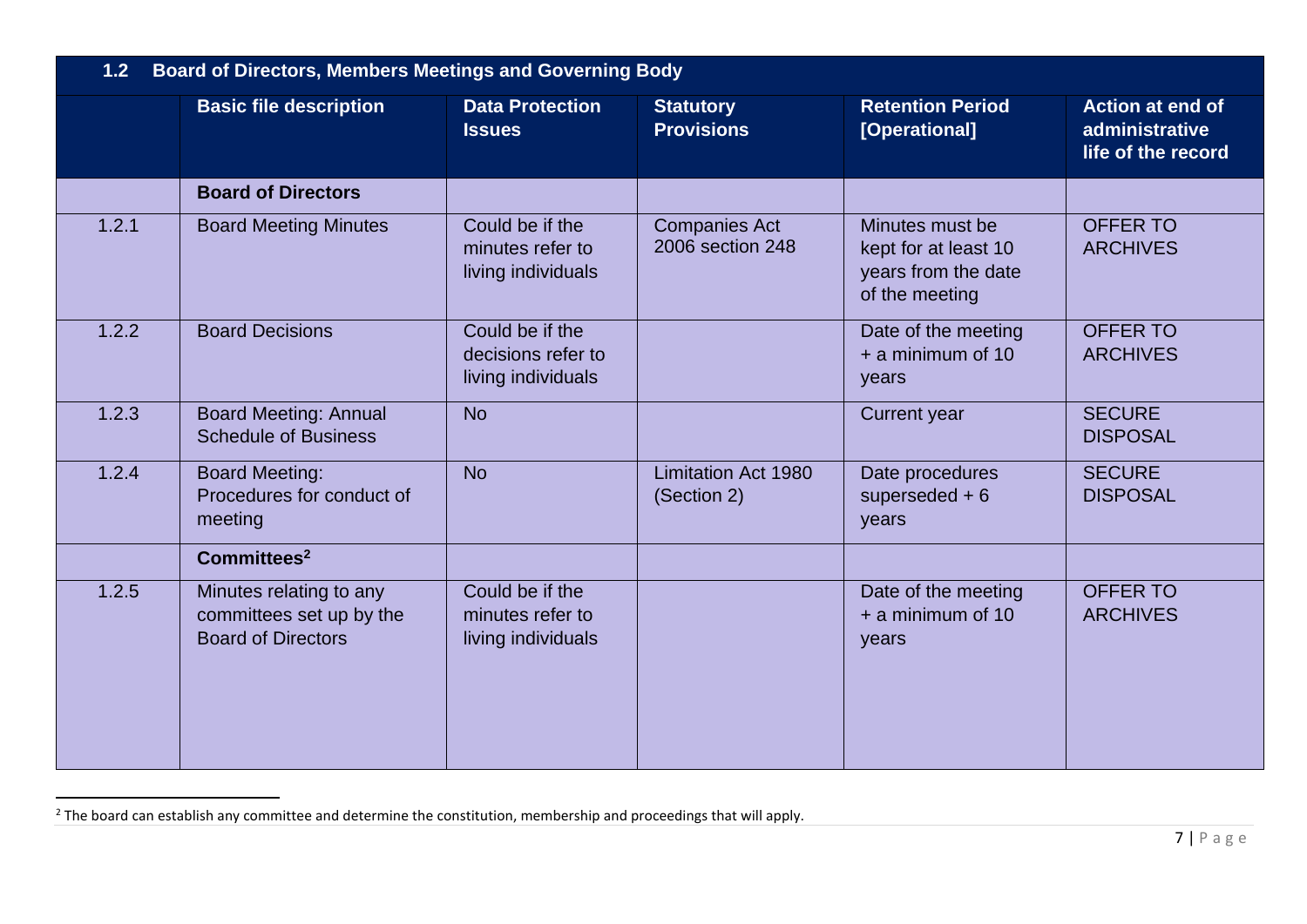| 1.2 Board of Directors, Members Meetings and Governing Body |                                                                                     |                                                                                                                          |                                          |                                                                                                                |                                                          |
|-------------------------------------------------------------|-------------------------------------------------------------------------------------|--------------------------------------------------------------------------------------------------------------------------|------------------------------------------|----------------------------------------------------------------------------------------------------------------|----------------------------------------------------------|
|                                                             | <b>Basic file description</b>                                                       | <b>Data Protection</b><br><b>Issues</b>                                                                                  | <b>Statutory</b><br><b>Provisions</b>    | <b>Retention Period</b><br>[Operational]                                                                       | Action at end of<br>administrative<br>life of the record |
|                                                             | <b>General Members'</b><br><b>Meeting</b>                                           |                                                                                                                          |                                          |                                                                                                                |                                                          |
| 1.2.6                                                       | Records relating to the<br>management of General<br><b>Members' Meetings</b>        | Could be if the<br>minutes refer to<br>living individuals                                                                | <b>Companies Act</b><br>2006 section 248 | Minutes must be<br>kept for at least 10<br>years from the date<br>of the meeting $3$                           | <b>OFFER TO</b><br><b>ARCHIVES</b>                       |
| 1.2.7                                                       | Records relating to the<br>management of the<br>Annual General Meeting <sup>4</sup> | Could be if the<br>minutes refer to<br>living individuals                                                                | <b>Companies Act</b><br>2006 section 248 | Minutes must be<br>kept for at least 10<br>years from the date<br>of the meeting <sup>5</sup>                  | <b>OFFER TO</b><br><b>ARCHIVES</b>                       |
|                                                             | <b>Governors</b>                                                                    |                                                                                                                          |                                          |                                                                                                                |                                                          |
| 1.2.8                                                       | <b>Agendas for Governing</b><br><b>Body meetings</b>                                | May be data<br>protection<br>issues, if the<br>meeting is<br>dealing with<br>confidential<br>issues relating to<br>staff |                                          | One copy should be<br>retained with the<br>master set of<br>minutes. All other<br>copies can be<br>disposed of | <b>SECURE</b><br>DISPOSAL <sup>6</sup>                   |

<sup>&</sup>lt;sup>3</sup> The signed minutes must be kept securely together with the notice and agenda for the meeting and supporting documentation provided for consideration at the meeting. Documentation is generally filed in a dedicated minute book, which is usually in the form of a loose-leaf binder to which additional pages can be easily added.

<sup>4</sup> Not all Academies are required to hold an Annual General Meeting for the Members – the requirement will be stated in the Constitution.

<sup>&</sup>lt;sup>5</sup> The signed minutes must be kept securely together with the notice and agenda for the meeting and any supporting documentation provided for consideration at the meeting. Documentation is generally filed in a dedicated minute book, which is usually in the form of a loose-leaf binder to which additional pages can be easily added.

 $^6$  In this context, SECURE DISPOSAL should be taken to mean disposal using confidential waste bins, or if the school has the facility, shredding using a cross-cut shredder.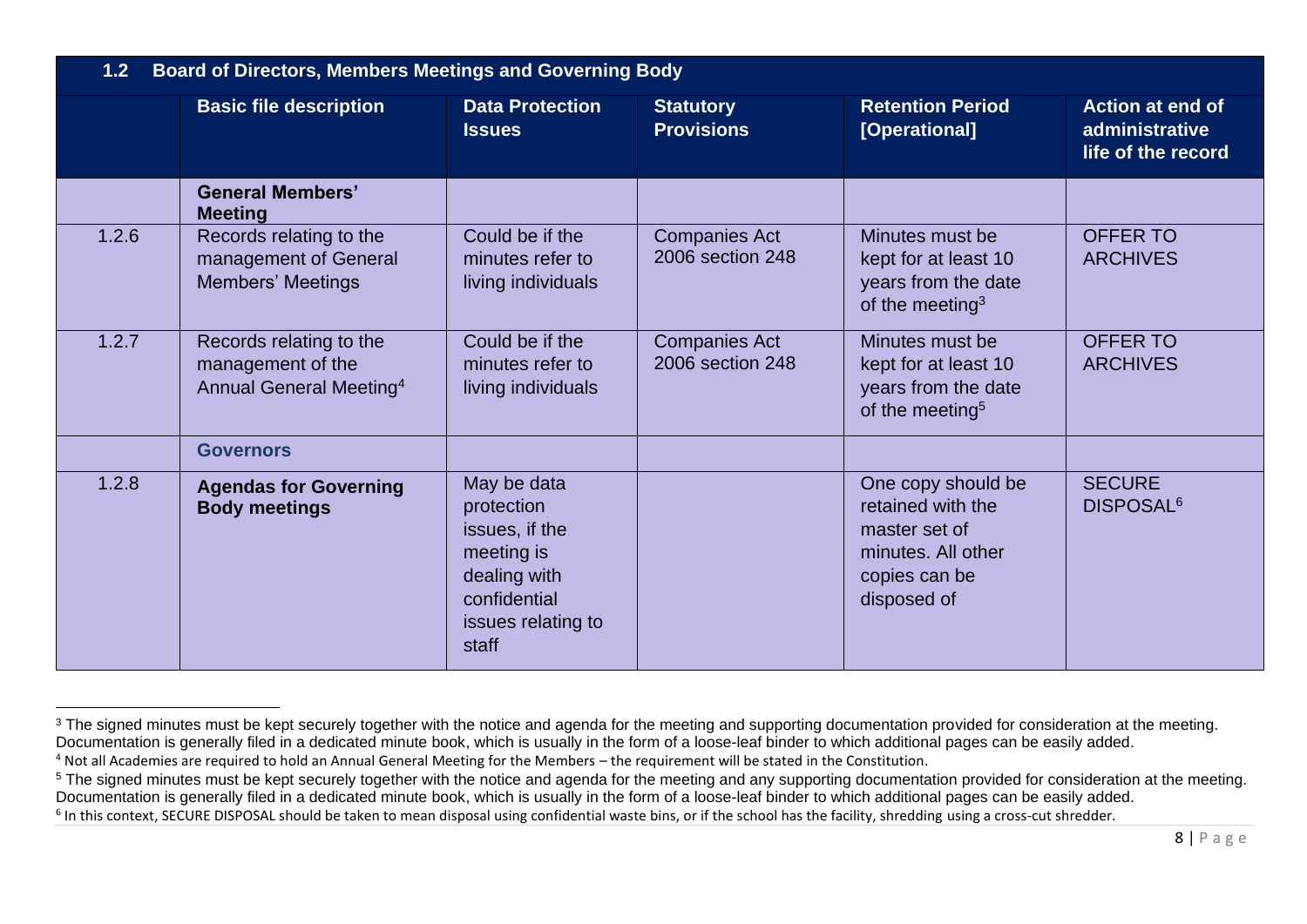| 1.2 <sub>2</sub> | <b>Board of Directors, Members Meetings and Governing Body</b>                                   |                                                                                                                          |                                       |                                                                                                                                                                                                    |                                                                                    |  |
|------------------|--------------------------------------------------------------------------------------------------|--------------------------------------------------------------------------------------------------------------------------|---------------------------------------|----------------------------------------------------------------------------------------------------------------------------------------------------------------------------------------------------|------------------------------------------------------------------------------------|--|
|                  | <b>Basic file description</b>                                                                    | <b>Data Protection</b><br><b>Issues</b>                                                                                  | <b>Statutory</b><br><b>Provisions</b> | <b>Retention Period</b><br>[Operational]                                                                                                                                                           | Action at end of<br>administrative<br>life of the record                           |  |
| 1.2.9            | Minutes of, and papers<br>considered at, meetings of<br>the Governing Body and<br>its committees | May be data<br>protection<br>issues, if the<br>meeting is<br>dealing with<br>confidential<br>issues relating to<br>staff |                                       |                                                                                                                                                                                                    |                                                                                    |  |
|                  | <b>Principal Set (signed)</b>                                                                    |                                                                                                                          |                                       | Life of Academy                                                                                                                                                                                    |                                                                                    |  |
|                  | Inspection Copies <sup>7</sup>                                                                   |                                                                                                                          |                                       | Date of meeting $+3$<br>years                                                                                                                                                                      | <b>SECURE</b><br><b>DISPOSAL</b>                                                   |  |
| 1.2.10           | Reports presented to the<br><b>Governing Body</b>                                                | May be data<br>protection<br>issues, if the<br>report deals with<br>confidential<br>issues relating to<br>staff          |                                       | Reports should be<br>kept for a minimum<br>of 6 years. However,<br>if the minutes refer<br>directly to individual<br>reports, then the<br>reports should be<br>kept for the life of the<br>Academy | <b>SECURE</b><br><b>DISPOSAL or</b><br>retain with the<br>signed set of<br>minutes |  |

 $^7$  These are the copies which the clerk to the Governor may wish to retain, so that requestors can view all the relevant information, without the clerk needing to print off and collate redacted copies of the minutes each time a request is made.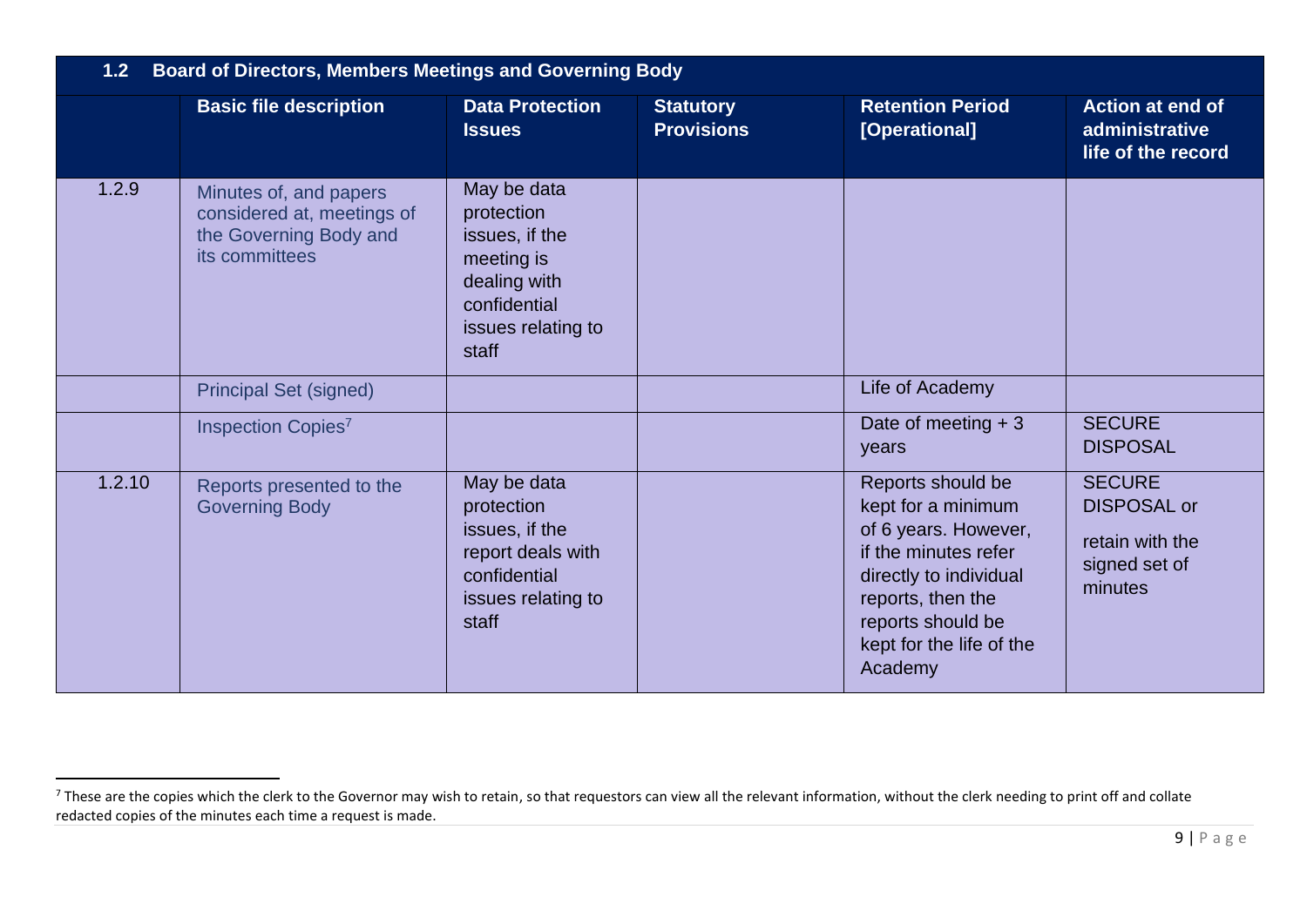| 1.2 Board of Directors, Members Meetings and Governing Body |                                                                                                                           |                                         |                                          |                                                                                                                                                         |                                                                 |
|-------------------------------------------------------------|---------------------------------------------------------------------------------------------------------------------------|-----------------------------------------|------------------------------------------|---------------------------------------------------------------------------------------------------------------------------------------------------------|-----------------------------------------------------------------|
|                                                             | <b>Basic file description</b>                                                                                             | <b>Data Protection</b><br><b>Issues</b> | <b>Statutory</b><br><b>Provisions</b>    | <b>Retention Period</b><br>[Operational]                                                                                                                | <b>Action at end of</b><br>administrative<br>life of the record |
| 1.2.11                                                      | Meeting papers relating to<br>the annual parents'<br>meeting held under<br>Section 33 of the<br><b>Education Act 2002</b> | <b>No</b>                               | <b>Education Act</b><br>2002, Section 33 | Date of the meeting<br>$+$ a minimum of 6<br>years                                                                                                      | <b>SECURE</b><br><b>DISPOSAL</b>                                |
| 1.2.12                                                      | <b>Trusts and Endowments</b><br>managed by the<br><b>Governing Body</b>                                                   | <b>No</b>                               |                                          | <b>PERMANENT</b>                                                                                                                                        |                                                                 |
| 1.2.13                                                      | Records relating to<br>complaints dealt with by<br>the Governing Body                                                     | <b>Yes</b>                              |                                          | Date of the<br>resolution of the<br>complaint $+$ a<br>minimum of 6 years<br>then review for<br>further retention in<br>case of contentious<br>disputes | <b>SECURE</b><br><b>DISPOSAL</b>                                |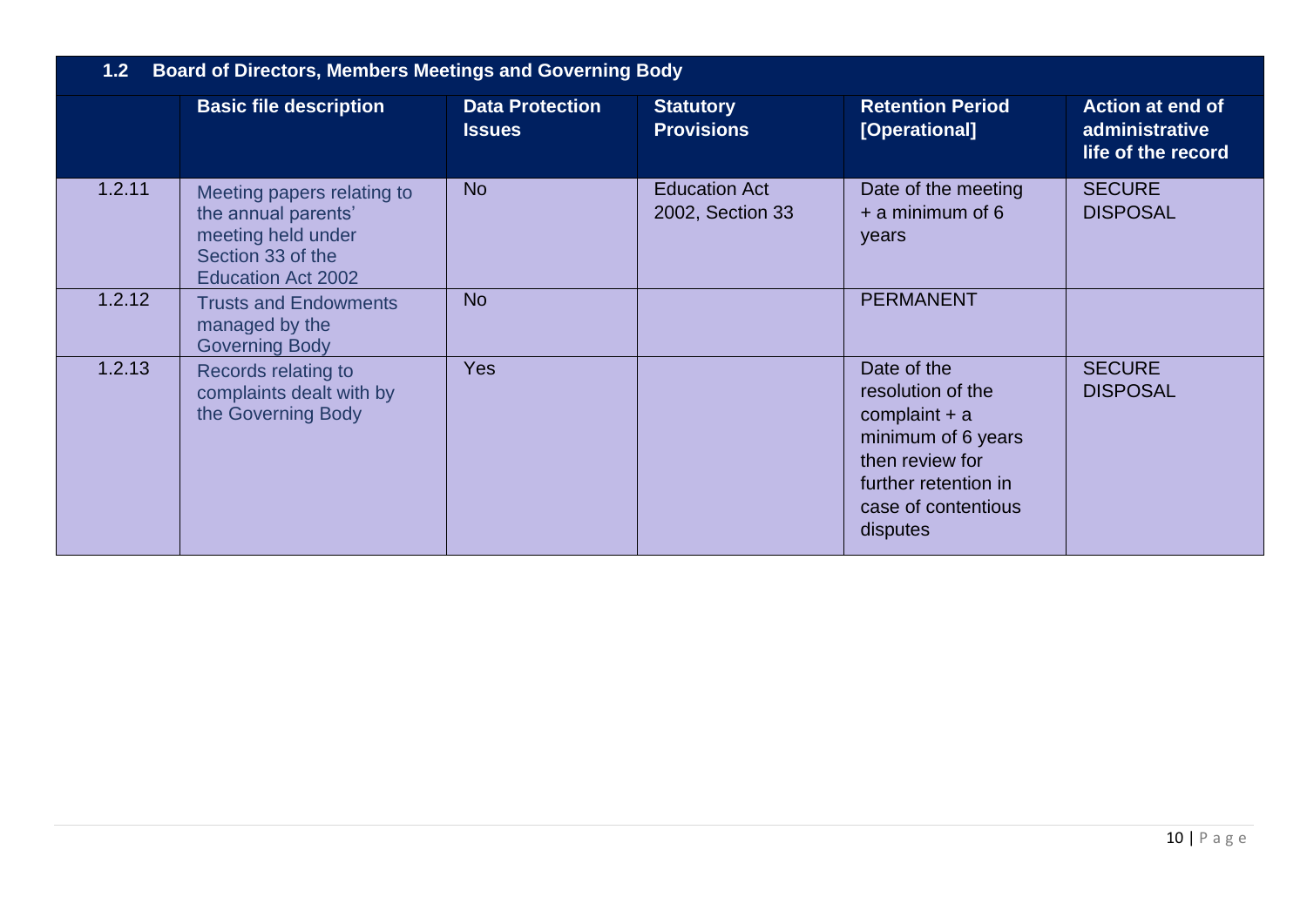| 1.2 <sub>2</sub> | <b>Board of Directors, Members Meetings and Governing Body</b>                                                                                                        |                                         |                                                                                                                              |                                          |                                                                 |  |
|------------------|-----------------------------------------------------------------------------------------------------------------------------------------------------------------------|-----------------------------------------|------------------------------------------------------------------------------------------------------------------------------|------------------------------------------|-----------------------------------------------------------------|--|
|                  | <b>Basic file description</b>                                                                                                                                         | <b>Data Protection</b><br><b>Issues</b> | <b>Statutory</b><br><b>Provisions</b>                                                                                        | <b>Retention Period</b><br>[Operational] | <b>Action at end of</b><br>administrative<br>life of the record |  |
| 1.2.14           | <b>Annual Reports created</b><br>under the requirements of<br>the Education (Governor's<br><b>Annual Reports)</b><br>(England) (Amendment)<br><b>Regulations 2002</b> | <b>No</b>                               | Education<br>(Governor's<br><b>Annual Reports)</b><br>(England)<br>(Amendment)<br><b>Regulations 2002</b><br>SI 2002 No 1171 | Date of report $+10$<br>years            | <b>SECURE</b><br><b>DISPOSAL</b>                                |  |
|                  | <b>Statutory Registers<sup>8</sup></b>                                                                                                                                |                                         |                                                                                                                              |                                          |                                                                 |  |
| 1.2.15           | <b>Register of Directors</b>                                                                                                                                          |                                         | <b>Companies Act</b><br>2006                                                                                                 | Life of the Academy<br>$+6$ years        | <b>SECURE</b><br><b>DISPOSAL</b>                                |  |
| 1.2.16           | <b>Register of Directors'</b><br>interests [this is not a<br>statutory register]                                                                                      |                                         |                                                                                                                              | Life of the Academy<br>$+6$ years        | <b>SECURE</b><br><b>DISPOSAL</b>                                |  |
| 1.2.17           | <b>Register of Directors'</b><br>residential addresses                                                                                                                |                                         | <b>Companies Act</b><br>2006                                                                                                 | Life of the Academy<br>$+6$ years        | <b>SECURE</b><br><b>DISPOSAL</b>                                |  |

<sup>&</sup>lt;sup>8</sup> Academies are required by law to keep specific records, collectively known as statutory registers or the statutory books. The registers record information relating to the Academy's operations and structure, such as the current directors. Records should be kept up-to-date to reflect any changes that take place.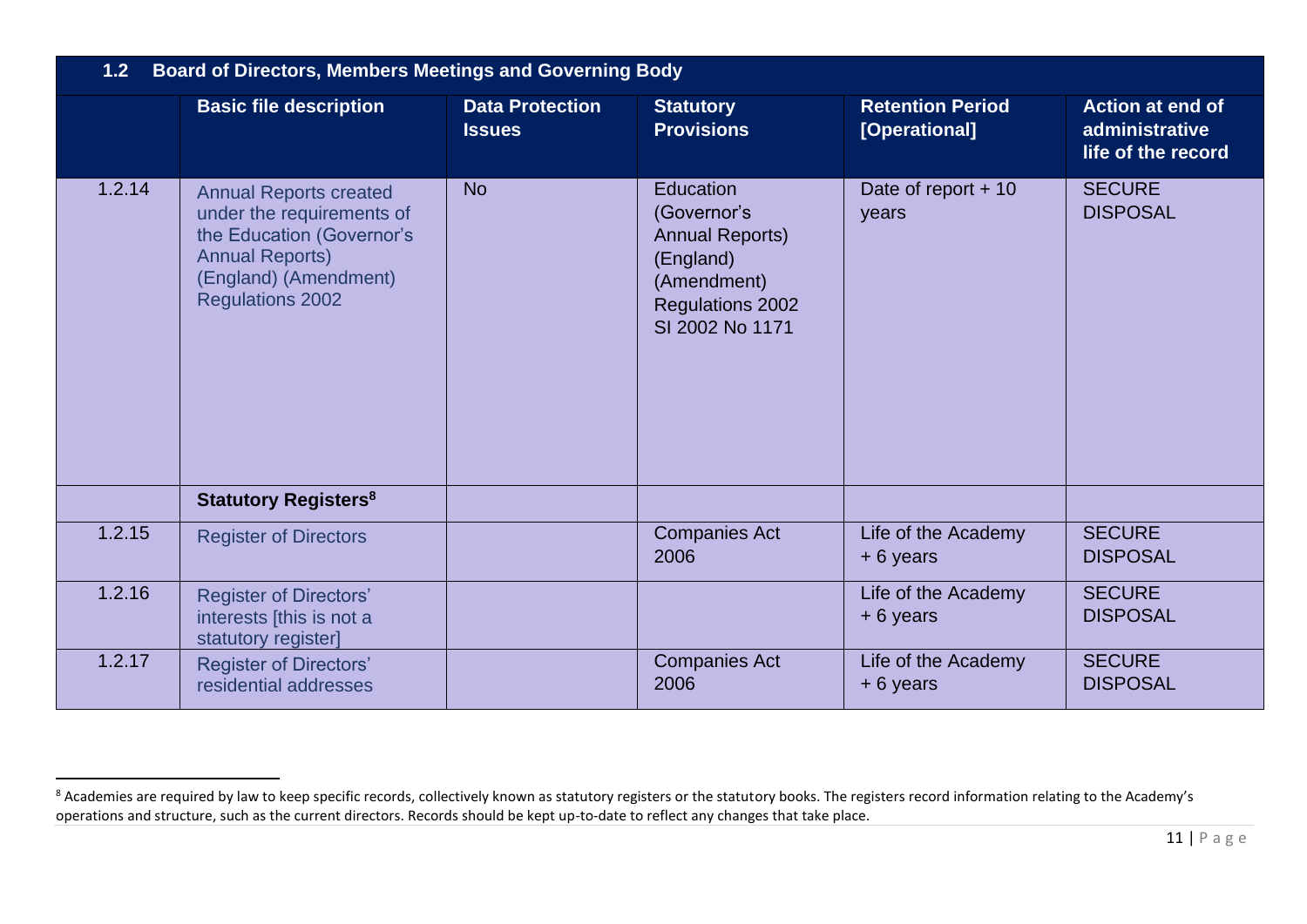| <b>Board of Directors, Members Meetings and Governing Body</b><br>1.2 <sub>2</sub> |                                                                                                           |                                         |                                       |                                          |                                                                 |
|------------------------------------------------------------------------------------|-----------------------------------------------------------------------------------------------------------|-----------------------------------------|---------------------------------------|------------------------------------------|-----------------------------------------------------------------|
|                                                                                    | <b>Basic file description</b>                                                                             | <b>Data Protection</b><br><b>Issues</b> | <b>Statutory</b><br><b>Provisions</b> | <b>Retention Period</b><br>[Operational] | <b>Action at end of</b><br>administrative<br>life of the record |
| 1.2.18                                                                             | Register of gifts,<br>hospitality and<br>entertainments                                                   |                                         | <b>Companies Act</b><br>2006          | Life of the Academy<br>$+6$ years        | <b>SECURE</b><br><b>DISPOSAL</b>                                |
| 1.2.19                                                                             | <b>Register of members</b>                                                                                |                                         | <b>Companies Act</b><br>2006          | Life of the Academy<br>$+6$ years        | <b>SECURE</b><br><b>DISPOSAL</b>                                |
| 1.2.20                                                                             | <b>Register of secretaries</b>                                                                            |                                         | <b>Companies Act</b><br>2006          | Life of the Academy<br>$+6$ years        | <b>SECURE</b><br><b>DISPOSAL</b>                                |
| 1.2.21                                                                             | <b>Register of Trustees</b><br><b>interests</b>                                                           |                                         |                                       | Life of the Academy<br>+ 6 years         | <b>SECURE</b><br><b>DISPOSAL</b>                                |
| 1.2.22                                                                             | <b>Declaration of Interests</b><br><b>Statements [Governors]</b><br>[this is not a statutory<br>register] |                                         |                                       | Life of the Academy<br>$+6$ years        | <b>SECURE</b><br><b>DISPOSAL</b>                                |

| 1.3 | <b>Funding and Finance</b> |  |
|-----|----------------------------|--|
|-----|----------------------------|--|

|       | <b>Basic file description</b>                     | <b>Data</b><br><b>Protection</b><br><b>Issues</b> | <b>Statutory</b><br><b>Provisions</b> | <b>Retention Period</b><br>[Operational] | <b>Action at end of</b><br>administrative life of<br>the record |
|-------|---------------------------------------------------|---------------------------------------------------|---------------------------------------|------------------------------------------|-----------------------------------------------------------------|
|       | <b>Strategic Finance</b>                          |                                                   |                                       |                                          |                                                                 |
| 1.3.1 | Statement of financial<br>activities for the year | <b>No</b>                                         |                                       | Current financial year<br>$+6$ years     | <b>SECURE DISPOSAL</b>                                          |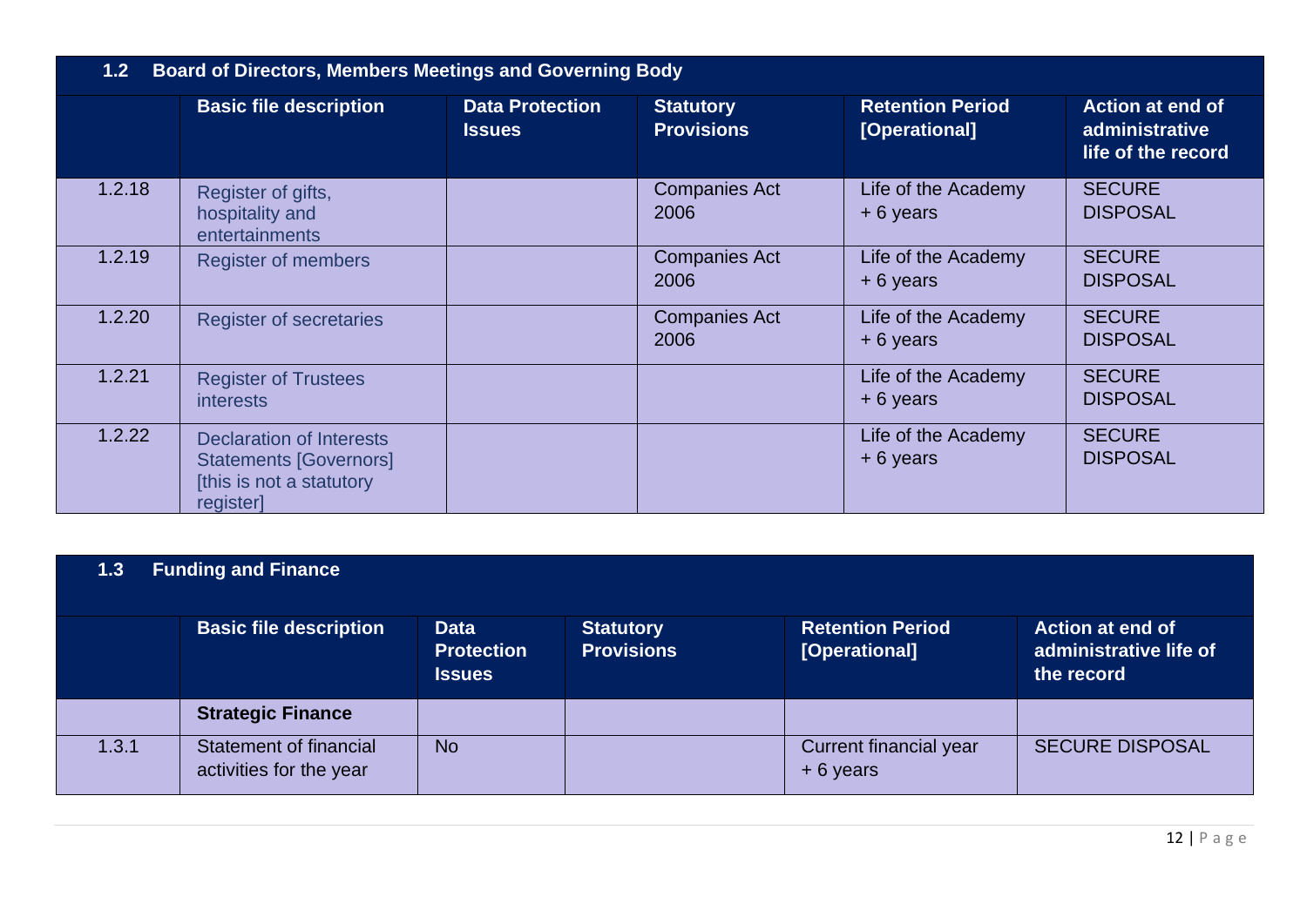|        | <b>Basic file description</b>                                        | <b>Data</b><br><b>Protection</b><br><b>Issues</b> | <b>Statutory</b><br><b>Provisions</b> | <b>Retention Period</b><br>[Operational]       | <b>Action at end of</b><br>administrative life of<br>the record |
|--------|----------------------------------------------------------------------|---------------------------------------------------|---------------------------------------|------------------------------------------------|-----------------------------------------------------------------|
| 1.3.2  | Financial planning                                                   | <b>No</b>                                         |                                       | <b>Current financial year</b><br>$+6$ years    | <b>SECURE DISPOSAL</b>                                          |
| 1.3.3  | Value for money<br>statement                                         | <b>No</b>                                         |                                       | Current financial year<br>$+6$ years           | <b>SECURE DISPOSAL</b>                                          |
| 1.3.4  | Records relating to the<br>management of VAT                         | <b>No</b>                                         |                                       | Current financial year<br>$+6$ years           | <b>SECURE DISPOSAL</b>                                          |
| 1.3.5  | Whole of government<br>accounts returns                              | <b>No</b>                                         |                                       | <b>Current financial year</b><br>$+6$ years    | <b>SECURE DISPOSAL</b>                                          |
| 1.3.6  | Borrowing powers                                                     | <b>No</b>                                         |                                       | Current financial year<br>+6 years             | <b>SECURE DISPOSAL</b>                                          |
| 1.3.7  | <b>Budget plan</b>                                                   | <b>No</b>                                         |                                       | Current financial year<br>$+6$ years           | <b>SECURE DISPOSAL</b>                                          |
| 1.3.8  | Charging and<br>remissions policy                                    | <b>No</b>                                         |                                       | Date policy<br>superseded $+3$ years           | <b>SECURE DISPOSAL</b>                                          |
|        | <b>Audit Arrangements</b>                                            |                                                   |                                       |                                                |                                                                 |
| 1.3.9  | <b>Audit Committee and</b><br>appointment of<br>responsible officers | <b>No</b>                                         |                                       | Life of the Academy                            | <b>SECURE DISPOSAL</b>                                          |
| 1.3.10 | <b>Independent Auditor's</b><br>report on regularity                 | <b>No</b>                                         |                                       | Financial year report<br>relates to $+6$ years | <b>SECURE DISPOSAL</b>                                          |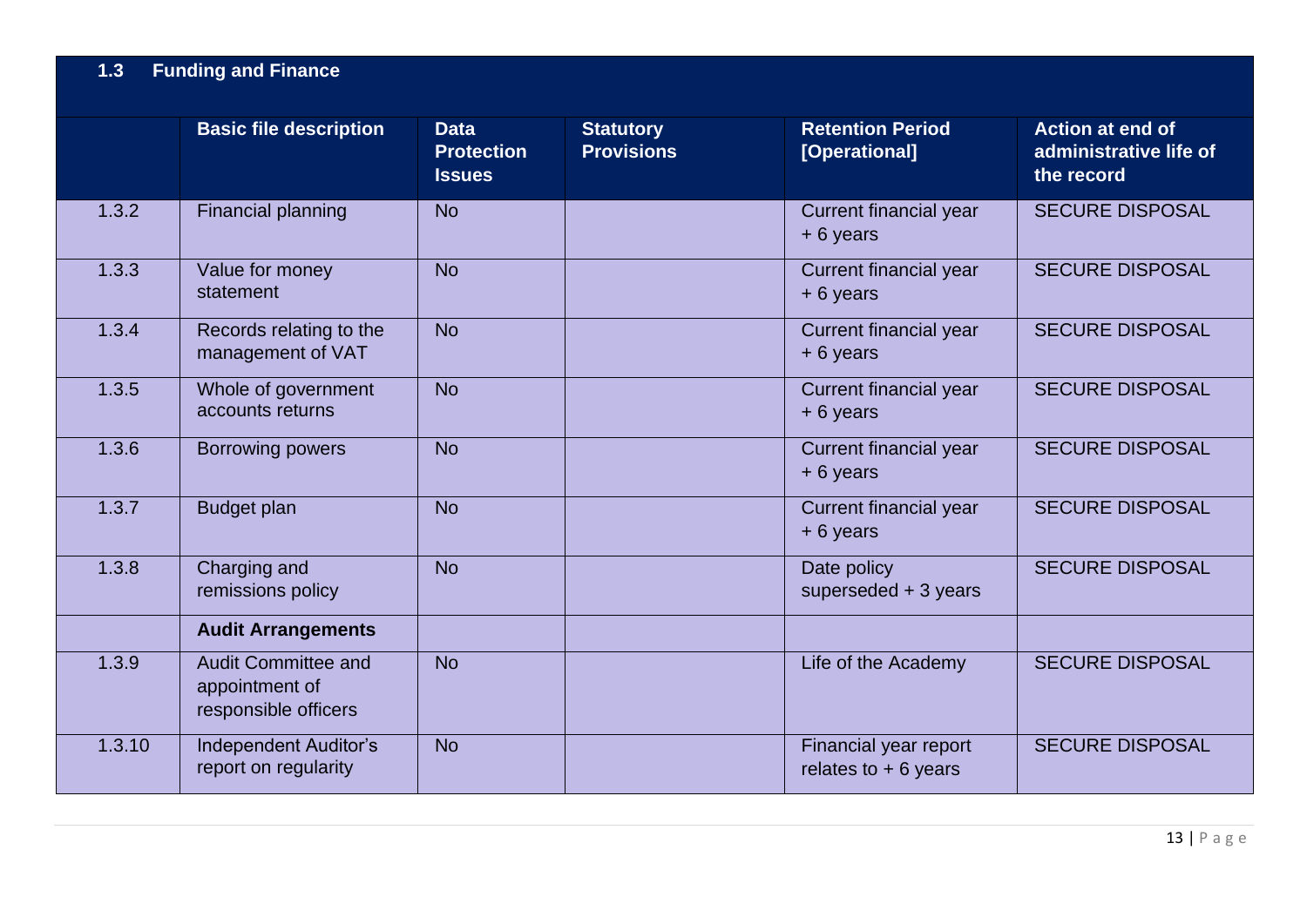|        | <b>Basic file description</b>                                                                  | <b>Data</b><br><b>Protection</b><br><b>Issues</b> | <b>Statutory</b><br><b>Provisions</b> | <b>Retention Period</b><br>[Operational]       | <b>Action at end of</b><br>administrative life of<br>the record |
|--------|------------------------------------------------------------------------------------------------|---------------------------------------------------|---------------------------------------|------------------------------------------------|-----------------------------------------------------------------|
| 1.3.11 | <b>Independent Auditor's</b><br>report on financial<br>statements                              | <b>No</b>                                         |                                       | Financial year report<br>relates to $+6$ years | <b>SECURE DISPOSAL</b>                                          |
|        | <b>Funding Agreements</b>                                                                      |                                                   |                                       |                                                |                                                                 |
| 1.3.12 | <b>Funding Agreement</b><br>with Secretary of State<br>and supplemental<br>funding agreements9 | <b>No</b>                                         |                                       | Date of last payment<br>of funding $+6$ years  | <b>SECURE DISPOSAL</b>                                          |
| 1.3.13 | Funding Agreement -<br>Termination of the<br>funding agreement <sup>10</sup>                   |                                                   |                                       | Date of last payment<br>of funding $+6$ years  | <b>SECURE DISPOSAL</b>                                          |
| 1.3.14 | Funding Records-<br><b>Capital Grant</b>                                                       | <b>No</b>                                         |                                       | Date of last payment<br>of funding $+6$ years  | <b>SECURE DISPOSAL</b>                                          |
| 1.3.15 | Funding Records-<br><b>Earmarked Annual</b><br>Grant (EAG)                                     | <b>No</b>                                         |                                       | Date of last payment<br>of funding $+6$ years  | <b>SECURE DISPOSAL</b>                                          |
| 1.3.16 | Funding Records-<br><b>General Annual Grant</b><br>(GAG)                                       | <b>No</b>                                         |                                       | Date of last payment<br>of funding $+6$ years  | <b>SECURE DISPOSAL</b>                                          |

<sup>&</sup>lt;sup>9</sup> Where there is multi-Academy governance.

 $^{10}$  Either party may give not less than 7 financial years' written notice to terminate the Agreement, such notice to expire on 31 August. Or, where the Academy has significant financial issues or is insolvent, the Agreement can be terminated by the Secretary of State to take effect on the date of the notice.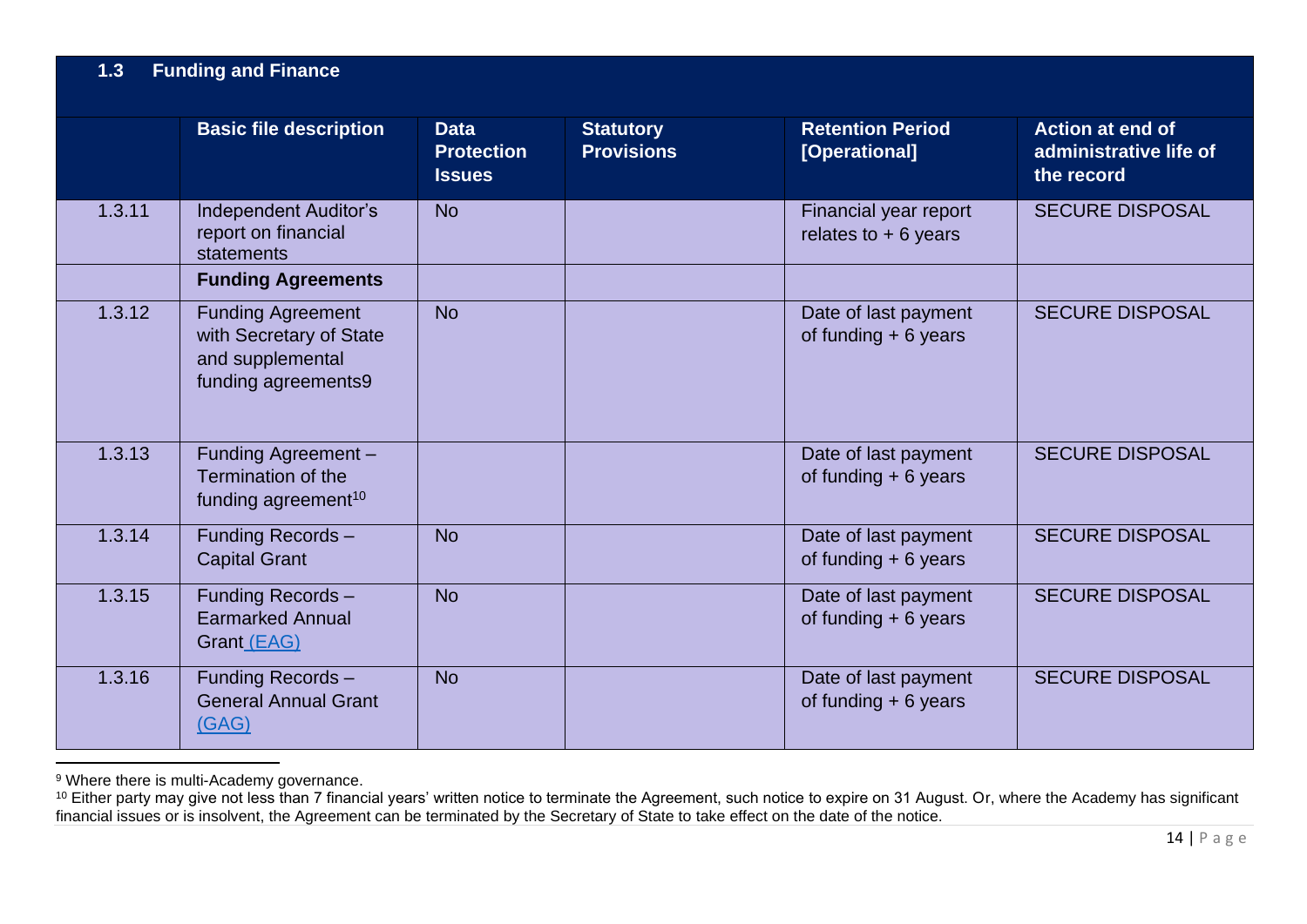|        | <b>Basic file description</b>                | <b>Data</b><br><b>Protection</b><br><b>Issues</b> | <b>Statutory</b><br><b>Provisions</b> | <b>Retention Period</b><br>[Operational]                                                                                                                              | <b>Action at end of</b><br>administrative life of<br>the record |
|--------|----------------------------------------------|---------------------------------------------------|---------------------------------------|-----------------------------------------------------------------------------------------------------------------------------------------------------------------------|-----------------------------------------------------------------|
| 1.3.17 | Per pupil funding<br>records                 | <b>No</b>                                         |                                       | Date of last payment<br>of funding $+ 6$ years                                                                                                                        | <b>SECURE DISPOSAL</b>                                          |
| 1.3.18 | <b>Exclusions</b><br>agreement <sup>11</sup> | <b>No</b>                                         |                                       | Date of last payment<br>of funding $+6$ years                                                                                                                         | <b>SECURE DISPOSAL</b>                                          |
| 1.3.19 | Funding records <sup>12</sup>                | <b>No</b>                                         |                                       | Date of last payment<br>of funding $+6$ years                                                                                                                         | <b>SECURE DISPOSAL</b>                                          |
| 1.3.20 | <b>Gift Aid and Tax Relief</b>               | <b>No</b>                                         |                                       | Date of last payment<br>of funding $+6$ years                                                                                                                         | <b>SECURE DISPOSAL</b>                                          |
| 1.3.21 | Records relating to<br><b>loans</b>          | <b>No</b>                                         |                                       | Date of last payment<br>on $\text{loan} + 6$ years if<br>the loan is under<br>£10,000 or date of last<br>payment on loan + 12<br>years if the loan is<br>over £10,000 | <b>SECURE DISPOSAL</b>                                          |
|        | <b>Payroll and Pensions</b>                  |                                                   |                                       |                                                                                                                                                                       |                                                                 |

<sup>&</sup>lt;sup>11</sup> The Academy can enter into an arrangement with a Local Authority (LA), so that payment will flow between the Academy and the LA, in the same way as it would do were the Academy a maintained school.

<sup>&</sup>lt;sup>12</sup> Funding agreement which says that the Academy can receive donations and can only charge where the law allows maintained schools to charge [see Charging and Remission Policy].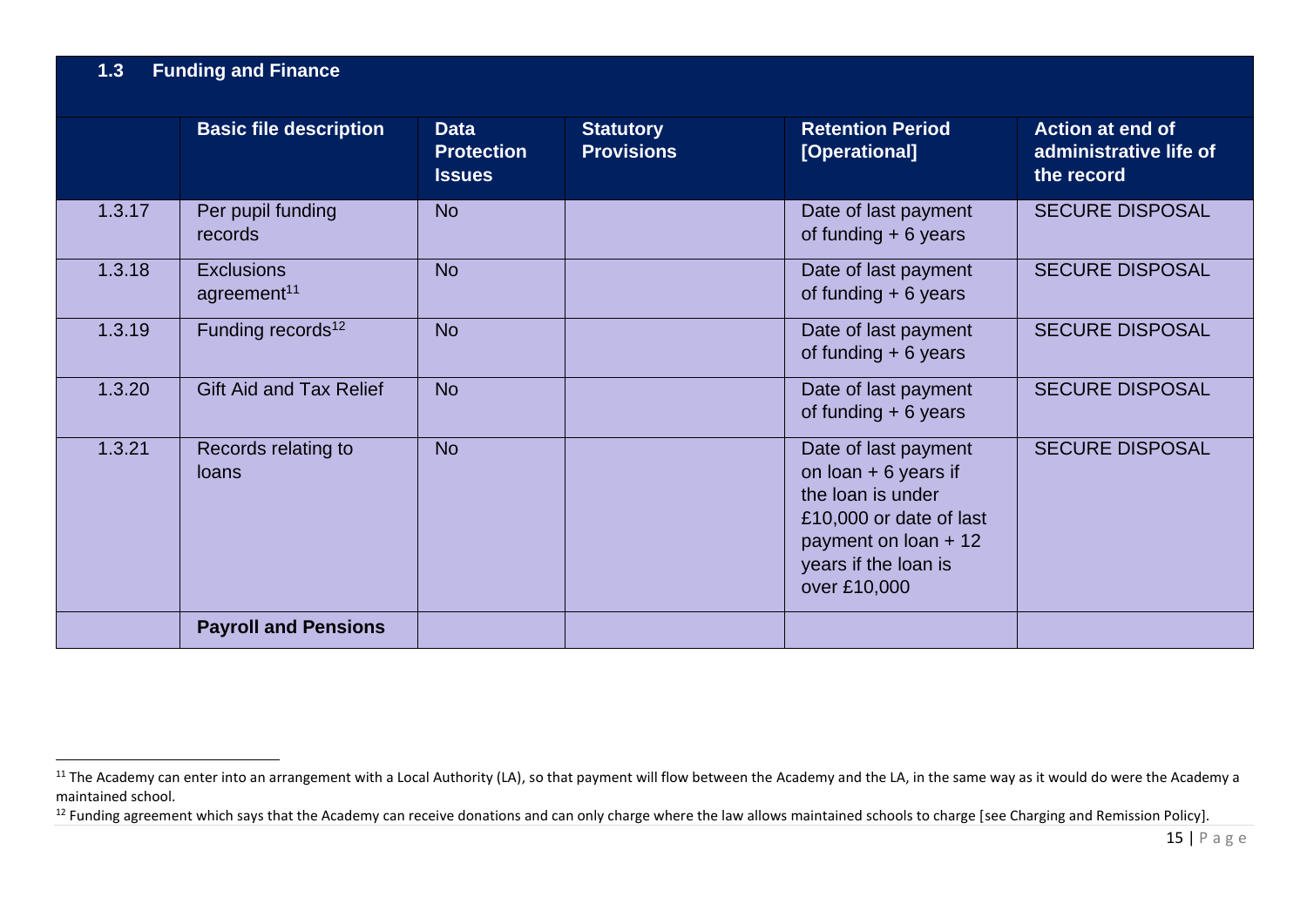|        | <b>Basic file description</b>                                                                                         | <b>Data</b><br><b>Protection</b><br><b>Issues</b> | <b>Statutory</b><br><b>Provisions</b>                                                                                                        | <b>Retention Period</b><br>[Operational]                                                        | <b>Action at end of</b><br>administrative life of<br>the record |
|--------|-----------------------------------------------------------------------------------------------------------------------|---------------------------------------------------|----------------------------------------------------------------------------------------------------------------------------------------------|-------------------------------------------------------------------------------------------------|-----------------------------------------------------------------|
| 1.3.22 | Maternity pay records                                                                                                 | <b>Yes</b>                                        | <b>Statutory Maternity</b><br>Pay (General)<br>Regulations 1986<br>(SI1986/1960),<br>revised 1999<br>(SI1999/567)                            | Current year $+3$<br>years                                                                      | <b>SECURE DISPOSAL</b>                                          |
| 1.3.23 | Records held under<br><b>Retirement Benefits</b><br><b>Schemes (Information</b><br><b>Powers) Regulations</b><br>1995 | Yes                                               | <b>Regulation 15</b><br><b>Retirement Benefits</b><br><b>Schemes</b><br>(Information<br>Powers)<br><b>Regulations 1995</b><br>(SI 1995/3103) | From the end of the<br>year in which the<br>accounts were signed<br>for a minimum of 6<br>years | <b>SECURE DISPOSAL</b>                                          |
| 1.3.24 | Management of the<br><b>Teachers' Pension</b><br><b>Scheme</b>                                                        | <b>Yes</b>                                        |                                                                                                                                              | Date of last payment<br>on the pension $+6$<br>years                                            | <b>SECURE DISPOSAL</b>                                          |
| 1.3.25 | Records relating to<br>pension registrations                                                                          | <b>Yes</b>                                        |                                                                                                                                              | Date of last payment<br>on the pension $+6$<br>years                                            | <b>SECURE DISPOSAL</b>                                          |
| 1.3.26 | Payroll records                                                                                                       | <b>Yes</b>                                        |                                                                                                                                              | Date payroll run $+6$<br>years                                                                  | <b>SECURE DISPOSAL</b>                                          |
|        | <b>Risk Management and Insurance</b>                                                                                  |                                                   |                                                                                                                                              |                                                                                                 |                                                                 |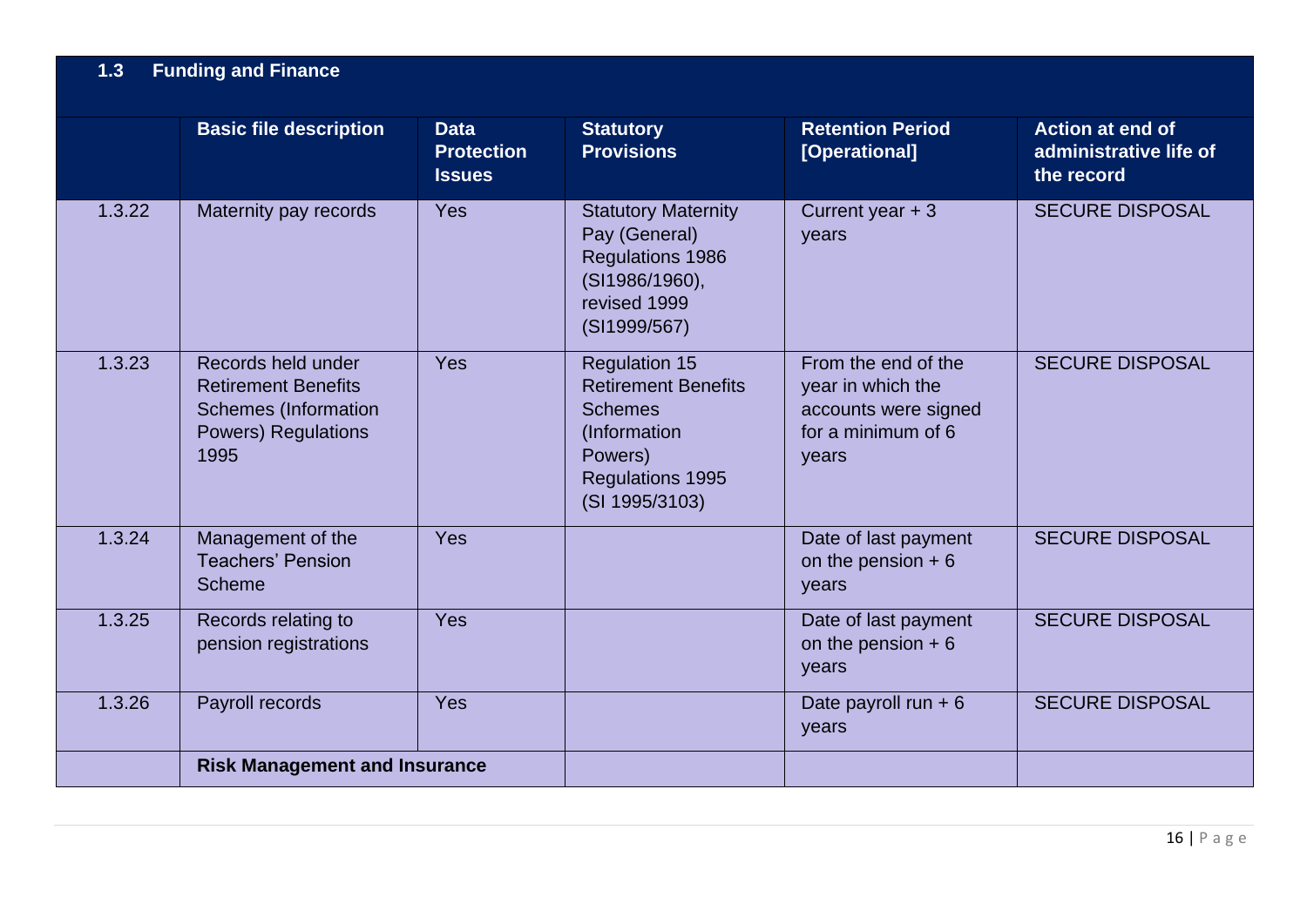|        | <b>Basic file description</b>                                | <b>Data</b><br><b>Protection</b><br><b>Issues</b> | <b>Statutory</b><br><b>Provisions</b> | <b>Retention Period</b><br>[Operational]                        | <b>Action at end of</b><br>administrative life of<br>the record |
|--------|--------------------------------------------------------------|---------------------------------------------------|---------------------------------------|-----------------------------------------------------------------|-----------------------------------------------------------------|
| 1.3.27 | Insurance policies                                           | <b>No</b>                                         |                                       | Date the policy<br>expires + 6 years                            | <b>SECURE DISPOSAL</b>                                          |
| 1.3.28 | Records relating to the<br>settlement of<br>insurance claims | <b>No</b>                                         |                                       | Date claim settled $+6$<br>years                                | <b>SECURE DISPOSAL</b>                                          |
| 1.3.29 | <b>Employer's Liability</b><br><b>Insurance Certificate</b>  | <b>No</b>                                         |                                       | Closure of the school<br>$+40$ years                            | <b>SECURE DISPOSAL</b>                                          |
|        | <b>Endowment Funds and Investments</b>                       |                                                   |                                       |                                                                 |                                                                 |
| 1.3.30 | <b>Investment policies</b>                                   | <b>No</b>                                         |                                       | Life of the investment<br>$+6$ years                            | <b>SECURE DISPOSAL</b>                                          |
| 1.3.31 | Management of<br><b>Endowment Funds</b>                      | <b>No</b>                                         |                                       | Life of the fund $+6$<br>years                                  |                                                                 |
|        | <b>Accounts and</b><br><b>Statements</b>                     |                                                   |                                       |                                                                 |                                                                 |
| 1.3.32 | <b>Annual accounts</b>                                       | <b>No</b>                                         |                                       | Current year $+6$<br>years                                      | <b>STANDARD</b><br><b>DISPOSAL</b>                              |
| 1.3.33 | Loans and grants<br>managed by the<br>school                 | <b>No</b>                                         |                                       | Date of last payment<br>on the loan $+$ 12 years<br>then REVIEW | <b>SECURE DISPOSAL</b>                                          |
| 1.3.34 | <b>Student Grant</b><br>applications                         | <b>Yes</b>                                        |                                       | Current year $+3$<br>years                                      | <b>SECURE DISPOSAL</b>                                          |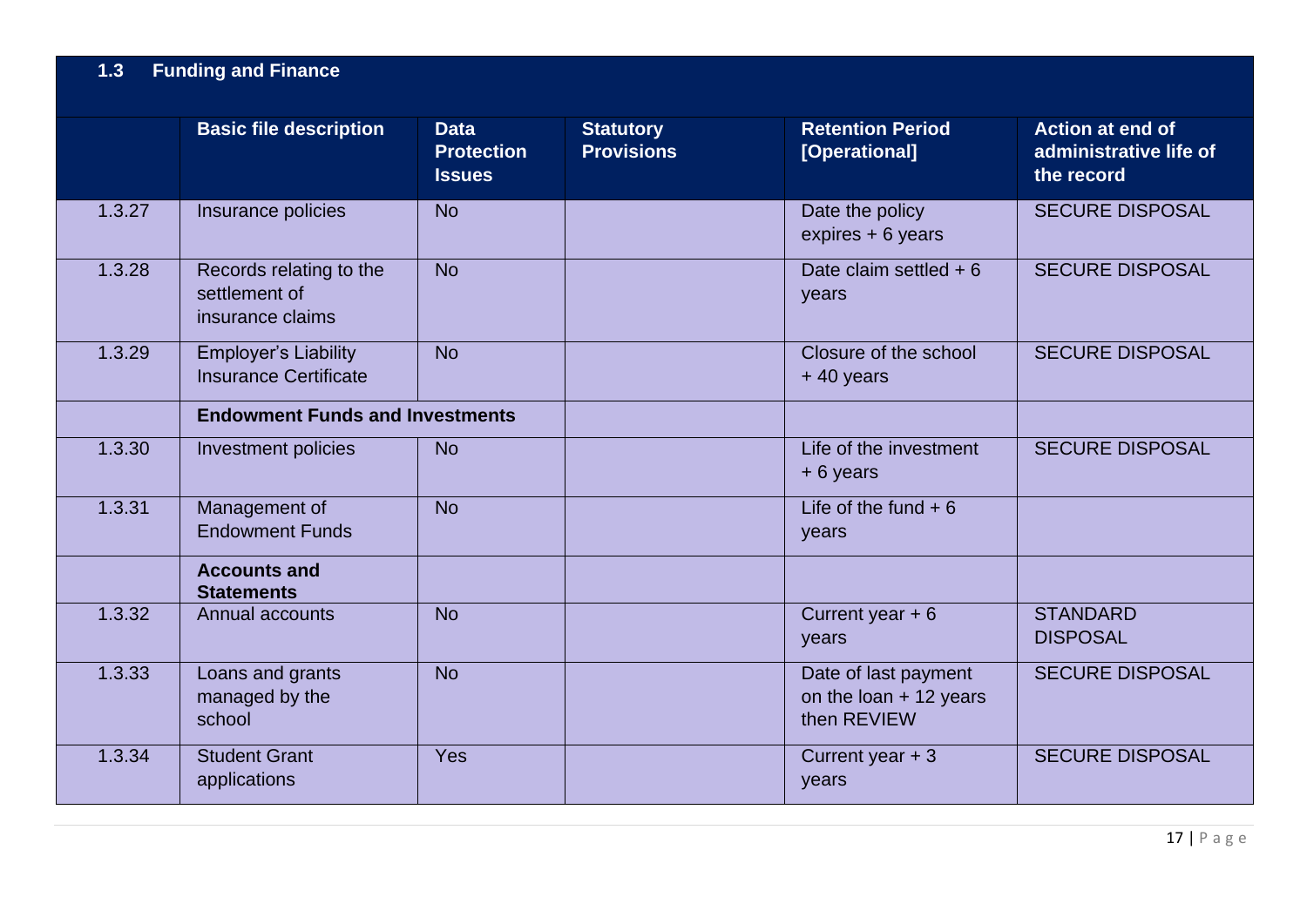|        | <b>Basic file description</b>                                                                                                                        | <b>Data</b><br><b>Protection</b><br><b>Issues</b> | <b>Statutory</b><br><b>Provisions</b> | <b>Retention Period</b><br>[Operational]     | <b>Action at end of</b><br>administrative life of<br>the record |
|--------|------------------------------------------------------------------------------------------------------------------------------------------------------|---------------------------------------------------|---------------------------------------|----------------------------------------------|-----------------------------------------------------------------|
| 1.3.35 | All records relating to<br>the creation and<br>management of<br>budgets, including the<br><b>Annual Budget</b><br>statement and<br>background papers | <b>No</b>                                         |                                       | Life of the budget $+3$<br>years             | <b>SECURE DISPOSAL</b>                                          |
| 1.3.36 | Invoices, receipts,<br>order books and<br>requisitions, delivery<br>notices                                                                          | <b>No</b>                                         |                                       | Current financial year<br>+6 years           | <b>SECURE DISPOSAL</b>                                          |
| 1.3.37 | Records relating to the<br>collection and banking<br>of monies                                                                                       | <b>No</b>                                         |                                       | Current financial year<br>$+6$ years         | <b>SECURE DISPOSAL</b>                                          |
| 1.3.38 | Records relating to the<br>identification and<br>collection of debt                                                                                  | <b>No</b>                                         |                                       | <b>Current financial year</b><br>+6 years    | <b>SECURE DISPOSAL</b>                                          |
|        | <b>Contract</b><br><b>Management</b>                                                                                                                 |                                                   |                                       |                                              |                                                                 |
| 1.3.39 | All records relating to<br>the management of<br>contracts under seal                                                                                 | <b>No</b>                                         | <b>Limitation Act 1980</b>            | Last payment on the<br>$contract + 12 years$ | <b>SECURE DISPOSAL</b>                                          |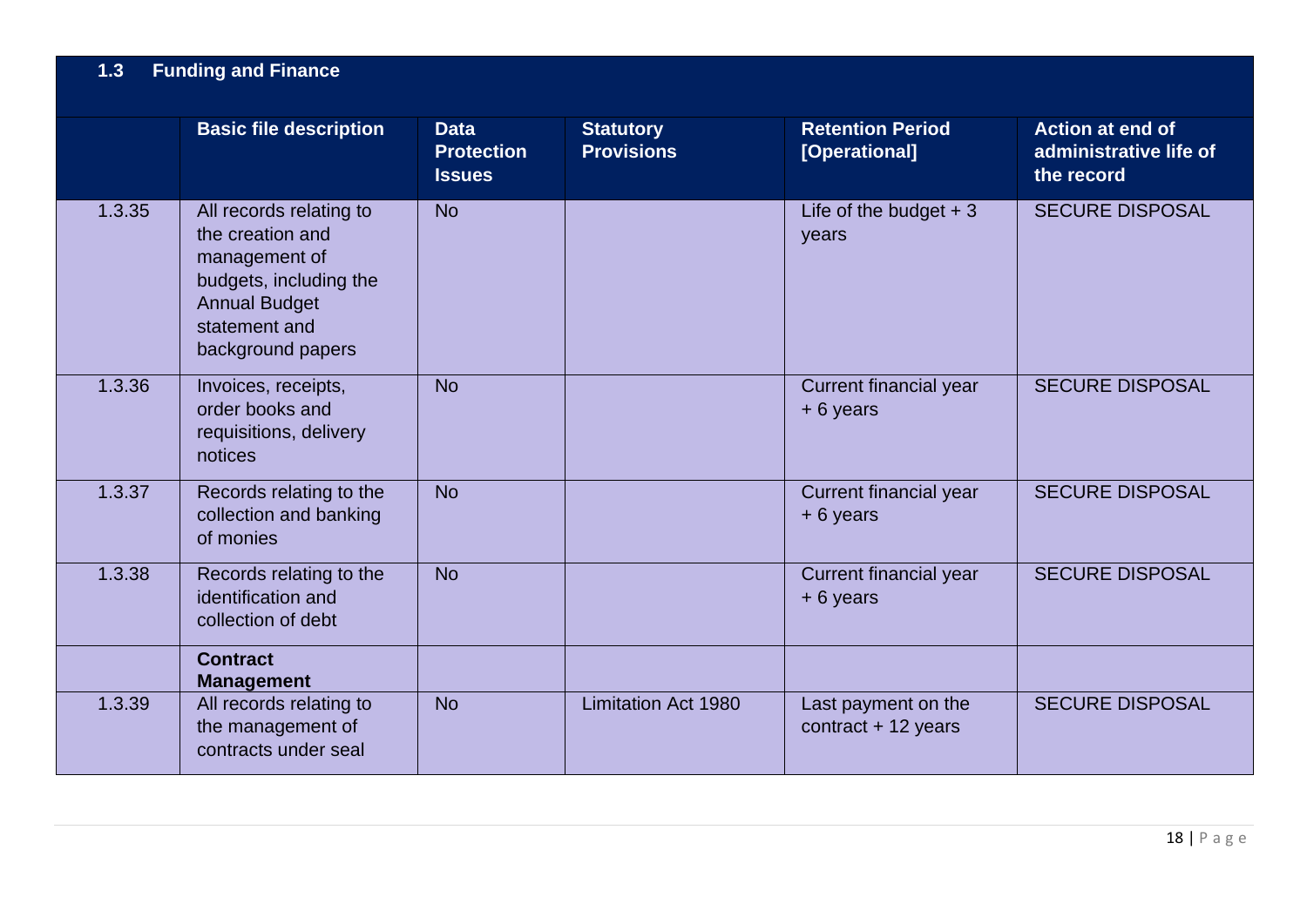|        | <b>Basic file description</b>                                                         | <b>Data</b><br><b>Protection</b><br><b>Issues</b> | <b>Statutory</b><br><b>Provisions</b> | <b>Retention Period</b><br>[Operational]   | <b>Action at end of</b><br>administrative life of<br>the record |
|--------|---------------------------------------------------------------------------------------|---------------------------------------------------|---------------------------------------|--------------------------------------------|-----------------------------------------------------------------|
| 1.3.40 | All records relating to<br>the management of<br>contracts under<br>signature          | <b>No</b>                                         | <b>Limitation Act 1980</b>            | Last payment on the<br>contract $+6$ years | <b>SECURE DISPOSAL</b>                                          |
| 1.3.41 | Records relating to the<br>monitoring of contracts                                    | <b>No</b>                                         |                                       | Current year $+2$<br>years                 | <b>SECURE DISPOSAL</b>                                          |
|        | <b>Asset Management</b>                                                               |                                                   |                                       |                                            |                                                                 |
| 1.3.42 | Inventories of furniture<br>and equipment                                             | <b>No</b>                                         |                                       | Current year $+6$<br>years                 | <b>SECURE DISPOSAL</b>                                          |
| 1.3.43 | Burglary, theft and<br>vandalism report forms                                         | <b>No</b>                                         |                                       | Current year $+6$<br>years                 | <b>SECURE DISPOSAL</b>                                          |
| 1.3.44 | Records relating to the<br>leasing of shared<br>facilities, such as<br>sports centres | <b>No</b>                                         |                                       | Current year $+6$<br>years                 | <b>SECURE DISPOSAL</b>                                          |
| 1.3.45 | Land and building<br>valuations                                                       | <b>No</b>                                         |                                       | Date valuation<br>superseded $+6$ years    | <b>SECURE DISPOSAL</b>                                          |
| 1.3.46 | Disposal of assets                                                                    | <b>No</b>                                         |                                       | Date asset disposed<br>of $+6$ years       | <b>SECURE DISPOSAL</b>                                          |
| 1.3.47 | <b>Community School</b><br>leases for land                                            | <b>No</b>                                         |                                       | Date lease expires +<br>6 years            | <b>SECURE DISPOSAL</b>                                          |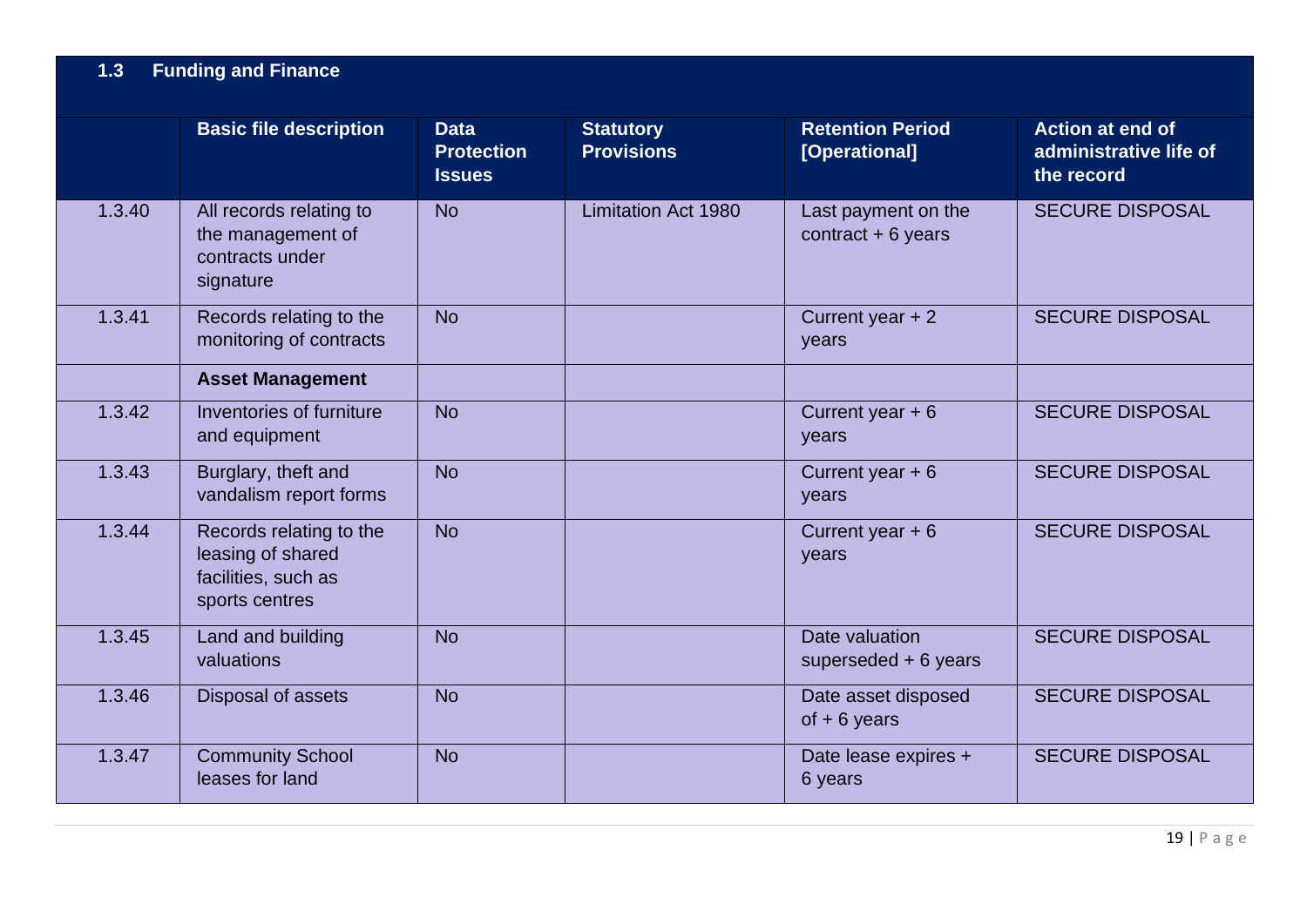|        | <b>Basic file description</b>                   | <b>Data</b><br><b>Protection</b><br><b>Issues</b> | <b>Statutory</b><br><b>Provisions</b> | <b>Retention Period</b><br>[Operational]                | <b>Action at end of</b><br>administrative life of<br>the record |
|--------|-------------------------------------------------|---------------------------------------------------|---------------------------------------|---------------------------------------------------------|-----------------------------------------------------------------|
| 1.3.48 | <b>Commercial transfer</b><br>arrangements      | <b>No</b>                                         |                                       | Date of transfer $+6$<br>years                          | <b>SECURE DISPOSAL</b>                                          |
| 1.3.49 | Transfer of land to the<br><b>Academy Trust</b> | <b>No</b>                                         |                                       | Life of land ownership<br>then transfer to new<br>owner | <b>SECURE DISPOSAL</b>                                          |
| 1.3.50 | <b>Transfers of freehold</b><br>land            | <b>No</b>                                         |                                       | Life of land ownership<br>then transfer to new<br>owner | <b>SECURE DISPOSAL</b>                                          |
|        | <b>School Fund</b>                              |                                                   |                                       |                                                         |                                                                 |
| 1.3.51 | School Fund-<br>Cheque books                    | <b>No</b>                                         |                                       | Current year $+6$<br>years                              | <b>SECURE DISPOSAL</b>                                          |
| 1.3.52 | School Fund - Paying<br>in books                | <b>No</b>                                         |                                       | Current year $+6$<br>years                              | <b>SECURE DISPOSAL</b>                                          |
| 1.3.53 | School Fund - Ledger                            | <b>No</b>                                         |                                       | Current year $+6$<br>years                              | <b>SECURE DISPOSAL</b>                                          |
| 1.3.54 | School Fund-<br><b>Invoices</b>                 | <b>No</b>                                         |                                       | Current year $+6$<br>years                              | <b>SECURE DISPOSAL</b>                                          |
| 1.3.55 | School Fund-<br><b>Receipts</b>                 | <b>No</b>                                         |                                       | Current year $+6$<br>years                              | <b>SECURE DISPOSAL</b>                                          |
| 1.3.56 | School Fund - Bank<br>statements                | <b>No</b>                                         |                                       | Current year $+6$<br>years                              | <b>SECURE DISPOSAL</b>                                          |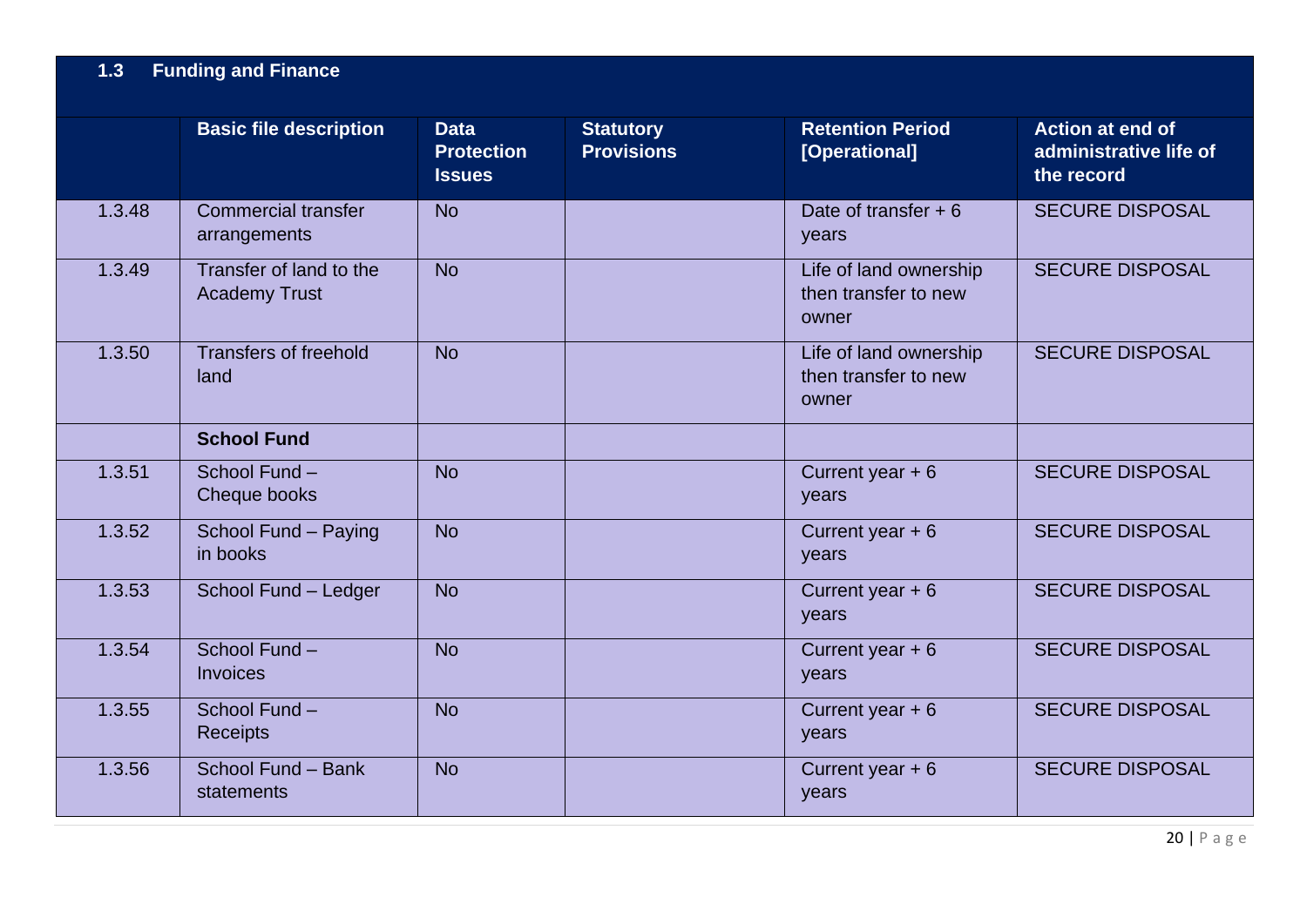|        | <b>Basic file description</b>  | <b>Data</b><br><b>Protection</b><br><b>Issues</b> | <b>Statutory</b><br><b>Provisions</b> | <b>Retention Period</b><br>[Operational] | <b>Action at end of</b><br>administrative life of<br>the record |
|--------|--------------------------------|---------------------------------------------------|---------------------------------------|------------------------------------------|-----------------------------------------------------------------|
| 1.3.57 | School Fund -<br>Journey books | <b>No</b>                                         |                                       | Current year $+6$<br>years               | <b>SECURE DISPOSAL</b>                                          |
|        | School Meals <sup>13</sup>     |                                                   |                                       |                                          |                                                                 |
| 1.3.58 | Free school meals<br>registers | <b>Yes</b>                                        |                                       | Current year $+6$<br>years               | <b>SECURE DISPOSAL</b>                                          |
| 1.3.59 | School meals registers         | <b>Yes</b>                                        |                                       | Current year $+3$<br>years               | <b>SECURE DISPOSAL</b>                                          |
| 1.3.60 | School meals<br>summary sheets | <b>No</b>                                         |                                       | Current year $+3$<br>years               | <b>SECURE DISPOSAL</b>                                          |

As a charity, an Academy is not permitted to trade and make a profit. It is, however, possible to set up a subsidiary trading company, which can sell products or services and Gift Aid profits back to the Academy. If the Academy operates a subsidiary company, it is expected that these records will be managed in line with standard business practice.

<sup>&</sup>lt;sup>13</sup> Unless it would be unreasonable to do so, school lunches should be provided when they are requested by, or on behalf of, any pupil. A school lunch must be provided free of charge to any pupil entitled to free school lunches. From September 2014, free school lunches must be provided to all KS1 pupils.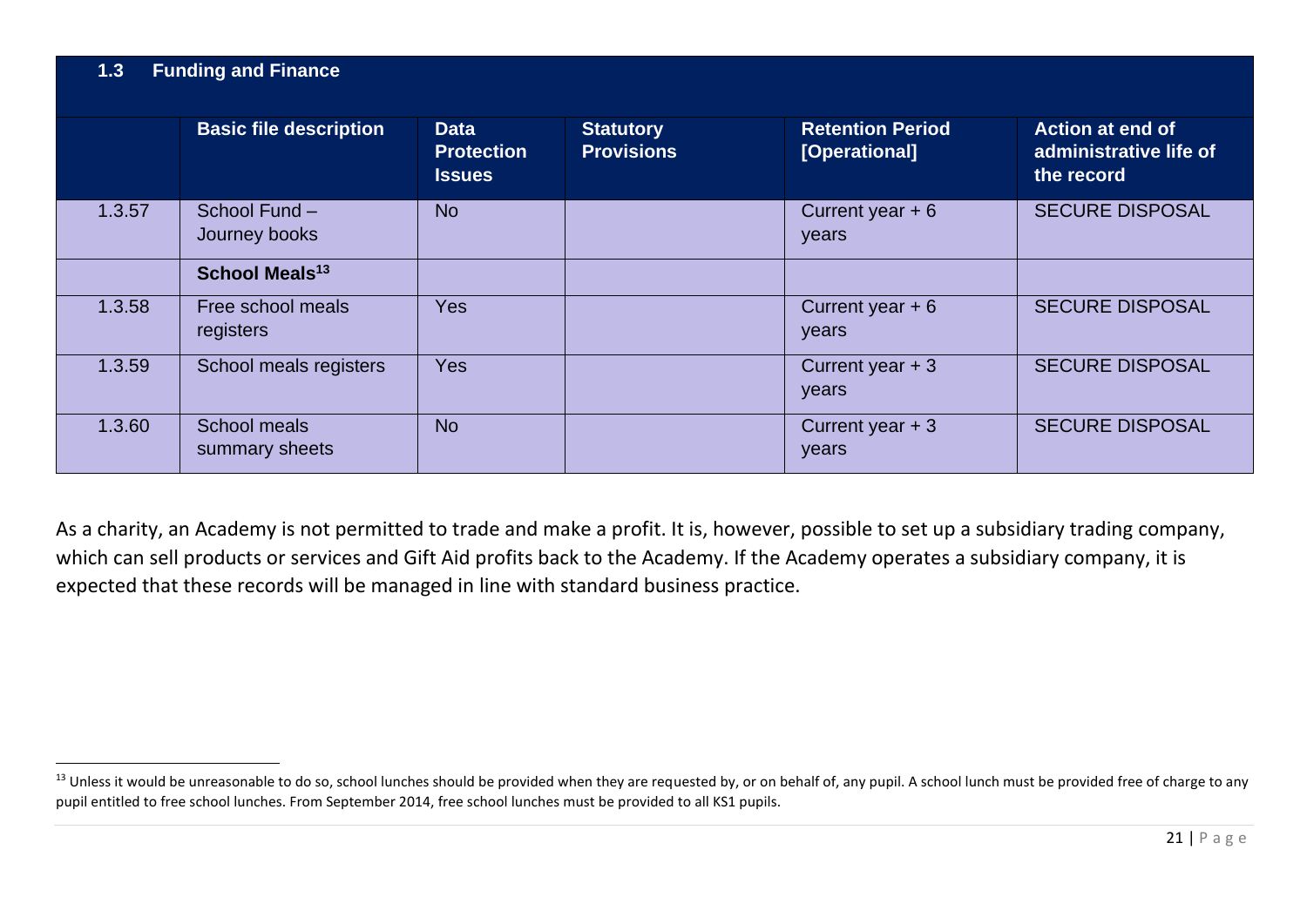## **1.4 Policies, Frameworks and Overarching Requirements**

|        | <b>Basic file description</b>                                                                            | <b>Data</b><br><b>Protection</b><br><b>Issues</b> | <b>Statutory</b><br><b>Provisions</b> | <b>Retention Period</b><br>[Operational]      | <b>Action at end of</b><br>administrative life of the<br>record |
|--------|----------------------------------------------------------------------------------------------------------|---------------------------------------------------|---------------------------------------|-----------------------------------------------|-----------------------------------------------------------------|
| 1.4.1  | Data Protection Policy, including data<br>protection notification                                        | <b>No</b>                                         |                                       | Date policy superseded<br>$+6$ years          | <b>SECURE DISPOSAL</b>                                          |
| 1.4.2  | <b>Freedom of Information Policy</b>                                                                     | <b>No</b>                                         |                                       | Date policy superseded<br>+6 years            | <b>SECURE DISPOSAL</b>                                          |
| 1.4.3  | <b>Information Security Breach Policy</b>                                                                | <b>No</b>                                         |                                       | Date policy superseded<br>$+6$ years          | <b>SECURE DISPOSAL</b>                                          |
| 1.4.4  | <b>Special Educational Needs Policy</b>                                                                  | <b>No</b>                                         |                                       | Date policy superseded<br>$+6$ years          | <b>SECURE DISPOSAL</b>                                          |
| 1.4.5  | <b>Complaints Policy</b>                                                                                 | <b>No</b>                                         |                                       | Date policy superseded<br>$+6$ years          | <b>SECURE DISPOSAL</b>                                          |
| 1.4.6  | <b>Risk and Control Framework</b>                                                                        | <b>No</b>                                         |                                       | Life of framework $+6$<br>years               | <b>SECURE DISPOSAL</b>                                          |
| 1.4.7  | <b>Rules and Bylaws</b>                                                                                  | <b>No</b>                                         |                                       | Date rules or bylaws<br>superseded $+6$ years | <b>SECURE DISPOSAL</b>                                          |
| 1.4.9  | Home School Agreements <sup>14</sup>                                                                     | <b>No</b>                                         |                                       | Date agreement<br>revised $+6$ years          | <b>SECURE DISPOSAL</b>                                          |
| 1.4.10 | <b>Equality Information and Objectives</b><br>(public sector equality duty) Statement<br>for publication | <b>No</b>                                         |                                       | Date of statement $+6$<br>years               | <b>SECURE DISPOSAL</b>                                          |

 $14$  This should be drawn up in consultation with parents and should apply to all pupils.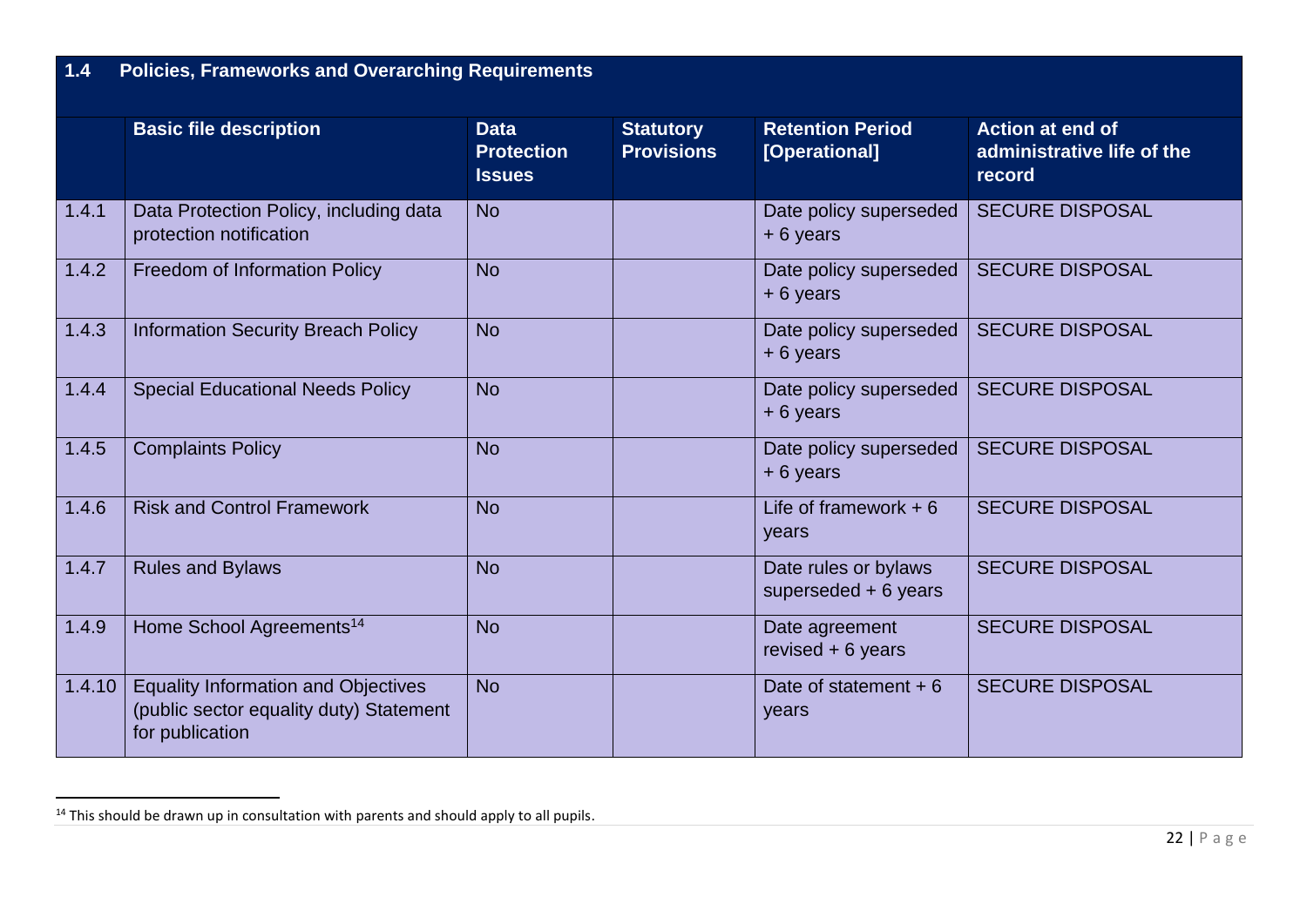## **2. Human Resources**

| Recruitment <sup>15</sup><br>2.1 |                                                                                                         |                                                   |                                                                 |                                                                                                                                                                      |                                                                 |
|----------------------------------|---------------------------------------------------------------------------------------------------------|---------------------------------------------------|-----------------------------------------------------------------|----------------------------------------------------------------------------------------------------------------------------------------------------------------------|-----------------------------------------------------------------|
|                                  | <b>Basic file description</b>                                                                           | <b>Data</b><br><b>Protection</b><br><b>Issues</b> | <b>Statutory</b><br><b>Provisions</b>                           | <b>Retention Period [Operational]</b>                                                                                                                                | <b>Action at end of</b><br>administrative life<br>of the record |
| 2.1.1                            | All records leading up to<br>the appointment of a new<br><b>Head Teacher</b>                            | <b>Yes</b>                                        |                                                                 | Date of appointment $+6$ years                                                                                                                                       | <b>SECURE</b><br><b>DISPOSAL</b>                                |
| 2.1.2                            | All records leading up to<br>the appointment of a new<br>member of staff $-$<br>unsuccessful candidates | <b>Yes</b>                                        |                                                                 | Date of appointment of successful candidate +<br>6 months                                                                                                            | <b>SECURE</b><br><b>DISPOSAL</b>                                |
| 2.1.3                            | All records leading up to<br>the appointment of a new<br>member of staff $-$<br>successful candidate    | <b>Yes</b>                                        |                                                                 | All relevant information should be added to the<br>Staff Personal File (see below) and all other<br>information retained for 6 months                                | <b>SECURE</b><br><b>DISPOSAL</b>                                |
| 2.1.4                            | Pre-employment vetting<br>information - DBS<br>Checks $16$                                              | <b>No</b>                                         | <b>DBS Update</b><br><b>Service Employer</b><br>Guide June 2014 | The organisation should take a copy of the<br>DBS certificate when it is shown to them by the<br>individual and should be added to the Staff<br><b>Personal File</b> | <b>SECURE</b><br><b>DISPOSAL</b>                                |

<sup>&</sup>lt;sup>15</sup> Academies do not necessarily have to employ people with qualified teacher status; only the SEN and designated LAC teacher must be qualified.

<sup>&</sup>lt;sup>16</sup> Academies are bound by the legislation that applies to independent schools NOT maintained schools.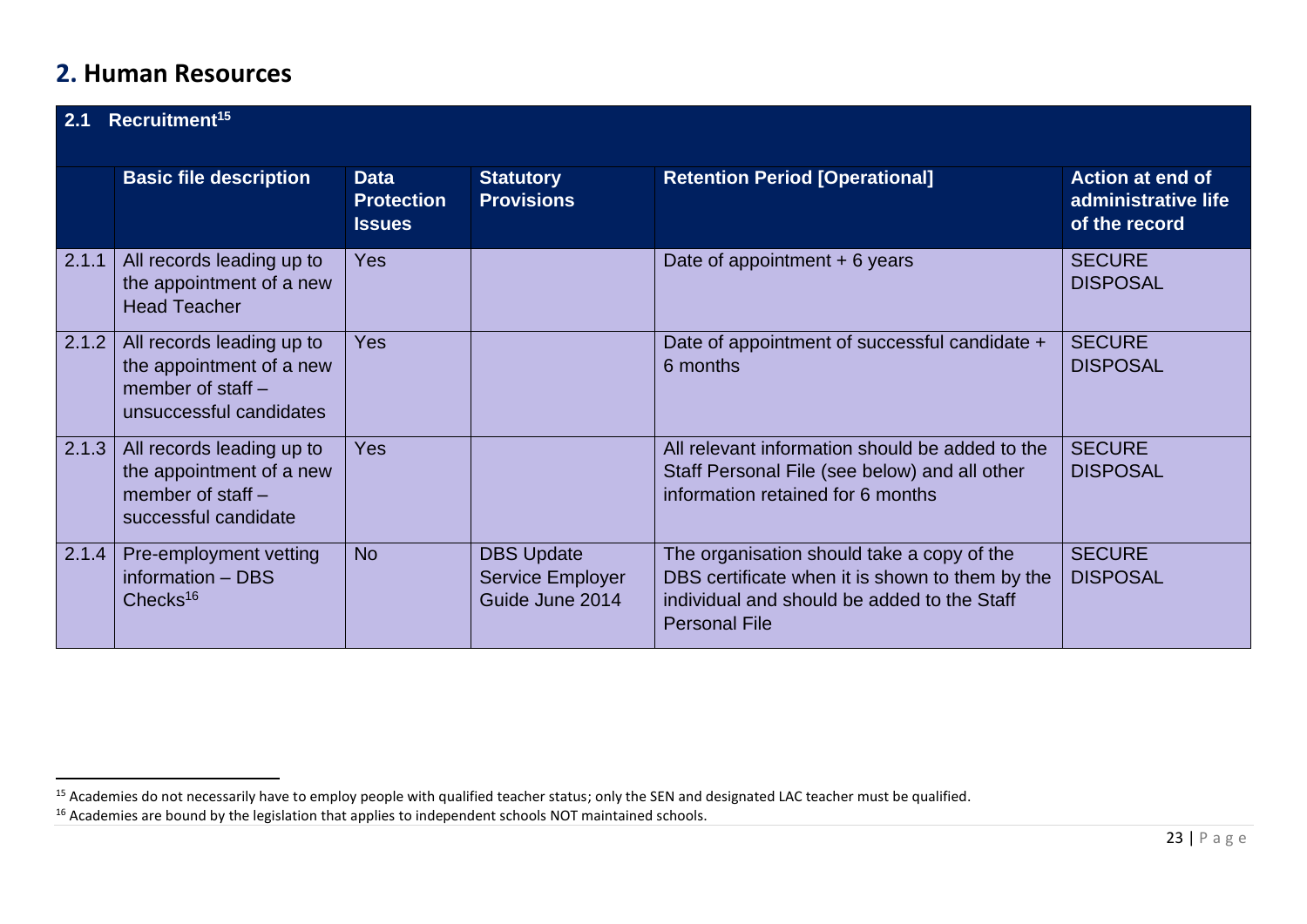| 2.1   | Recruitment <sup>15</sup>                                                                                            |                                                   |                                                                             |                                                                                                                                                                                                                                             |                                                          |  |  |
|-------|----------------------------------------------------------------------------------------------------------------------|---------------------------------------------------|-----------------------------------------------------------------------------|---------------------------------------------------------------------------------------------------------------------------------------------------------------------------------------------------------------------------------------------|----------------------------------------------------------|--|--|
|       | <b>Basic file description</b>                                                                                        | <b>Data</b><br><b>Protection</b><br><b>Issues</b> | <b>Statutory</b><br><b>Provisions</b>                                       | <b>Retention Period [Operational]</b>                                                                                                                                                                                                       | Action at end of<br>administrative life<br>of the record |  |  |
| 2.1.5 | Proofs of identity<br>collected as part of the<br>process of checking<br>"portable" enhanced DBS<br>disclosure       | <b>Yes</b>                                        |                                                                             | Where possible, these should be checked, and<br>a note kept of what was seen and what has<br>been checked. If it is felt necessary to keep<br>copy documentation, then this should be added<br>to the Staff Personal File                   | <b>SECURE</b><br><b>DISPOSAL</b>                         |  |  |
| 2.1.6 | Pre-employment vetting<br>information - Evidence<br>proving the right to work<br>in the United Kingdom <sup>17</sup> | <b>Yes</b>                                        | An employer's<br>guide to right to<br>work checks [Home<br>Office May 2015] | Where possible, these documents should be<br>added to the Staff Personal File, but if they are<br>kept separately, then the Home Office requires<br>that the documents are kept for termination of<br>employment plus not less than 2 years | <b>SECURE</b><br><b>DISPOSAL</b>                         |  |  |
| 2.1.7 | Records relating to the<br>employment of overseas<br>teachers                                                        | <b>Yes</b>                                        |                                                                             | Where possible, these documents should be<br>added to the Staff Personal File, but if they are<br>kept separately, then the Home Office requires<br>that the documents are kept for termination of<br>employment plus not less than 2 years | <b>SECURE</b><br><b>DISPOSAL</b>                         |  |  |
| 2.1.8 | Records relating to the<br><b>TUPE process</b>                                                                       | Yes                                               |                                                                             | Date last member of staff transfers or leaves<br>the organisation $+ 6$ years                                                                                                                                                               | <b>SECURE</b><br><b>DISPOSAL</b>                         |  |  |

<sup>&</sup>lt;sup>17</sup> Employers are required to take a "clear copy" of the documents which they are shown as part of this process.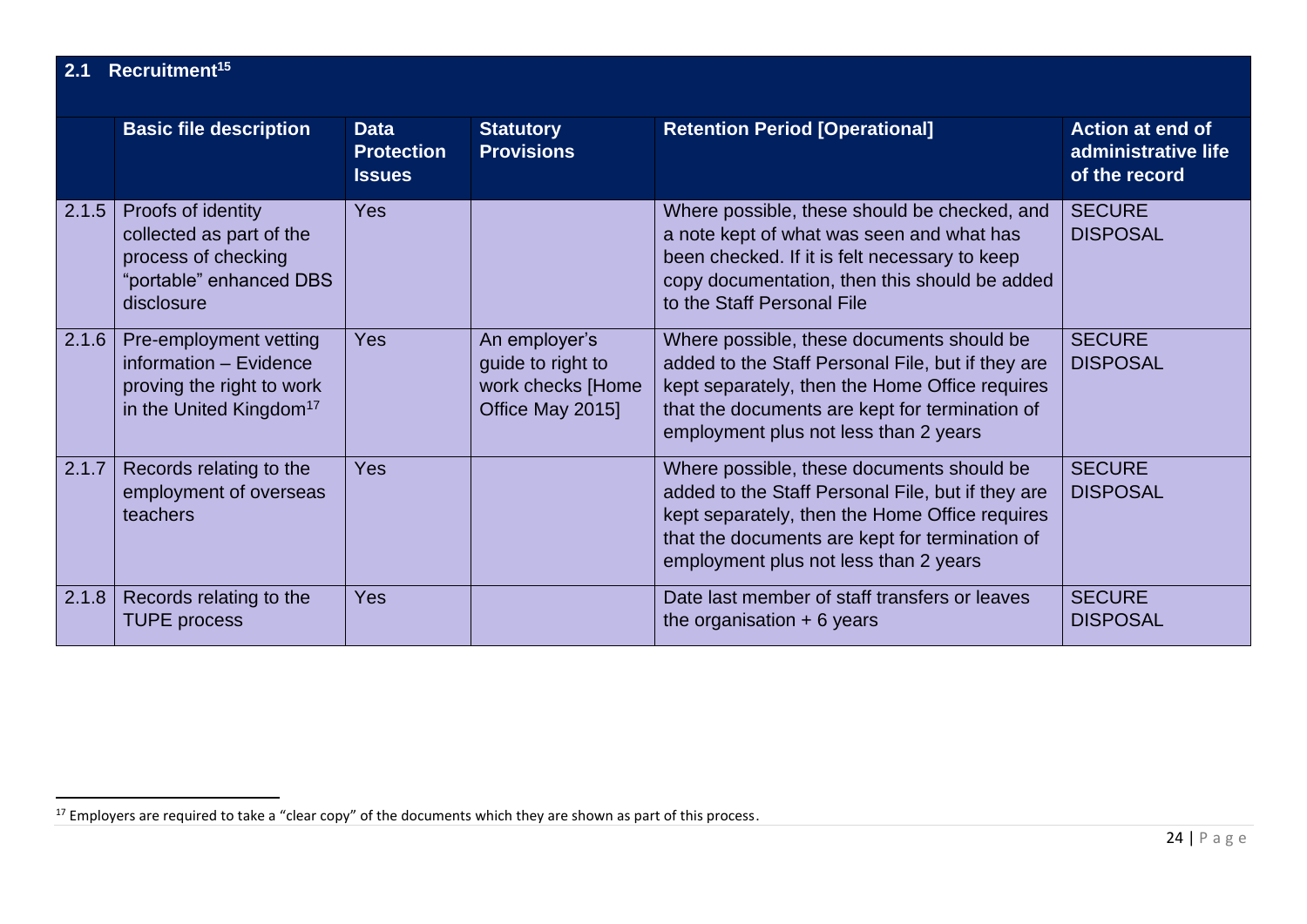# **2.2 Operational Staff Management**

|       | <b>Basic file description</b>                                                              | <b>Data</b><br><b>Protection</b><br><b>Issues</b> | <b>Statutory</b><br><b>Provisions</b>     | <b>Retention Period</b><br>[Operational]         | <b>Action at end of</b><br>administrative life of the<br>record |
|-------|--------------------------------------------------------------------------------------------|---------------------------------------------------|-------------------------------------------|--------------------------------------------------|-----------------------------------------------------------------|
| 2.2.1 | <b>Staff Personal File, including</b><br>employment contract and staff training<br>records | <b>Yes</b>                                        | <b>Limitation Act</b><br>1980 (Section 2) | Termination of<br>$employment + 6 years$         | <b>SECURE DISPOSAL</b>                                          |
| 2.2.2 | <b>Timesheets</b>                                                                          | <b>Yes</b>                                        |                                           | Current year + 6 years                           | <b>SECURE DISPOSAL</b>                                          |
| 2.2.3 | Annual appraisal/assessment records                                                        | <b>Yes</b>                                        |                                           | Current year + 5 years                           | <b>SECURE DISPOSAL</b>                                          |
| 2.2.4 | Records relating to the agreement of<br>pay and conditions                                 | <b>No</b>                                         |                                           | Date pay and conditions<br>superseded $+6$ years | <b>SECURE DISPOSAL</b>                                          |
| 2.2.5 | Training needs analysis                                                                    | <b>No</b>                                         |                                           | Current year $+1$ year                           | <b>SECURE DISPOSAL</b>                                          |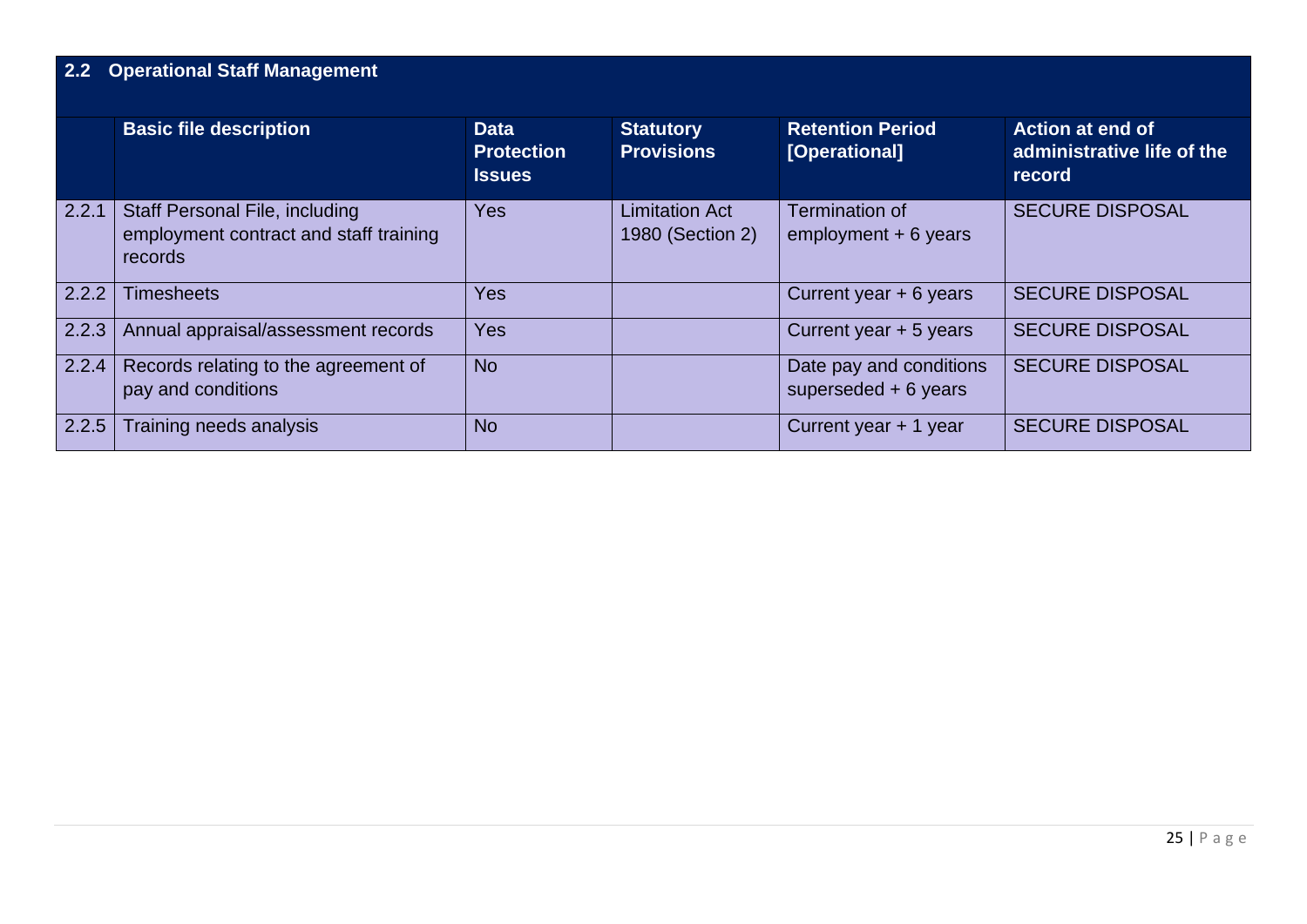| 2.3   | <b>Management of Disciplinary and Grievance Processes</b><br><b>Basic file description</b>                                                      | <b>Data</b>                        |                                                                                                                                                                                                                                                      |                                                                                                                                    |                                                                       |
|-------|-------------------------------------------------------------------------------------------------------------------------------------------------|------------------------------------|------------------------------------------------------------------------------------------------------------------------------------------------------------------------------------------------------------------------------------------------------|------------------------------------------------------------------------------------------------------------------------------------|-----------------------------------------------------------------------|
|       |                                                                                                                                                 | <b>Protection</b><br><b>Issues</b> |                                                                                                                                                                                                                                                      |                                                                                                                                    |                                                                       |
| 2.3.1 | Allegation which is child<br>protection in nature against<br>a member of staff,<br>including where the<br>allegation is unfounded <sup>18</sup> | Yes                                | "Keeping children safe in education<br>Statutory guidance for schools and<br>colleges March 2015"; "Working<br>together to safeguard children. A guide<br>to inter-agency working to safeguard<br>and promote the welfare of children<br>March 2015" | Until the person's normal<br>retirement age or 10 years<br>from the date of the<br>allegation, whichever is<br>longer, then REVIEW | <b>SECURE</b><br><b>DISPOSAL</b><br>These records<br>must be shredded |
| 2.3.2 | <b>Disciplinary Proceedings</b>                                                                                                                 | Yes                                |                                                                                                                                                                                                                                                      |                                                                                                                                    |                                                                       |
|       | Oral warning<br>$\bullet$                                                                                                                       |                                    |                                                                                                                                                                                                                                                      | Date of warning <sup>19</sup> + 6<br>months                                                                                        | <b>SECURE</b><br>DISPOSAL <sup>20</sup>                               |
|       | Written warning -<br>$\bullet$<br>level 1                                                                                                       |                                    |                                                                                                                                                                                                                                                      | Date of warning $+6$<br>months                                                                                                     | <b>SECURE</b><br>DISPOSAL <sup>21</sup>                               |
|       | Written warning $-$<br>$\bullet$<br>level 2                                                                                                     |                                    |                                                                                                                                                                                                                                                      | Date of warning + 12<br>months                                                                                                     | <b>SECURE</b><br>DISPOSAL <sup>22</sup>                               |
|       | Final warning                                                                                                                                   |                                    |                                                                                                                                                                                                                                                      | Date of warning + 18<br>months                                                                                                     | <b>SECURE</b><br>DISPOSAL <sup>23</sup>                               |

<sup>&</sup>lt;sup>18</sup> This review took place when the Independent Inquiry on Child Sexual Abuse was beginning. In light of this, it is recommended that all records relating to child abuse are retained until the Inquiry is completed. This section will then be reviewed again to take into account any recommendations the Inquiry might make concerning record retention.

<sup>&</sup>lt;sup>19</sup> Where the warning relates to child protection issues, see above. If the disciplinary proceedings relate to a child protection matter, please contact your Safeguarding Children Officer for further advice.

<sup>&</sup>lt;sup>20</sup> If warnings are placed on personal files, then they must be weeded from the file.

 $21$  If warnings are placed on personal files, then they must be weeded from the file.

 $22$  If warnings are placed on personal files, then they must be weeded from the file.

 $23$  If warnings are placed on personal files, then they must be weeded from the file.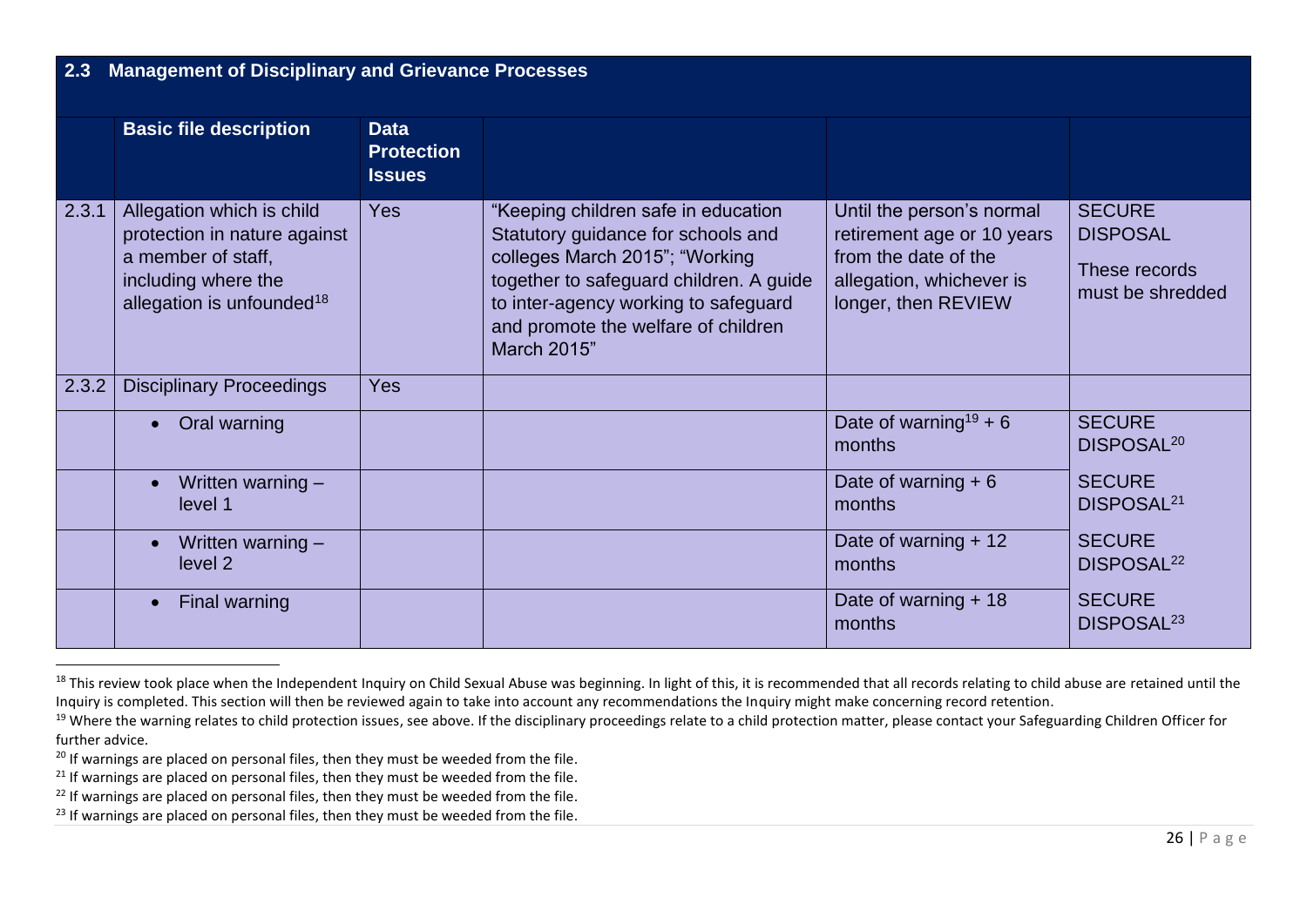# **2.3 Management of Disciplinary and Grievance Processes**

| <b>Basic file description</b> | <b>Data</b><br><b>Protection</b><br><b>Issues</b> |                                                                                                                                      |                                  |
|-------------------------------|---------------------------------------------------|--------------------------------------------------------------------------------------------------------------------------------------|----------------------------------|
| Case not found                |                                                   | If the incident is child<br>protection related, then see $\vert$<br>above; otherwise, dispose<br>of at the conclusion of the<br>case | <b>SECURE</b><br><b>DISPOSAL</b> |

| 2.4   | <b>Health and Safety</b>                       |                                                   |                                       |                                                                                                                           |                                                                 |  |  |  |
|-------|------------------------------------------------|---------------------------------------------------|---------------------------------------|---------------------------------------------------------------------------------------------------------------------------|-----------------------------------------------------------------|--|--|--|
|       | <b>Basic file description</b>                  | <b>Data</b><br><b>Protection</b><br><b>Issues</b> | <b>Statutory</b><br><b>Provisions</b> | <b>Retention Period [Operational]</b>                                                                                     | <b>Action at end of</b><br>administrative life of<br>the record |  |  |  |
| 2.4.1 | <b>Health and Safety policy</b><br>statements  | <b>No</b>                                         |                                       | Life of policy $+3$ years                                                                                                 | <b>SECURE DISPOSAL</b>                                          |  |  |  |
| 2.4.2 | <b>Health and Safety risk</b><br>assessments   | <b>No</b>                                         |                                       | Life of risk assessment $+3$ years                                                                                        | <b>SECURE DISPOSAL</b>                                          |  |  |  |
| 2.4.3 | Records relating to<br>accident/injury at work | Yes                                               |                                       | Date of incident + 12 years<br>In the case of serious accidents, a<br>further retention period will need to<br>be applied | <b>SECURE DISPOSAL</b>                                          |  |  |  |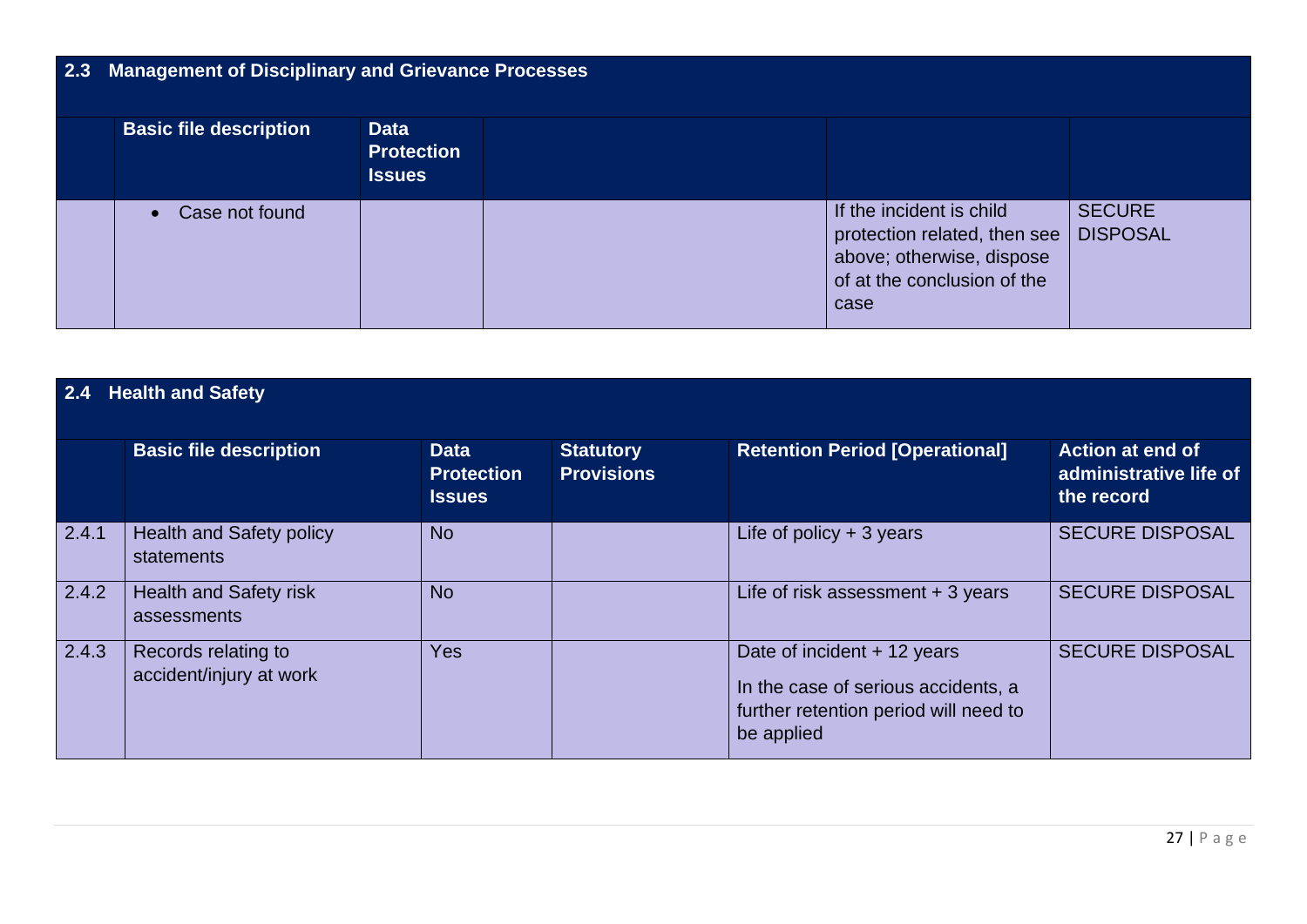## **2.4 Health and Safety**

|       | <b>Basic file description</b>                                                                                          | <b>Data</b><br><b>Protection</b><br><b>Issues</b> | <b>Statutory</b><br><b>Provisions</b>                                                                                                                                                           | <b>Retention Period [Operational]</b>                                                                                                                                                                       | Action at end of<br>administrative life of<br>the record |
|-------|------------------------------------------------------------------------------------------------------------------------|---------------------------------------------------|-------------------------------------------------------------------------------------------------------------------------------------------------------------------------------------------------|-------------------------------------------------------------------------------------------------------------------------------------------------------------------------------------------------------------|----------------------------------------------------------|
| 2.4.4 | Accident reporting                                                                                                     | <b>Yes</b>                                        | <b>Social Security</b><br>(Claims and<br>Payments)<br>Regulations 1979<br>Regulation 25.<br>Social<br><b>Security</b><br><b>Administration Act</b><br>1992 Section<br>8. Limitation Act<br>1980 | The official Accident Book must be<br>retained for 3 years after the last<br>entry in the book. The book may be<br>in paper or electronic format<br>The incident reporting form may be<br>retained as below |                                                          |
|       | <b>Adults</b>                                                                                                          |                                                   |                                                                                                                                                                                                 | Date of incident $+6$ years                                                                                                                                                                                 | <b>SECURE DISPOSAL</b>                                   |
|       | Children<br>$\bullet$                                                                                                  |                                                   |                                                                                                                                                                                                 | Date of birth of the child $+25$ years                                                                                                                                                                      | <b>SECURE DISPOSAL</b>                                   |
| 2.4.5 | <b>Control of Substances Hazardous</b><br>to Health (COSHH)                                                            | <b>No</b>                                         |                                                                                                                                                                                                 | Current year $+$ 10 years then<br><b>REVIEW</b>                                                                                                                                                             | <b>SECURE DISPOSAL</b>                                   |
| 2.4.6 | Process of monitoring of areas<br>where employees and persons<br>are likely to have come into<br>contact with asbestos | <b>No</b>                                         |                                                                                                                                                                                                 | Last action $+40$ years                                                                                                                                                                                     | <b>SECURE DISPOSAL</b>                                   |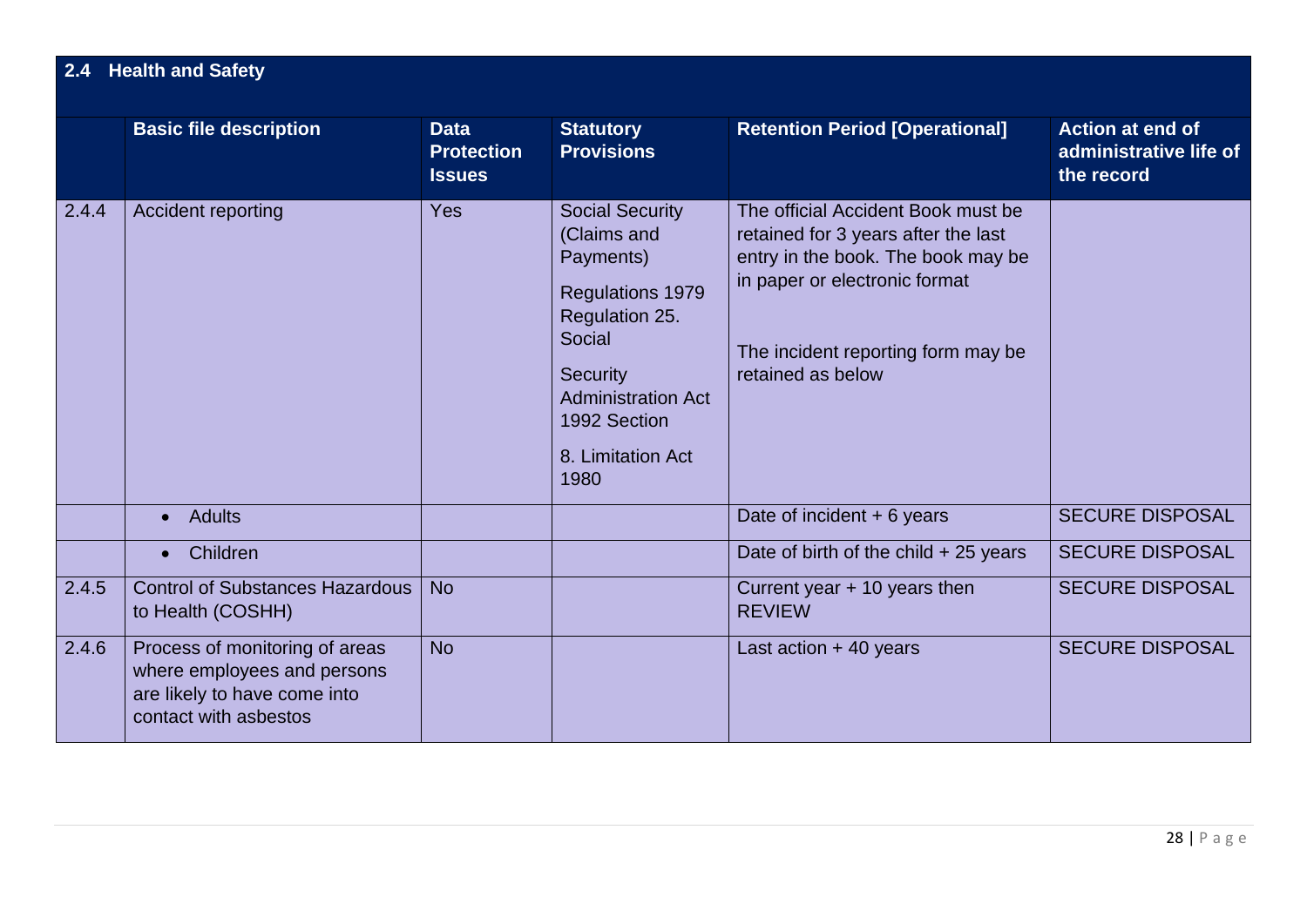| 2.4    | <b>Health and Safety</b>                                                                                                |                                                   |                                       |                                        |                                                                 |  |  |  |
|--------|-------------------------------------------------------------------------------------------------------------------------|---------------------------------------------------|---------------------------------------|----------------------------------------|-----------------------------------------------------------------|--|--|--|
|        | <b>Basic file description</b>                                                                                           | <b>Data</b><br><b>Protection</b><br><b>Issues</b> | <b>Statutory</b><br><b>Provisions</b> | <b>Retention Period [Operational]</b>  | <b>Action at end of</b><br>administrative life of<br>the record |  |  |  |
| 2.4.7  | Process of monitoring of areas<br>where employees and persons<br>are likely to have come into<br>contact with radiation | <b>No</b>                                         |                                       | Last action $+50$ years                | <b>SECURE DISPOSAL</b>                                          |  |  |  |
| 2.4.8  | Fire precautions log books                                                                                              | <b>No</b>                                         |                                       | Current year + 6 years                 | <b>SECURE DISPOSAL</b>                                          |  |  |  |
| 2.4.9  | Fire risk assessments                                                                                                   | <b>No</b>                                         | <b>Fire Service Order</b><br>2005     | Life of the risk assessment $+6$ years | <b>SECURE DISPOSAL</b>                                          |  |  |  |
| 2.4.10 | Incident reports                                                                                                        | Yes                                               |                                       | Current year + 20 years                | <b>SECURE DISPOSAL</b>                                          |  |  |  |

# **3. Management of the Academy**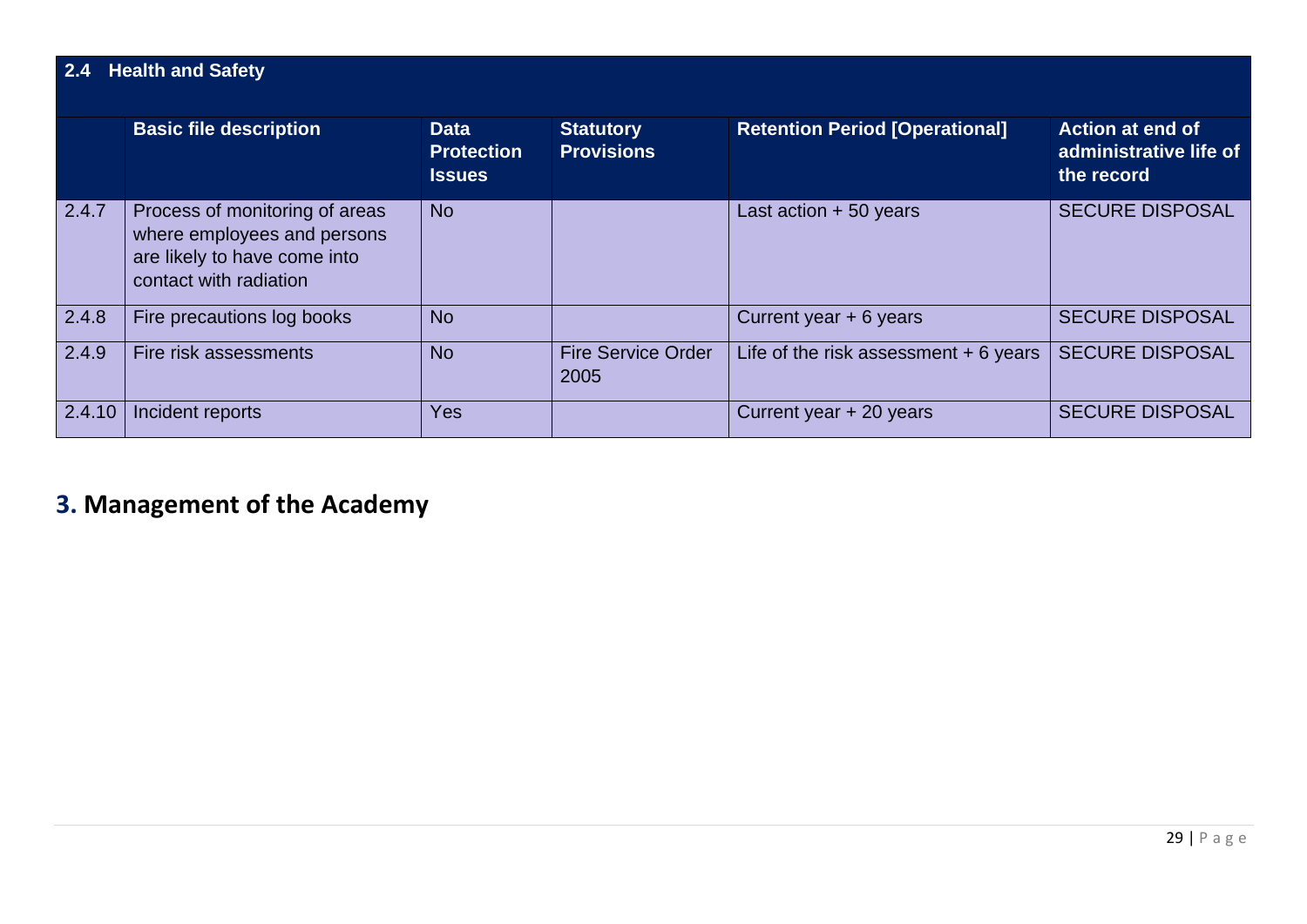| 3.1   | <b>Admissions</b>                                                                                        |                                                   |                                                                                                                                                                                                               |                                              |                                                                 |  |  |  |
|-------|----------------------------------------------------------------------------------------------------------|---------------------------------------------------|---------------------------------------------------------------------------------------------------------------------------------------------------------------------------------------------------------------|----------------------------------------------|-----------------------------------------------------------------|--|--|--|
|       | <b>Basic file description</b>                                                                            | <b>Data</b><br><b>Protection</b><br><b>Issues</b> | <b>Statutory Provisions</b>                                                                                                                                                                                   | <b>Retention Period</b><br>[Operational]     | <b>Action at end of</b><br>administrative life of the<br>record |  |  |  |
| 3.1.1 | All records relating to the<br>creation and implementation<br>of the School Admissions'<br><b>Policy</b> | <b>No</b>                                         | <b>School Admissions Code</b><br><b>Statutory Guidance for</b><br>admission authorities,<br>governing bodies, local<br>authorities, schools'<br>adjudicators and admission<br>appeals panels December<br>2014 | Life of the policy $+3$<br>years then REVIEW | <b>SECURE DISPOSAL</b>                                          |  |  |  |
| 3.1.2 | Admissions – if the<br>admission is successful                                                           | <b>Yes</b>                                        | <b>School Admissions Code</b><br><b>Statutory Guidance for</b><br>admission authorities,<br>governing bodies, local<br>authorities, schools'<br>adjudicators and admission<br>appeals panels December<br>2014 | Date of admission $+1$<br>year               | <b>SECURE DISPOSAL</b>                                          |  |  |  |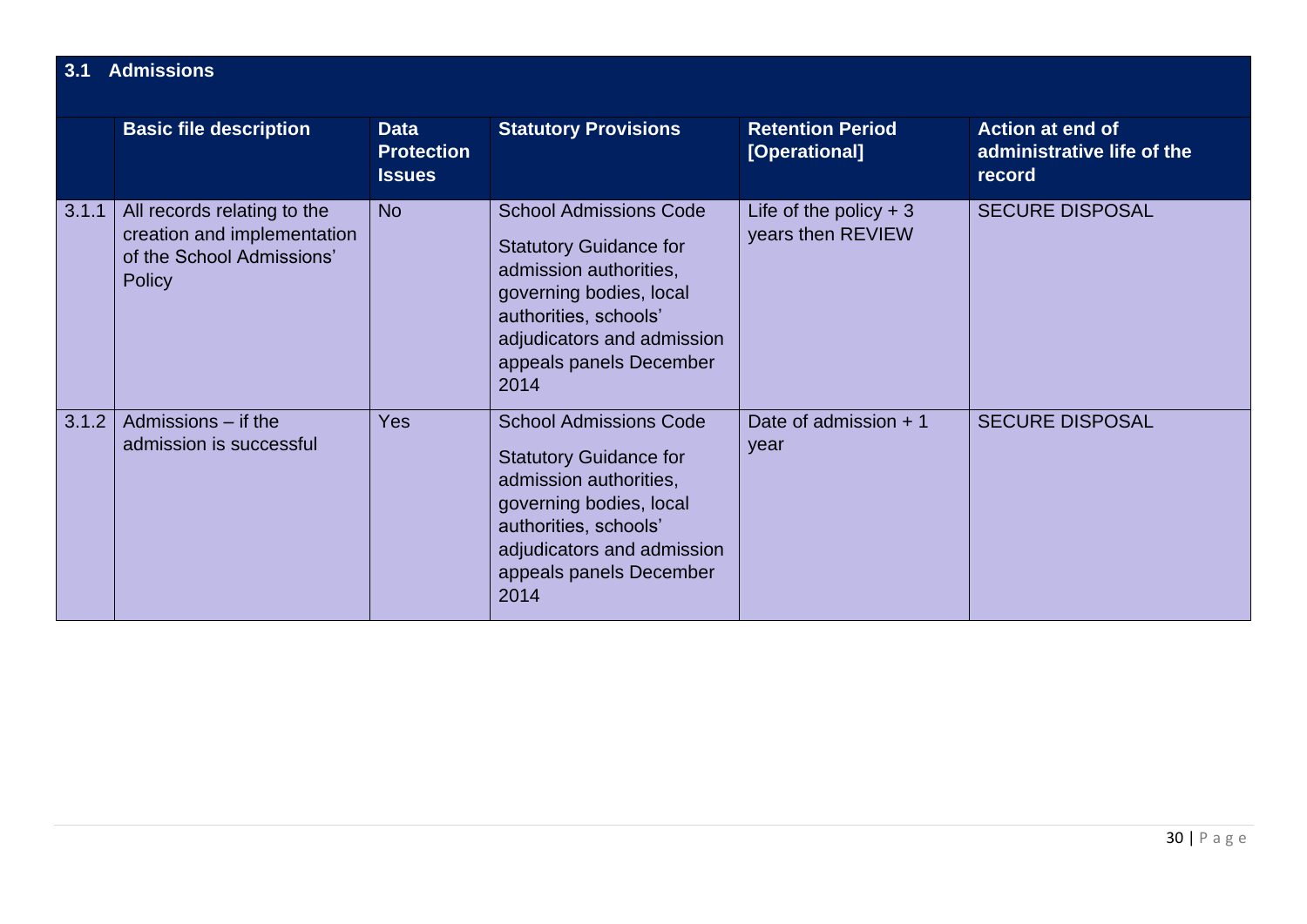| 3.1   | <b>Admissions</b>                                 |                                                   |                                                                                                                                                                                                               |                                                                                                                                                         |                                                                                                                                                                                                            |  |  |  |  |
|-------|---------------------------------------------------|---------------------------------------------------|---------------------------------------------------------------------------------------------------------------------------------------------------------------------------------------------------------------|---------------------------------------------------------------------------------------------------------------------------------------------------------|------------------------------------------------------------------------------------------------------------------------------------------------------------------------------------------------------------|--|--|--|--|
|       | <b>Basic file description</b>                     | <b>Data</b><br><b>Protection</b><br><b>Issues</b> | <b>Statutory Provisions</b>                                                                                                                                                                                   | <b>Retention Period</b><br>[Operational]                                                                                                                | <b>Action at end of</b><br>administrative life of the<br>record                                                                                                                                            |  |  |  |  |
| 3.1.3 | Admissions $-$ if the appeal is<br>unsuccessful   | <b>Yes</b>                                        | <b>School Admissions Code</b><br><b>Statutory Guidance for</b><br>admission authorities,<br>governing bodies, local<br>authorities, schools'<br>adjudicators and admission<br>appeals panels December<br>2014 | Resolution of case $+1$<br>year                                                                                                                         | <b>SECURE DISPOSAL</b>                                                                                                                                                                                     |  |  |  |  |
| 3.1.4 | Register of admissions                            | Yes                                               | School attendance:<br>Departmental advice for<br>maintained schools,<br>Academies, independent<br>schools and local<br>authorities<br>October 2014                                                            | Every entry in the<br>admission register must<br>be preserved for a period<br>of 3 years after the date<br>on which the entry was<br>made <sup>24</sup> | <b>REVIEW</b><br>Schools may wish to consider<br>keeping the admission register<br>permanently, as often schools<br>receive enquiries from past<br>pupils to confirm the dates they<br>attended the school |  |  |  |  |
| 3.1.5 | <b>Admissions - Secondary</b><br>Schools - Casual | <b>Yes</b>                                        |                                                                                                                                                                                                               | Current year + 1 year                                                                                                                                   | <b>SECURE DISPOSAL</b>                                                                                                                                                                                     |  |  |  |  |

<sup>&</sup>lt;sup>24</sup> School attendance: Departmental advice for maintained schools, Academies, independent schools and local authorities October 2014 p6.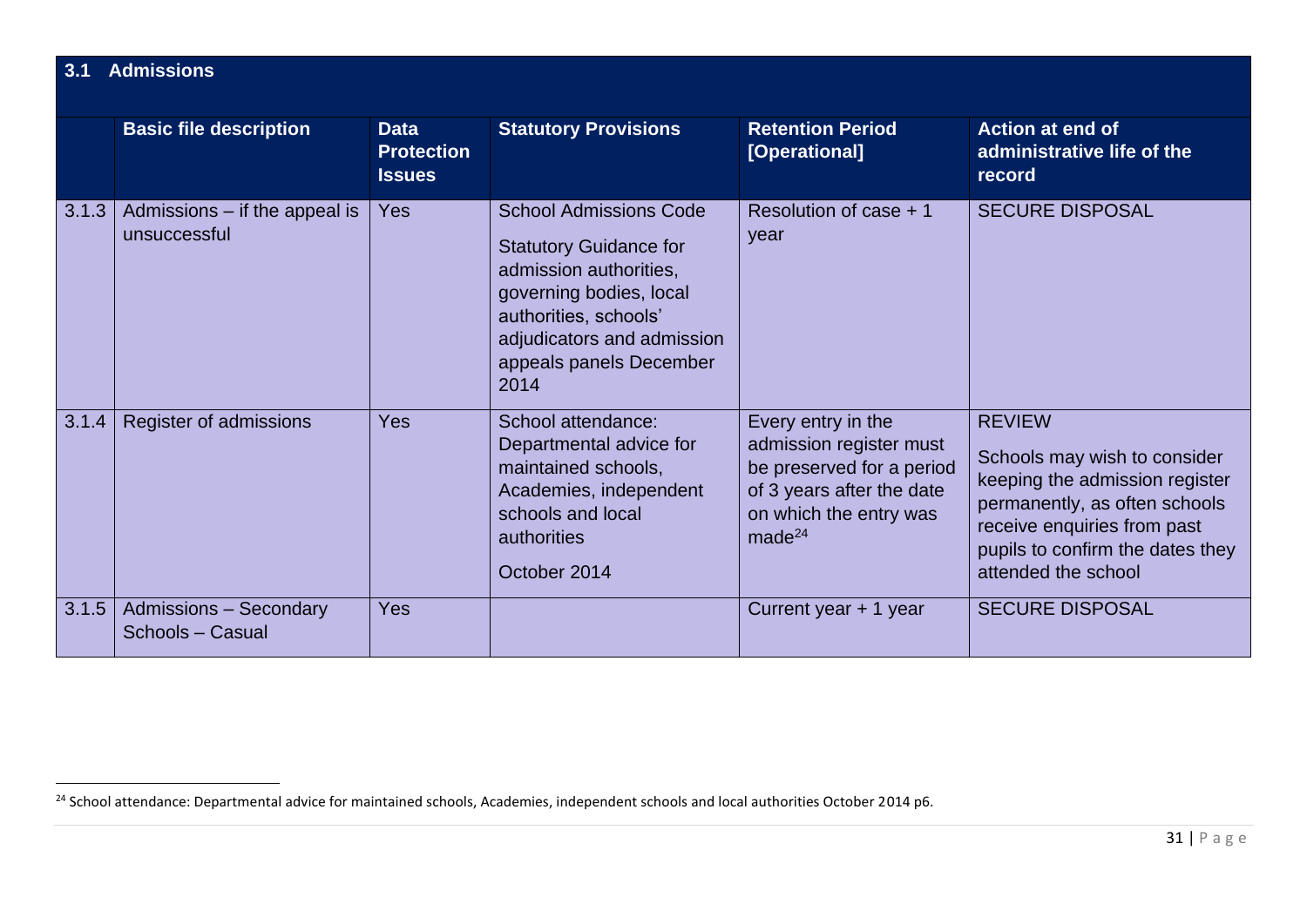| 3.1   | <b>Admissions</b>                                                                                                 |                                                   |                                                                                                                                                                                                               |                                                       |                                                          |  |  |  |  |
|-------|-------------------------------------------------------------------------------------------------------------------|---------------------------------------------------|---------------------------------------------------------------------------------------------------------------------------------------------------------------------------------------------------------------|-------------------------------------------------------|----------------------------------------------------------|--|--|--|--|
|       | <b>Basic file description</b>                                                                                     | <b>Data</b><br><b>Protection</b><br><b>Issues</b> | <b>Statutory Provisions</b>                                                                                                                                                                                   | <b>Retention Period</b><br>[Operational]              | Action at end of<br>administrative life of the<br>record |  |  |  |  |
| 3.1.6 | Proofs of address supplied<br>by parents as part of the<br>admissions process                                     | <b>Yes</b>                                        | <b>School Admissions Code</b><br><b>Statutory Guidance for</b><br>admission authorities,<br>governing bodies, local<br>authorities, schools'<br>adjudicators and admission<br>appeals panels December<br>2014 | Current year + 1 year                                 | <b>SECURE DISPOSAL</b>                                   |  |  |  |  |
| 3.1.7 | Supplementary information<br>form, including additional<br>information such as religion<br>and medical conditions | <b>Yes</b>                                        |                                                                                                                                                                                                               |                                                       |                                                          |  |  |  |  |
|       | For successful<br>$\bullet$<br>admissions                                                                         |                                                   |                                                                                                                                                                                                               | This information should<br>be added to the pupil file | <b>SECURE DISPOSAL</b>                                   |  |  |  |  |
|       | For unsuccessful<br>$\bullet$<br>admissions                                                                       |                                                   |                                                                                                                                                                                                               | Until appeals process<br>completed                    | <b>SECURE DISPOSAL</b>                                   |  |  |  |  |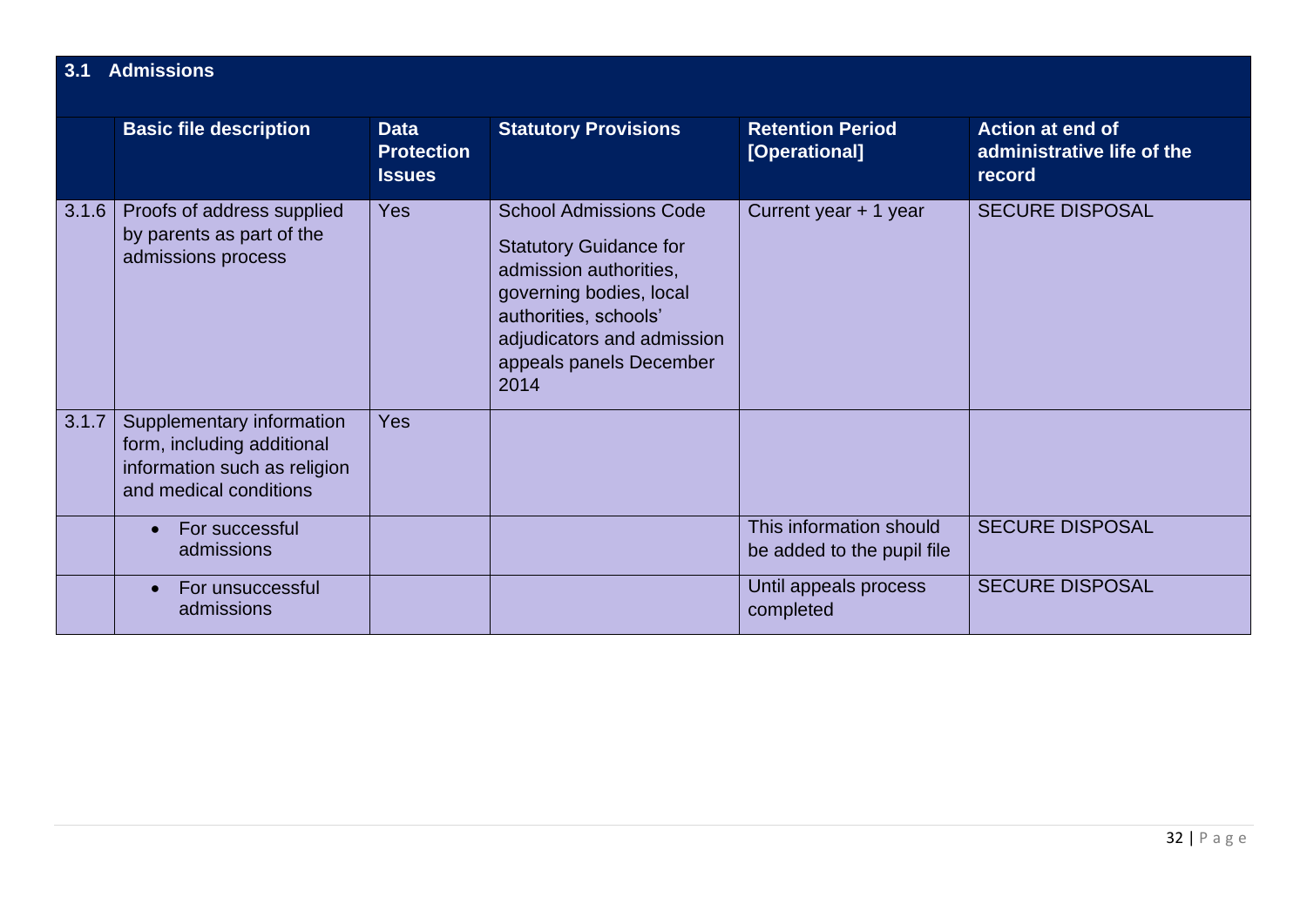| 3.2   | <b>Head Teacher and Senior Management Team</b>                                                                                                                  |                                                                                                                       |                                       |                                                                           |                                                                                                                               |  |  |  |  |
|-------|-----------------------------------------------------------------------------------------------------------------------------------------------------------------|-----------------------------------------------------------------------------------------------------------------------|---------------------------------------|---------------------------------------------------------------------------|-------------------------------------------------------------------------------------------------------------------------------|--|--|--|--|
|       | <b>Basic file description</b>                                                                                                                                   | <b>Data Protection Issues</b>                                                                                         | <b>Statutory</b><br><b>Provisions</b> | <b>Retention Period</b><br>[Operational]                                  | Action at end of<br>administrative life of the<br>record                                                                      |  |  |  |  |
| 3.2.1 | Log books of activity in the school<br>maintained by the Head Teacher                                                                                           | There may be data<br>protection issues if the log<br>book refers to individual<br>pupils or members of staff          |                                       | Date of last entry in the<br>book $+$ a minimum of 6<br>years then REVIEW | These could be of<br>permanent historical value<br>and should be offered to the<br>County Archives Service, if<br>appropriate |  |  |  |  |
| 3.2.2 | <b>Minutes of Senior Management</b><br>Team meetings and meetings of<br>other internal administrative<br>bodies                                                 | There may be data<br>protection issues if the<br>minutes refers to individual<br>pupils or members of staff           |                                       | Date of the meeting +<br>3 years then REVIEW                              | <b>SECURE DISPOSAL</b>                                                                                                        |  |  |  |  |
| 3.2.3 | Reports created by the Head<br>Teacher or the Management<br>Team                                                                                                | There may be data<br>protection issues if the<br>report refers to individual<br>pupils or members of staff            |                                       | Date of the report $+$ a<br>minimum of 3 years<br>then REVIEW             | <b>SECURE DISPOSAL</b>                                                                                                        |  |  |  |  |
| 3.2.4 | Records created by Head<br><b>Teachers, Deputy Head</b><br>Teachers, heads of year and<br>other members of staff with<br>administrative responsibilities        | There may be data<br>protection issues if the<br>records refer to individual<br>pupils or members of staff            |                                       | Current academic year<br>$+6$ years then<br><b>REVIEW</b>                 | <b>SECURE DISPOSAL</b>                                                                                                        |  |  |  |  |
| 3.2.5 | Correspondence created by Head<br><b>Teachers, Deputy Head</b><br>Teachers, heads of year and<br>other members of staff with<br>administrative responsibilities | There may be data<br>protection issues if the<br>correspondence refers to<br>individual pupils or<br>members of staff |                                       | Date of<br>correspondence $+3$<br>years then REVIEW                       | <b>SECURE DISPOSAL</b>                                                                                                        |  |  |  |  |
| 3.2.6 | <b>Professional Development Plans</b>                                                                                                                           | Yes                                                                                                                   |                                       | Life of the plan $+6$<br>years                                            | <b>SECURE DISPOSAL</b>                                                                                                        |  |  |  |  |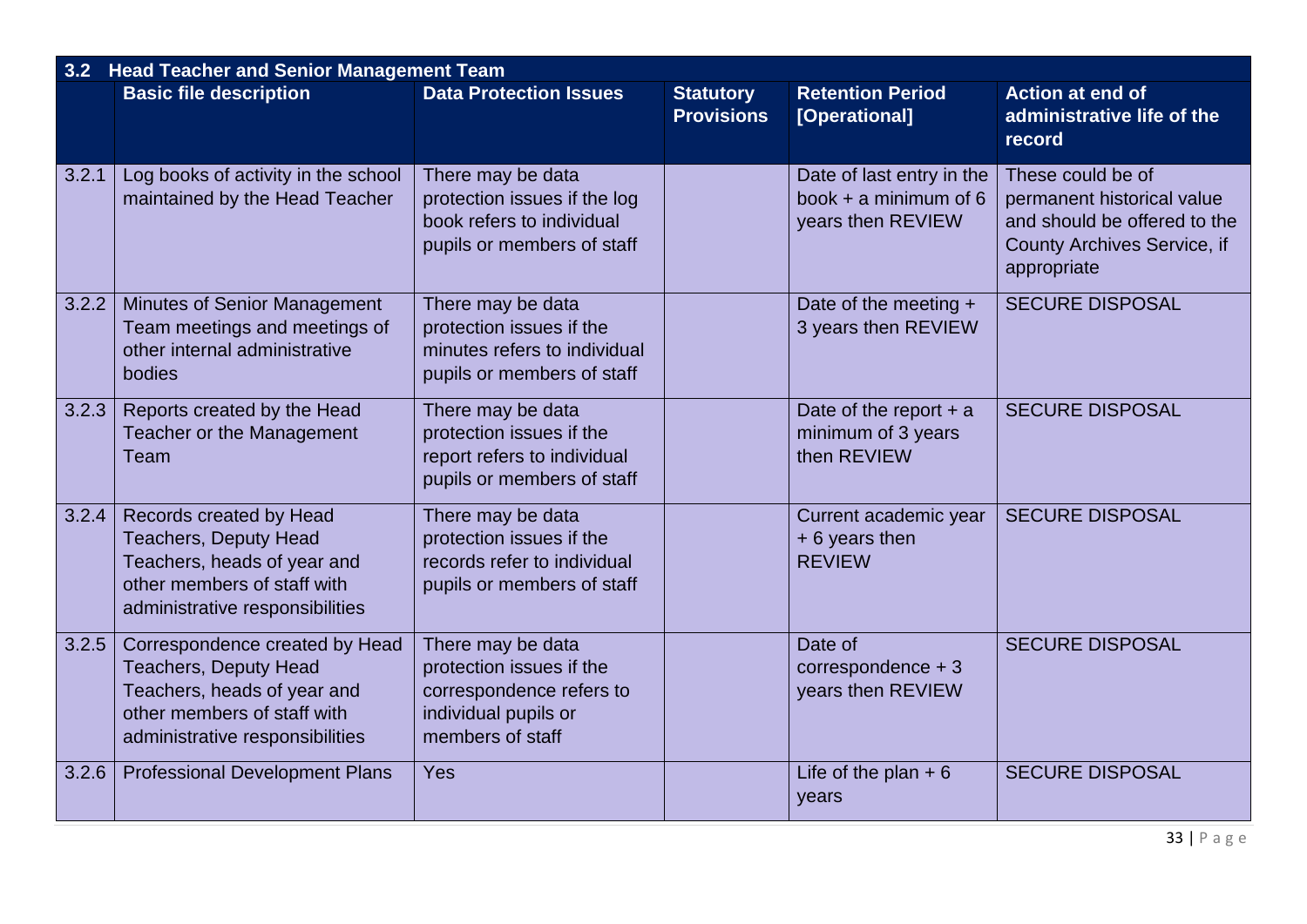| 3.3   | <b>Operational Administration</b>                                                                                   |                                                   |                                       |                                                |                                                                 |  |  |
|-------|---------------------------------------------------------------------------------------------------------------------|---------------------------------------------------|---------------------------------------|------------------------------------------------|-----------------------------------------------------------------|--|--|
|       | <b>Basic file description</b>                                                                                       | <b>Data</b><br><b>Protection</b><br><b>Issues</b> | <b>Statutory</b><br><b>Provisions</b> | <b>Retention Period</b><br>[Operational]       | <b>Action at end of</b><br>administrative life of the<br>record |  |  |
| 3.3.1 | Management of complaints                                                                                            | Yes                                               |                                       | Date complaint<br>resolved + 3 years           | <b>SECURE DISPOSAL</b>                                          |  |  |
| 3.3.2 | Records relating to the management of<br>contracts with external providers                                          | <b>No</b>                                         |                                       | Date of last payment<br>on contract $+6$ years | <b>SECURE DISPOSAL</b>                                          |  |  |
| 3.3.3 | Records relating to the management of<br>software licences                                                          | <b>No</b>                                         |                                       | Date licence expires +<br>6 years              | <b>SECURE DISPOSAL</b>                                          |  |  |
| 3.3.4 | <b>General file series</b>                                                                                          | <b>No</b>                                         |                                       | Current year + 5 years<br>then REVIEW          | <b>SECURE DISPOSAL</b>                                          |  |  |
| 3.3.5 | Records relating to the creation and<br>publication of the school brochure or<br>prospectus                         | <b>No</b>                                         |                                       | Current year + 3 years                         | <b>STANDARD DISPOSAL</b>                                        |  |  |
| 3.3.6 | Records relating to the creation and<br>distribution of circulars to staff, parents or<br>pupils                    | <b>No</b>                                         |                                       | Current year + 1 year                          | <b>STANDARD DISPOSAL</b>                                        |  |  |
| 3.3.7 | Newsletters and other items with a short<br>operational use                                                         | <b>No</b>                                         |                                       | Current year + 1 year                          | <b>STANDARD DISPOSAL</b>                                        |  |  |
| 3.3.8 | Visitors' books and signing in sheets                                                                               | Yes                                               |                                       | Current year + 6 years<br>then REVIEW          | <b>SECURE DISPOSAL</b>                                          |  |  |
| 3.3.9 | Records relating to the creation and<br>management of Parent Teacher Associations<br>and/or Old Pupils Associations | <b>No</b>                                         |                                       | Current year + 6 years<br>then REVIEW          | <b>SECURE DISPOSAL</b>                                          |  |  |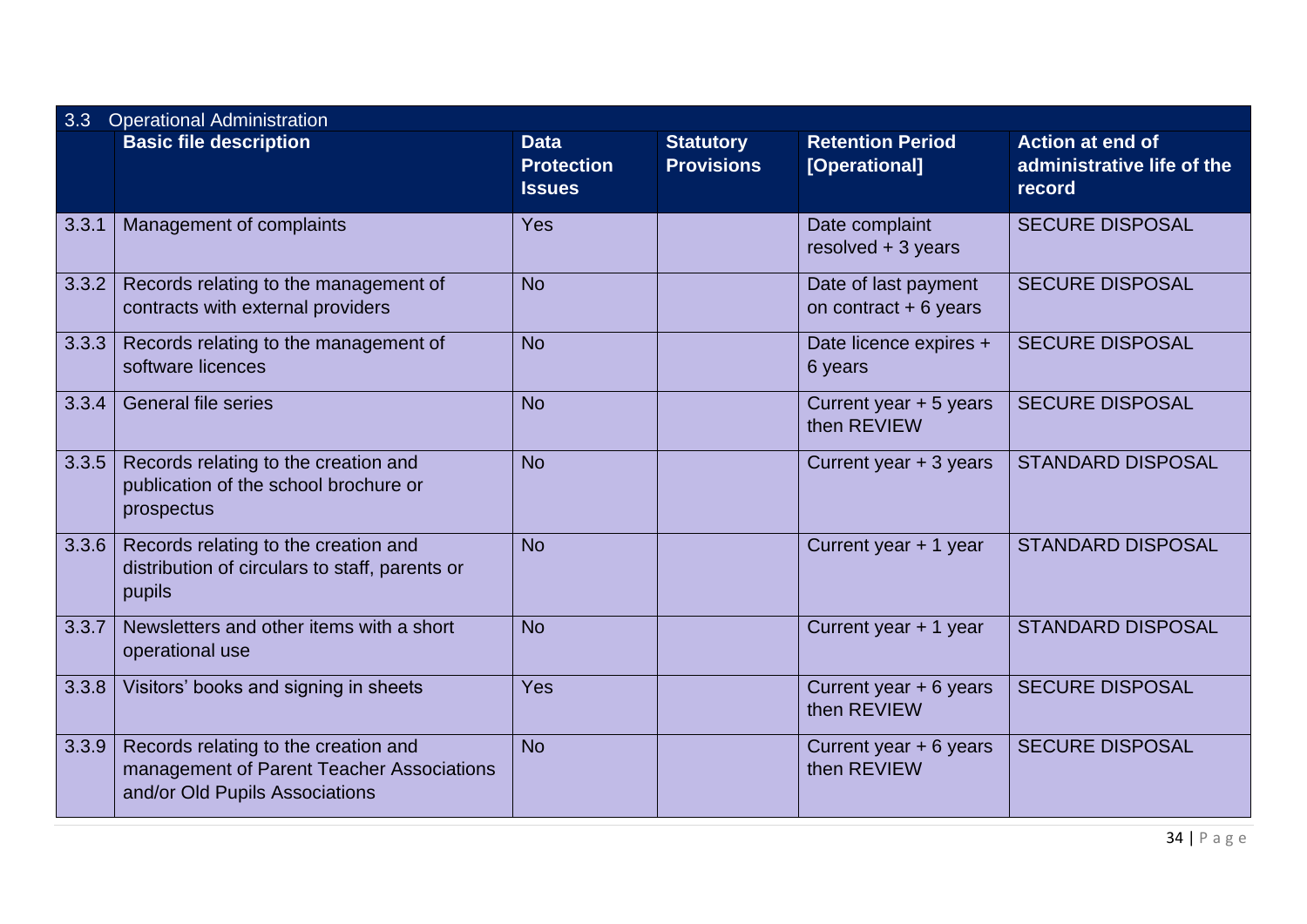# **4. Property Management**

This section covers the management of buildings and property

| 4.1   | <b>Property Management</b>                                   |                                                   |                                       |                                                                                                                                                     |                                                                 |  |  |  |  |
|-------|--------------------------------------------------------------|---------------------------------------------------|---------------------------------------|-----------------------------------------------------------------------------------------------------------------------------------------------------|-----------------------------------------------------------------|--|--|--|--|
|       | <b>Basic file</b><br>description                             | <b>Data</b><br><b>Protection</b><br><b>Issues</b> | <b>Statutory</b><br><b>Provisions</b> | <b>Retention Period [Operational]</b>                                                                                                               | <b>Action at end of</b><br>administrative life of<br>the record |  |  |  |  |
| 4.1.1 | Title deeds of<br>properties belonging<br>to the school      | <b>No</b>                                         |                                       | These should follow the property, unless the<br>property has been registered with the Land<br><b>Registry</b>                                       |                                                                 |  |  |  |  |
| 4.1.2 | Plans of property<br>belonging to the<br>school              | <b>No</b>                                         |                                       | These should be retained whilst the building<br>belongs to the school and should be passed onto<br>any new owners if the building is leased or sold |                                                                 |  |  |  |  |
| 4.1.3 | Leases of property<br>leased by or to the<br>school          | <b>No</b>                                         |                                       | Expiry of lease + 6 years                                                                                                                           | <b>SECURE DISPOSAL</b>                                          |  |  |  |  |
| 4.1.4 | Records relating to<br>the letting of school<br>premises     | <b>No</b>                                         |                                       | Current financial year + 6 years                                                                                                                    | <b>SECURE DISPOSAL</b>                                          |  |  |  |  |
| 4.1.5 | <b>Business continuity</b><br>and disaster recovery<br>plans | <b>No</b>                                         |                                       | Date the plan superseded $+3$ years                                                                                                                 | <b>SECURE DISPOSAL</b>                                          |  |  |  |  |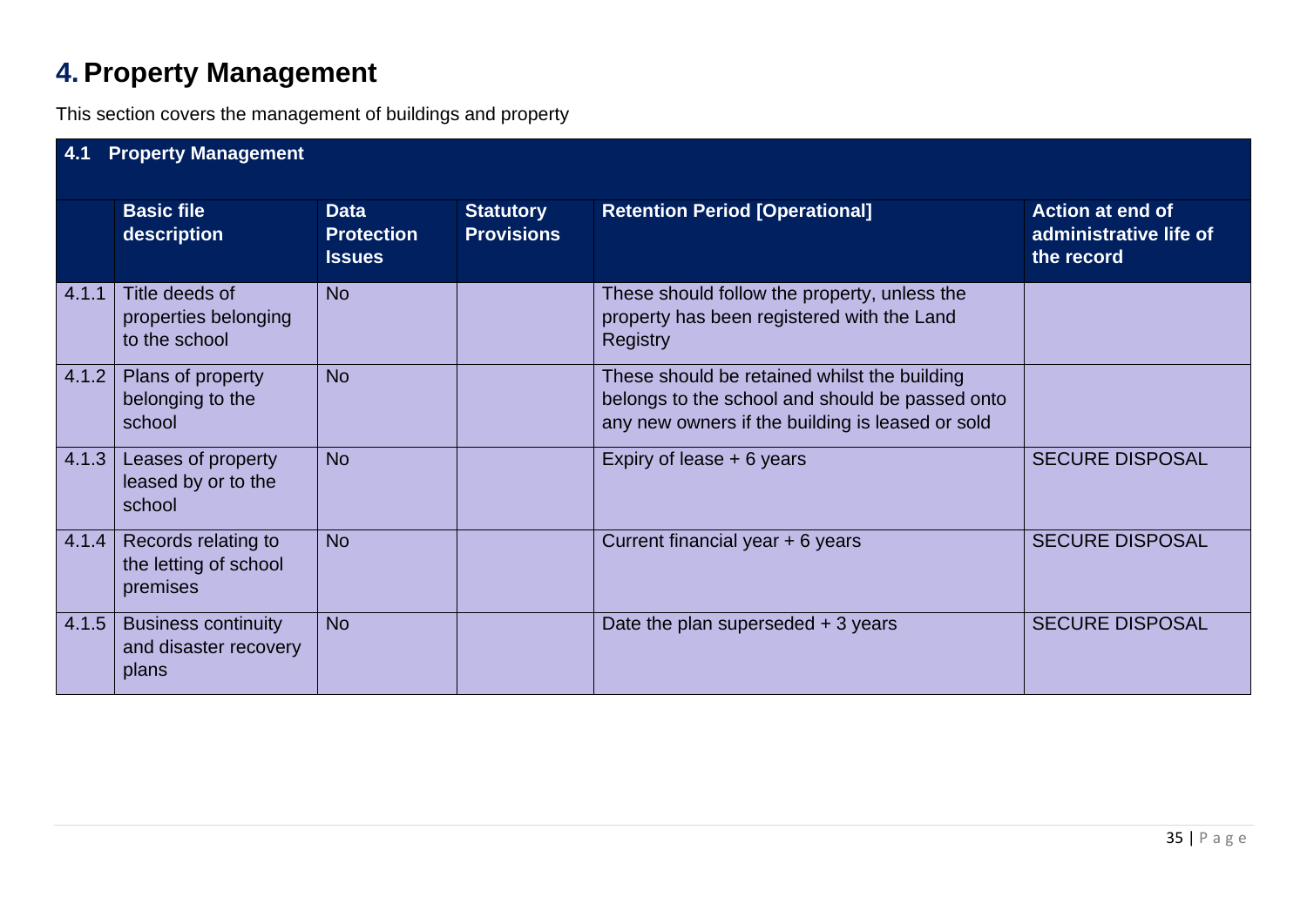### **4.2 Maintenance**

|       | <b>Basic file description</b>                                                                                                | <b>Data</b><br><b>Protection</b><br><b>Issues</b> | <b>Statutory</b><br><b>Provisions</b> | <b>Retention Period</b><br>[Operational] | <b>Action at end of</b><br>administrative life of the<br>record |
|-------|------------------------------------------------------------------------------------------------------------------------------|---------------------------------------------------|---------------------------------------|------------------------------------------|-----------------------------------------------------------------|
| 4.2.1 | All records relating to the maintenance of the<br>school carried out by contractors                                          | <b>No</b>                                         |                                       | Current year $+6$<br>years               | <b>SECURE DISPOSAL</b>                                          |
| 4.2.2 | All records relating to the maintenance of the<br>school carried out by school employees,<br>including maintenance log books | <b>No</b>                                         |                                       | Current year $+6$<br>years               | <b>SECURE DISPOSAL</b>                                          |

### **4.3 Fleet Management**

|       | <b>Basic file description</b>                                                                                                              | <b>Data</b><br><b>Protection</b><br><b>Issues</b> | <b>Statutory</b><br><b>Provisions</b>                  | <b>Retention Period [Operational]</b> | <b>Action at end of</b><br>administrative life of<br>the record |  |  |  |
|-------|--------------------------------------------------------------------------------------------------------------------------------------------|---------------------------------------------------|--------------------------------------------------------|---------------------------------------|-----------------------------------------------------------------|--|--|--|
| 4.3.1 | The process of acquisition and disposal<br>of vehicles through lease or purchase,<br>e.g., contracts/leases, quotes, approvals             | N                                                 | <b>Limitation Act</b><br>1980 (Section<br>2)           | Disposal of the vehicle $+6$ years    | <b>SECURE DISPOSAL</b>                                          |  |  |  |
| 4.3.2 | The process of managing allocation and<br>maintenance of vehicles, e.g., lists of who<br>was driving the vehicles and when,<br>maintenance | $\mathbf N$                                       | <b>Limitation Act</b><br>1980 (Section<br>$\mathbf{2}$ | Disposal of the vehicle $+6$ years    | <b>SECURE DISPOSAL</b>                                          |  |  |  |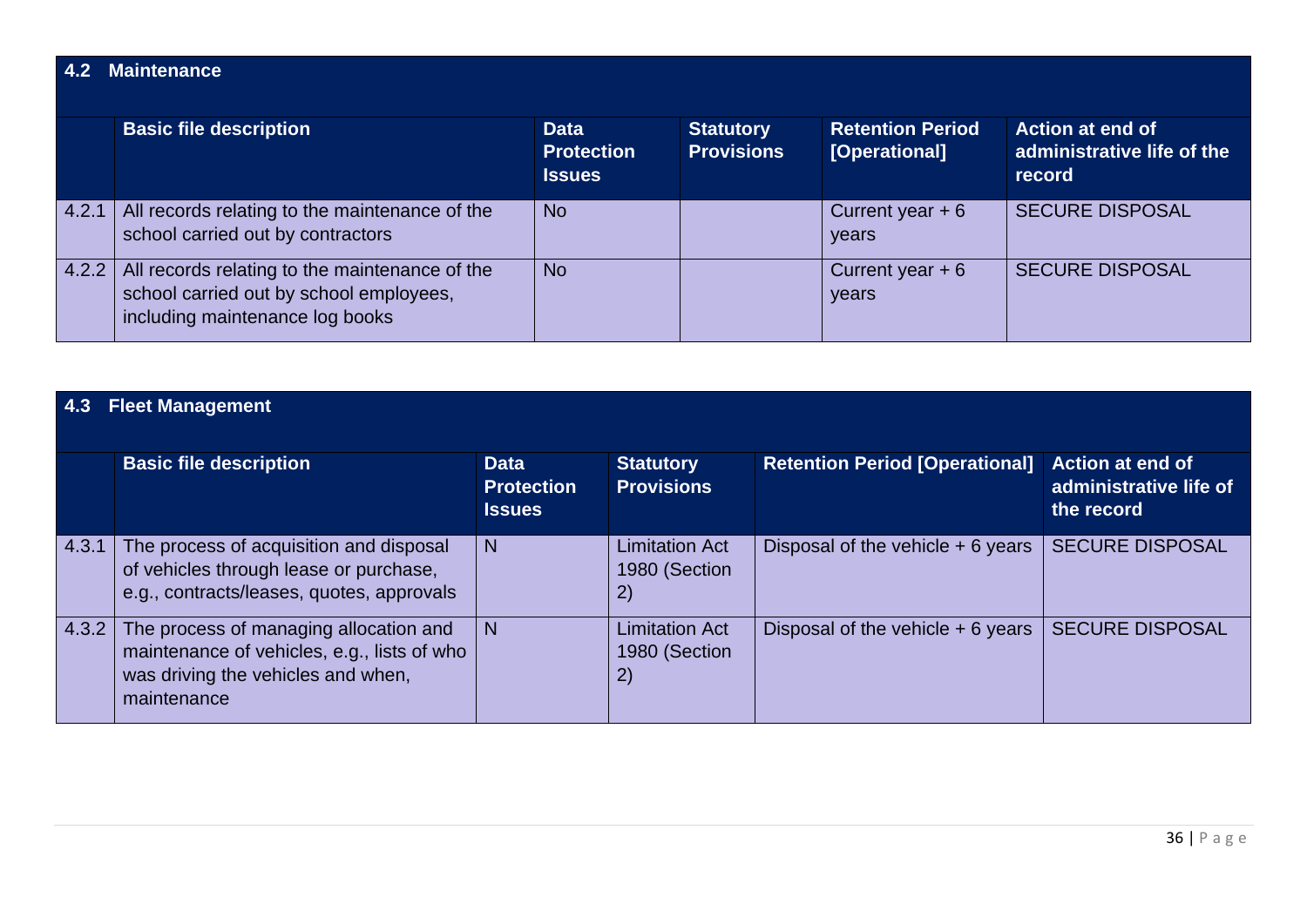### **4.3 Fleet Management**

|       | <b>Basic file description</b>              | <b>Data</b><br><b>Protection</b><br><b>Issues</b> | <b>Statutory</b><br><b>Provisions</b>        | <b>Retention Period [Operational]</b>                                                                             | <b>Action at end of</b><br>administrative life of<br>the record |
|-------|--------------------------------------------|---------------------------------------------------|----------------------------------------------|-------------------------------------------------------------------------------------------------------------------|-----------------------------------------------------------------|
| 4.3.3 | Service logs and vehicle logs              | N                                                 | <b>Limitation Act</b><br>1980 (Section<br>2) | Life of the vehicle, then either to<br>be retained for 6 years by school<br>or to be returned to lease<br>company | <b>SECURE DISPOSAL</b>                                          |
| 4.3.4 | GPS tracking data relating to the vehicles | N                                                 | <b>Limitation Act</b><br>1980 (Section<br>2) | Date of journey $+ 6$ years                                                                                       | <b>SECURE DISPOSAL</b>                                          |

# **5. Pupil Management**

This section includes all records which are created during the time a pupil spends at the school. For information about accident reporting, see under Health and Safety above.

| 5.1   | <b>Pupil's Educational Record</b>                                                                                      |                                                   |                                                                                         |                                          |                                                       |  |  |  |  |  |
|-------|------------------------------------------------------------------------------------------------------------------------|---------------------------------------------------|-----------------------------------------------------------------------------------------|------------------------------------------|-------------------------------------------------------|--|--|--|--|--|
|       | <b>Basic file description</b>                                                                                          | <b>Data</b><br><b>Protection</b><br><b>Issues</b> | <b>Statutory Provisions</b>                                                             | <b>Retention Period</b><br>[Operational] | Action at end of administrative life<br>of the record |  |  |  |  |  |
| 5.1.1 | <b>Pupil's Educational</b><br>Record required by<br>The Education (Pupil<br>Information) (England)<br>Regulations 2005 | Yes                                               | The Education (Pupil)<br>Information) (England)<br>Regulations 2005 SI 2005<br>No. 1437 |                                          |                                                       |  |  |  |  |  |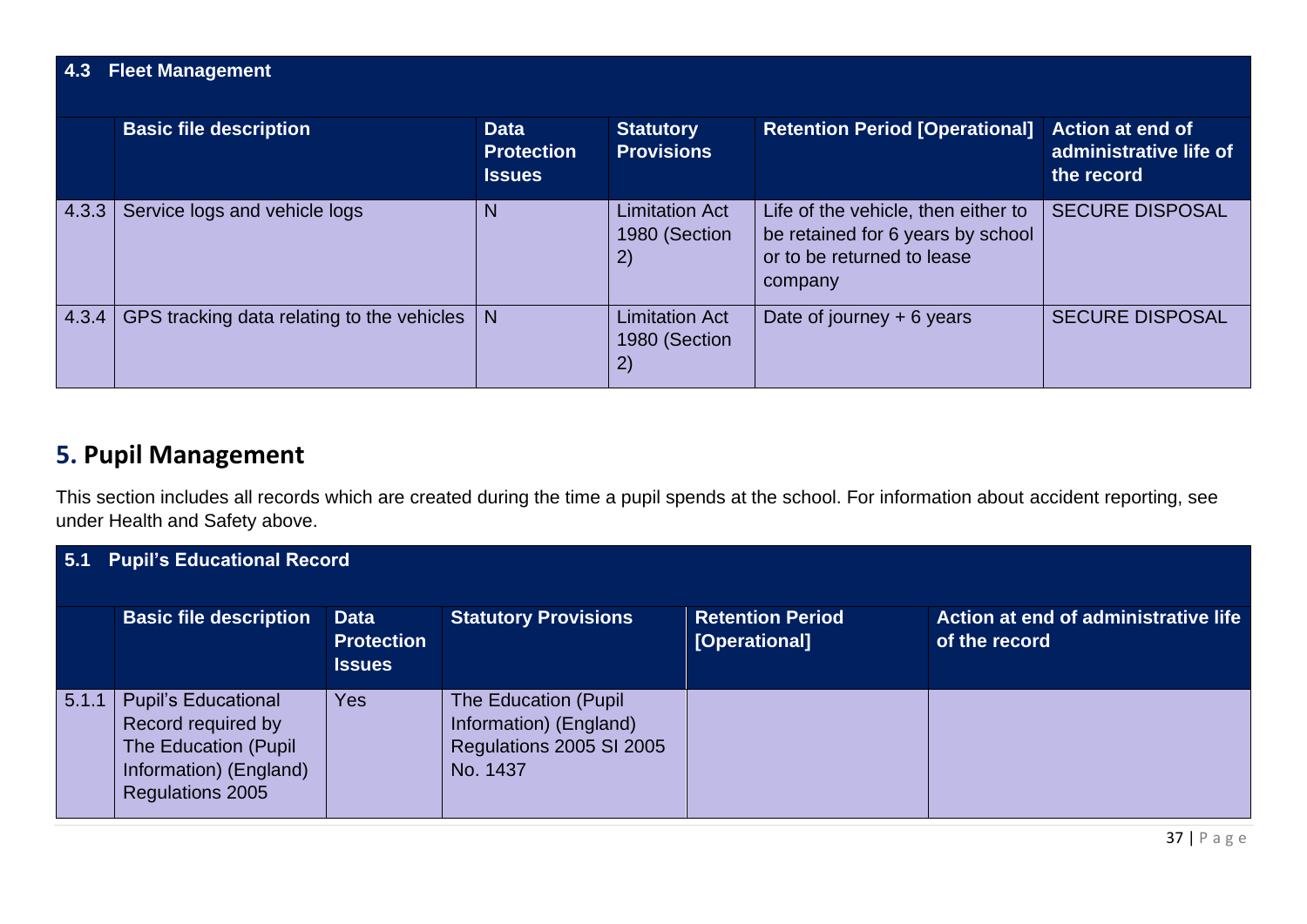## **5.1 Pupil's Educational Record**

| <b>Basic file description</b> | <b>Data</b><br><b>Protection</b><br><b>Issues</b> | <b>Statutory Provisions</b> | <b>Retention Period</b><br>[Operational]                    | Action at end of administrative life<br>of the record                                                                                                                                                                                                                                                                                                                                                                                                                                                                                                                                                                                                                                                                                                                                                                                                      |
|-------------------------------|---------------------------------------------------|-----------------------------|-------------------------------------------------------------|------------------------------------------------------------------------------------------------------------------------------------------------------------------------------------------------------------------------------------------------------------------------------------------------------------------------------------------------------------------------------------------------------------------------------------------------------------------------------------------------------------------------------------------------------------------------------------------------------------------------------------------------------------------------------------------------------------------------------------------------------------------------------------------------------------------------------------------------------------|
| Primary                       |                                                   |                             | Retain whilst the child<br>remains at the primary<br>school | The file should follow the pupil when<br>they leave the primary school. This<br>will include:<br>To another primary school<br>$\bullet$<br>To a secondary school<br>To a pupil referral unit<br>If the pupil dies whilst at primary<br>school, the file should be returned to<br>the LA to be retained for the<br>statutory retention period.<br>If the pupil transfers to an<br>independent school, transfers to<br>home schooling or leaves the<br>country, the file should be returned<br>to the LA to be retained for the<br>statutory retention period. Primary<br>schools do not ordinarily have<br>sufficient storage space to store<br>records for pupils who have not<br>transferred in the normal way. It<br>makes more sense to transfer the<br>record to the LA, as it is more likely<br>that the pupil will request the record<br>from the LA |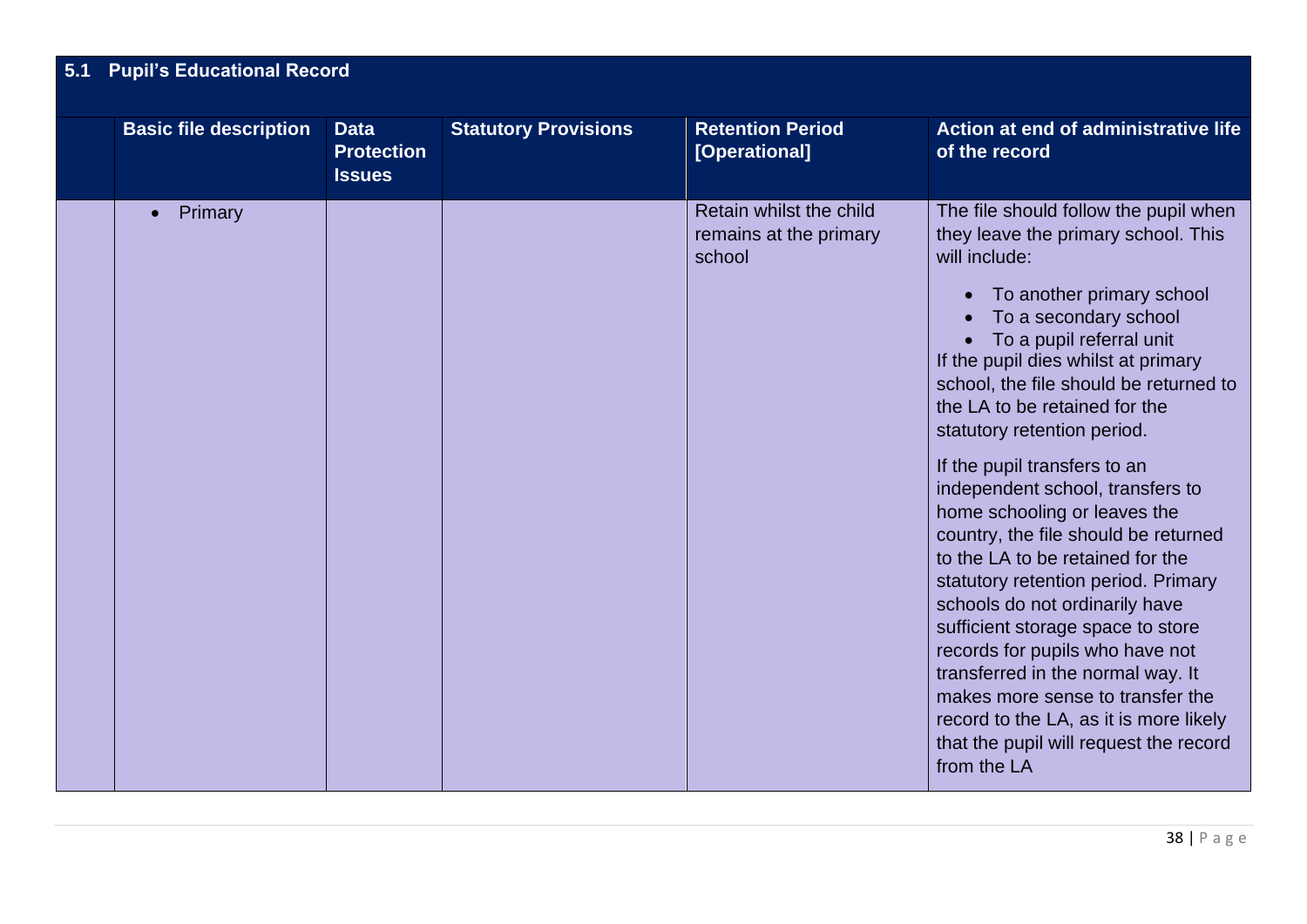|       | <b>Basic file description</b>                          | <b>Data</b><br><b>Protection</b><br><b>Issues</b> | <b>Statutory Provisions</b>               | <b>Retention Period</b><br>[Operational]                                                       | Action at end of administrative life<br>of the record                       |
|-------|--------------------------------------------------------|---------------------------------------------------|-------------------------------------------|------------------------------------------------------------------------------------------------|-----------------------------------------------------------------------------|
|       | Secondary                                              |                                                   | <b>Limitation Act 1980</b><br>(Section 2) | Date of birth of the pupil +<br>25 years                                                       | <b>SECURE DISPOSAL</b>                                                      |
| 5.1.2 | Records relating to the<br>management of<br>exclusions | <b>Yes</b>                                        |                                           | Date of birth of the pupil<br>involved + 25 years                                              | <b>SECURE DISPOSAL</b>                                                      |
| 5.1.3 | Management of<br>examination<br>registrations          | Yes                                               |                                           | The examination board will<br>usually mandate how long<br>these records need to be<br>retained |                                                                             |
| 5.1.4 | Examination results -<br>pupil copies                  | Yes                                               |                                           |                                                                                                |                                                                             |
|       | Public<br>$\bullet$                                    |                                                   |                                           | This information should be<br>added to the pupil file                                          | All uncollected certificates should be<br>returned to the examination board |
|       | Internal                                               |                                                   |                                           | This information should be<br>added to the pupil file                                          |                                                                             |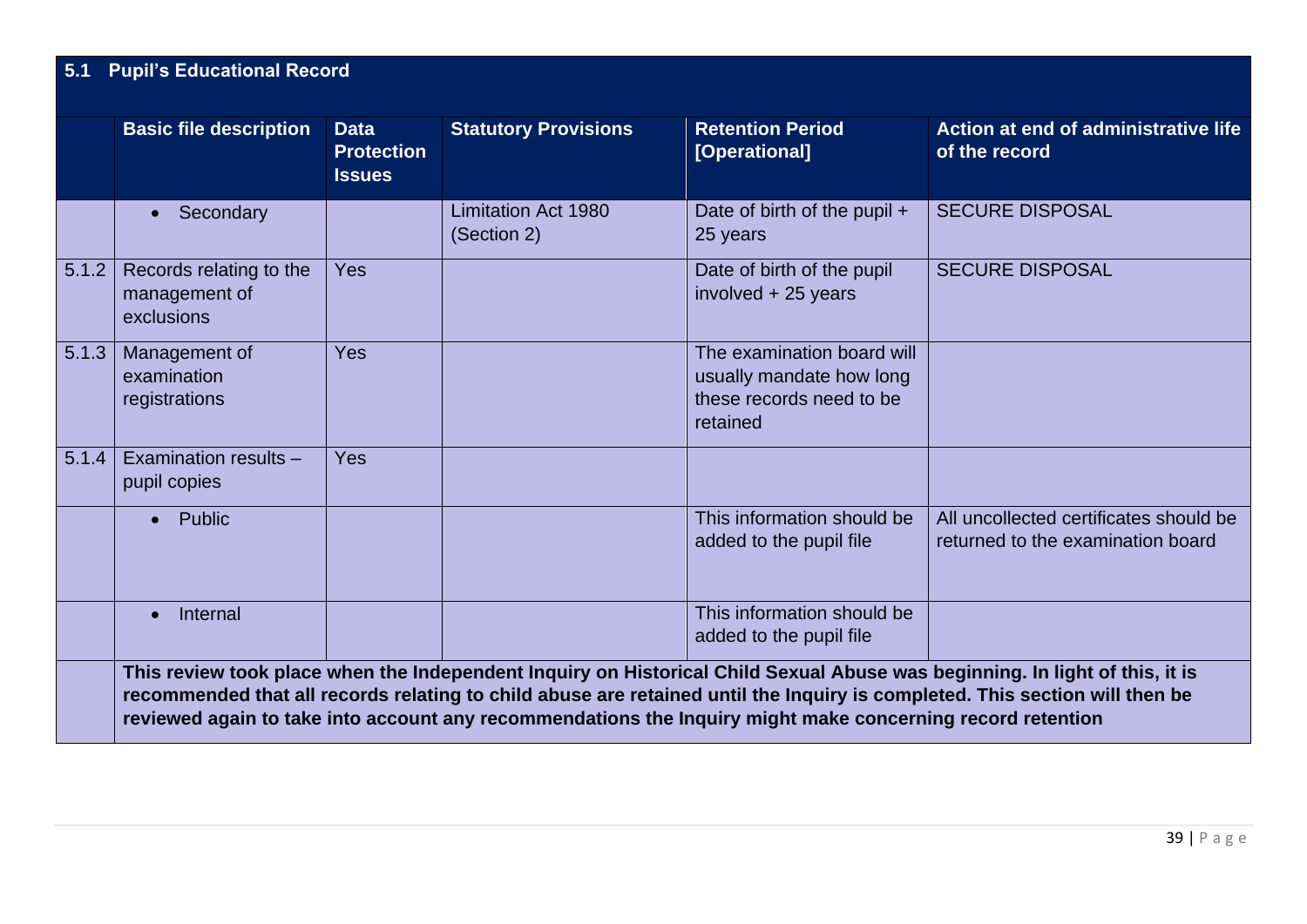### **5.1 Pupil's Educational Record**

|       | <b>Basic file description</b>                             | <b>Data</b><br><b>Protection</b><br><b>Issues</b> | <b>Statutory Provisions</b>                                                                                                                                                                                                                                   | <b>Retention Period</b><br>[Operational]                                                                                                                                                                                                                                              | Action at end of administrative life<br>of the record      |
|-------|-----------------------------------------------------------|---------------------------------------------------|---------------------------------------------------------------------------------------------------------------------------------------------------------------------------------------------------------------------------------------------------------------|---------------------------------------------------------------------------------------------------------------------------------------------------------------------------------------------------------------------------------------------------------------------------------------|------------------------------------------------------------|
| 5.1.5 | Child protection<br>information held on<br>pupil file     | <b>Yes</b>                                        | "Keeping children safe in<br>education Statutory<br>guidance for schools and<br>colleges March 2015";<br>"Working together to<br>safeguard children. A guide<br>to inter-agency working to<br>safeguard and promote the<br>welfare of children March<br>2015" | If any records relating to<br>child protection issues are<br>placed on the pupil file, it<br>should be in a sealed<br>envelope and then<br>retained for the same<br>period of time as the pupil<br>file                                                                               | <b>SECURE DISPOSAL - these</b><br>records MUST be shredded |
| 5.1.6 | Child protection<br>information held in<br>separate files | <b>Yes</b>                                        | "Keeping children safe in<br>education Statutory<br>quidance for schools and<br>colleges March 2015";<br>"Working together to<br>safeguard children. A guide<br>to inter-agency working to<br>safeguard and promote the<br>welfare of children March<br>2015" | Date of birth of the child +<br>25 years then REVIEW<br>This retention period was<br>agreed in consultation with<br>the Safeguarding Children<br>Group on the<br>understanding that the<br>principal copy of this<br>information will be found<br>on the LA Social Services<br>record | <b>SECURE DISPOSAL - these</b><br>records MUST be shredded |

Retention periods relating to allegations made against adults can be found in the Human Resources section of this retention schedule.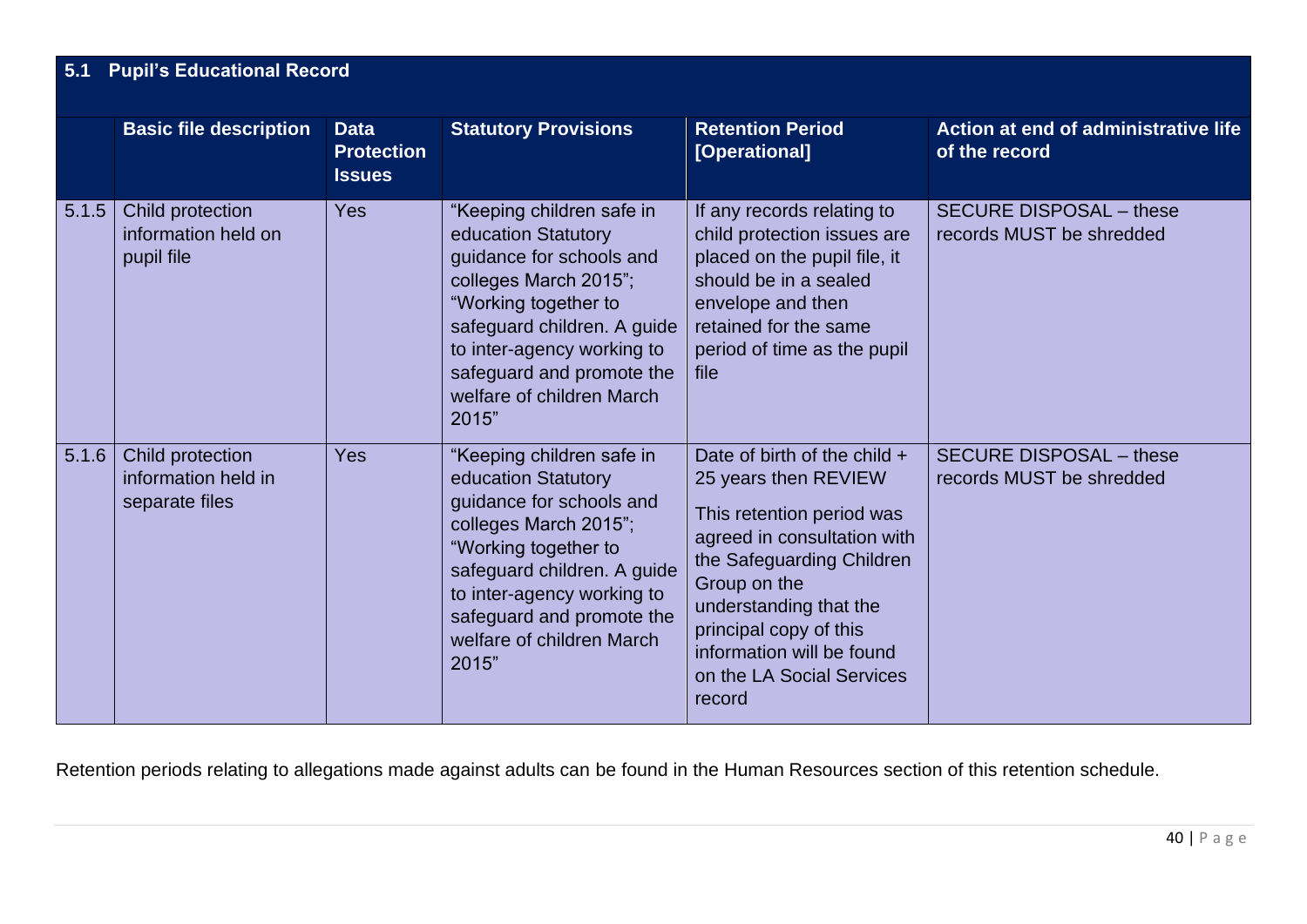### **5.2 Attendance**

|       | <b>Basic file</b><br>description                    | <b>Data</b><br><b>Protection</b><br><b>Issues</b> | <b>Statutory Provisions</b>                                                                                                                  | <b>Retention Period [Operational]</b>                                                                                                | <b>Action at end of</b><br>administrative life of<br>the record |  |  |  |  |
|-------|-----------------------------------------------------|---------------------------------------------------|----------------------------------------------------------------------------------------------------------------------------------------------|--------------------------------------------------------------------------------------------------------------------------------------|-----------------------------------------------------------------|--|--|--|--|
| 5.2.1 | Attendance registers                                | <b>Yes</b>                                        | School attendance: Departmental<br>advice for maintained schools,<br>Academies, independent schools<br>and local authorities<br>October 2014 | Every entry in the attendance<br>register must be preserved for a<br>period of 3 years after the date on<br>which the entry was made | <b>SECURE DISPOSAL</b>                                          |  |  |  |  |
| 5.2.2 | Correspondence<br>relating to authorised<br>absence |                                                   | Education Act 1996 Section 7                                                                                                                 | Current academic year + 2 years                                                                                                      | <b>SECURE DISPOSAL</b>                                          |  |  |  |  |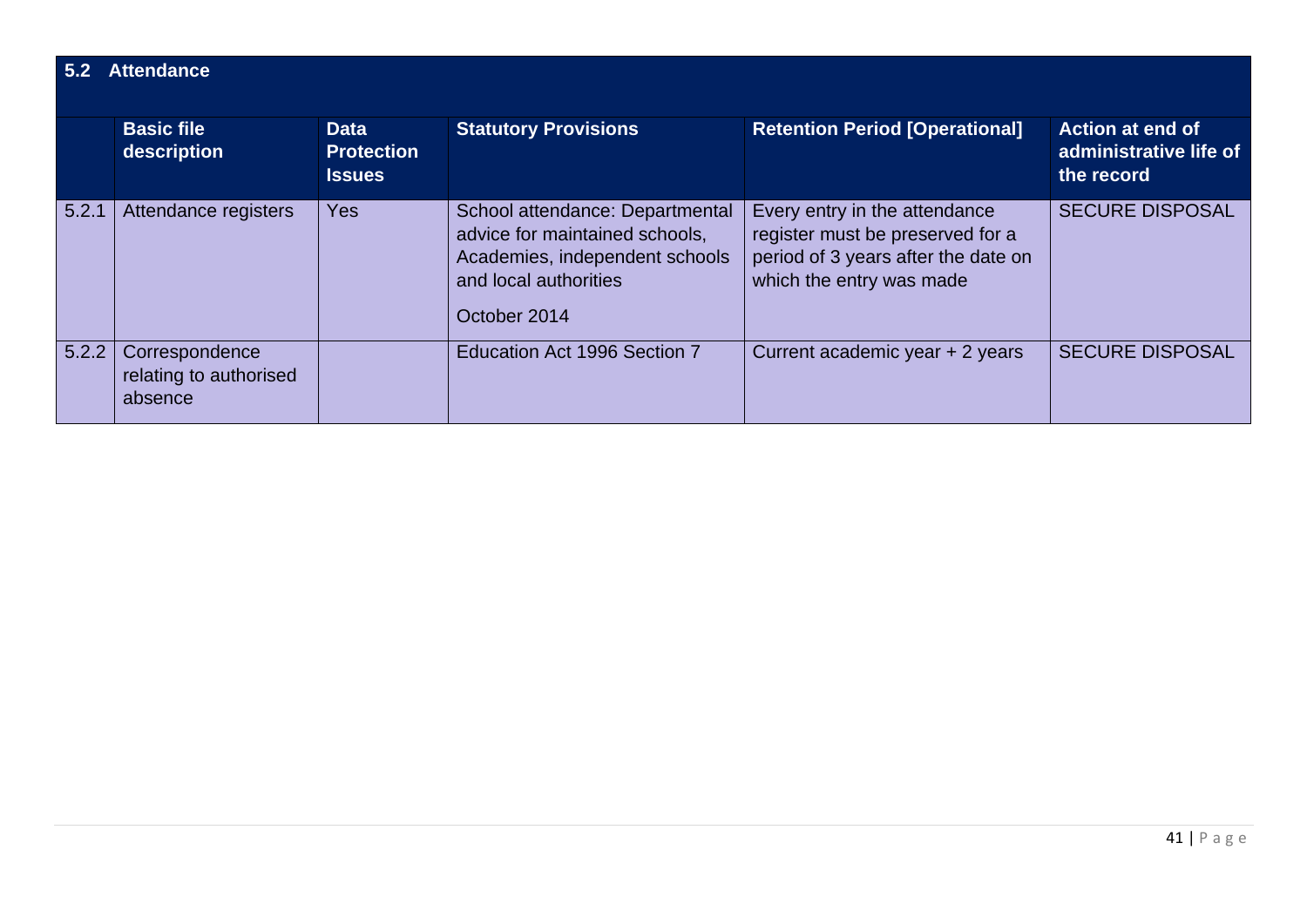## **5.3 Special Educational Needs**

|       | <b>Basic file description</b>                                                                                         | <b>Data</b><br><b>Protection</b><br><b>Issues</b> | <b>Statutory</b><br><b>Provisions</b>                                                                          | <b>Retention Period</b><br>[Operational]                                                              | Action at end of administrative life of the<br>record                                                                                                                                                                                                                                                                                                                                                                                                               |
|-------|-----------------------------------------------------------------------------------------------------------------------|---------------------------------------------------|----------------------------------------------------------------------------------------------------------------|-------------------------------------------------------------------------------------------------------|---------------------------------------------------------------------------------------------------------------------------------------------------------------------------------------------------------------------------------------------------------------------------------------------------------------------------------------------------------------------------------------------------------------------------------------------------------------------|
| 5.3.1 | <b>Special Educational</b><br>Needs files, reviews and<br><b>Individual Education</b><br><b>Plans</b>                 | <b>Yes</b>                                        | <b>Limitation Act</b><br>1980 (Section 2)                                                                      | Date of birth of the<br>pupil + 25 years                                                              | <b>REVIEW</b><br>NOTE: This retention period is the minimum<br>retention period that any pupil file should be kept.<br>Some authorities choose to keep SEN files for a<br>longer period of time in order to defend<br>themselves in a "failure to provide a sufficient<br>education" case. There is an element of business<br>risk analysis involved in any decision to keep the<br>records longer than the minimum retention<br>period - this should be documented |
| 5.3.2 | Statement maintained<br>under section 234 of the<br>Education Act 1990 and<br>any amendments made<br>to the statement | <b>Yes</b>                                        | <b>Education Act</b><br>1996<br>Special<br>Educational<br>Needs and<br><b>Disability Act</b><br>2001 Section 1 | Date of birth of the<br>pupil + 25 years [This<br>would normally be<br>retained on the pupil<br>file] | SECURE DISPOSAL, unless the document is<br>subject to a legal hold                                                                                                                                                                                                                                                                                                                                                                                                  |
| 5.3.3 | Advice and information<br>provided to parents<br>regarding educational<br>needs                                       | <b>Yes</b>                                        | Special<br>Educational<br>Needs and<br><b>Disability Act</b><br>2001 Section 2                                 | Date of birth of the<br>pupil + 25 years [This<br>would normally be<br>retained on the pupil<br>file] | SECURE DISPOSAL, unless the document is<br>subject to a legal hold                                                                                                                                                                                                                                                                                                                                                                                                  |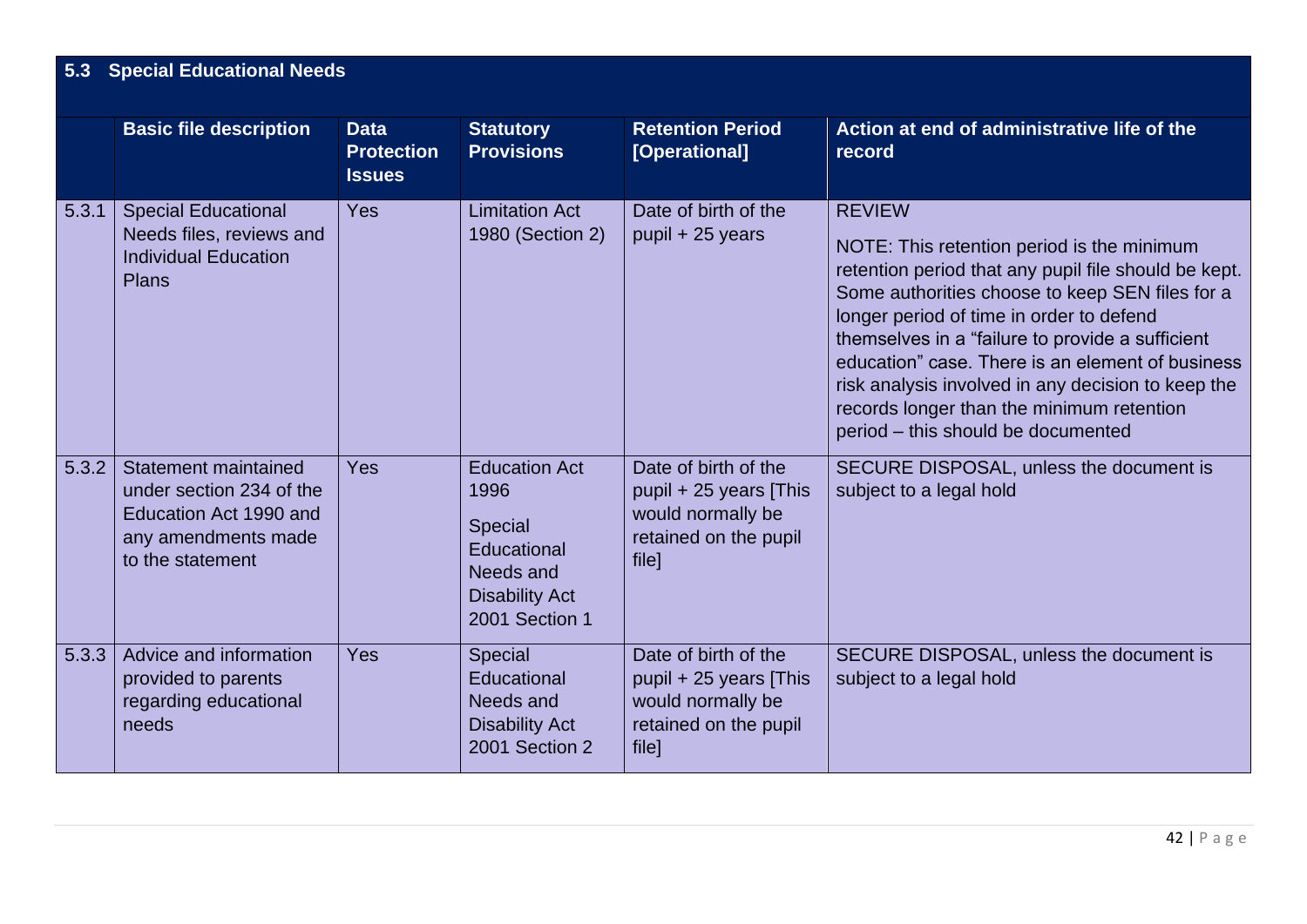## **5.3 Special Educational Needs**

|       | <b>Basic file description</b> | <b>Data</b><br><b>Protection</b><br><b>Issues</b> | <b>Statutory</b><br><b>Provisions</b>                                           | <b>Retention Period</b><br>[Operational]                                                              | Action at end of administrative life of the<br>record              |
|-------|-------------------------------|---------------------------------------------------|---------------------------------------------------------------------------------|-------------------------------------------------------------------------------------------------------|--------------------------------------------------------------------|
| 5.3.4 | Accessibility strategy        | <b>Yes</b>                                        | Special<br>Educational<br>Needs and<br><b>Disability Act</b><br>2001 Section 14 | Date of birth of the<br>pupil + 25 years [This<br>would normally be<br>retained on the pupil<br>file] | SECURE DISPOSAL, unless the document is<br>subject to a legal hold |

# **6. Curriculum Management**

| 6.1   | <b>Statistics and Management Information</b> |                                                   |                                       |                                       |                                                                 |  |  |  |  |
|-------|----------------------------------------------|---------------------------------------------------|---------------------------------------|---------------------------------------|-----------------------------------------------------------------|--|--|--|--|
|       | <b>Basic file description</b>                | <b>Data</b><br><b>Protection</b><br><b>Issues</b> | <b>Statutory</b><br><b>Provisions</b> | <b>Retention Period [Operational]</b> | <b>Action at end of</b><br>administrative life of<br>the record |  |  |  |  |
| 6.1.1 | Curriculum returns                           | <b>No</b>                                         |                                       | Current year + 3 years                | <b>SECURE DISPOSAL</b>                                          |  |  |  |  |
| 6.1.2 | <b>Examination results</b><br>(schools copy) | <b>Yes</b>                                        |                                       | Current year + 6 years                | <b>SECURE DISPOSAL</b>                                          |  |  |  |  |
|       | SATs records -                               | Yes                                               |                                       |                                       |                                                                 |  |  |  |  |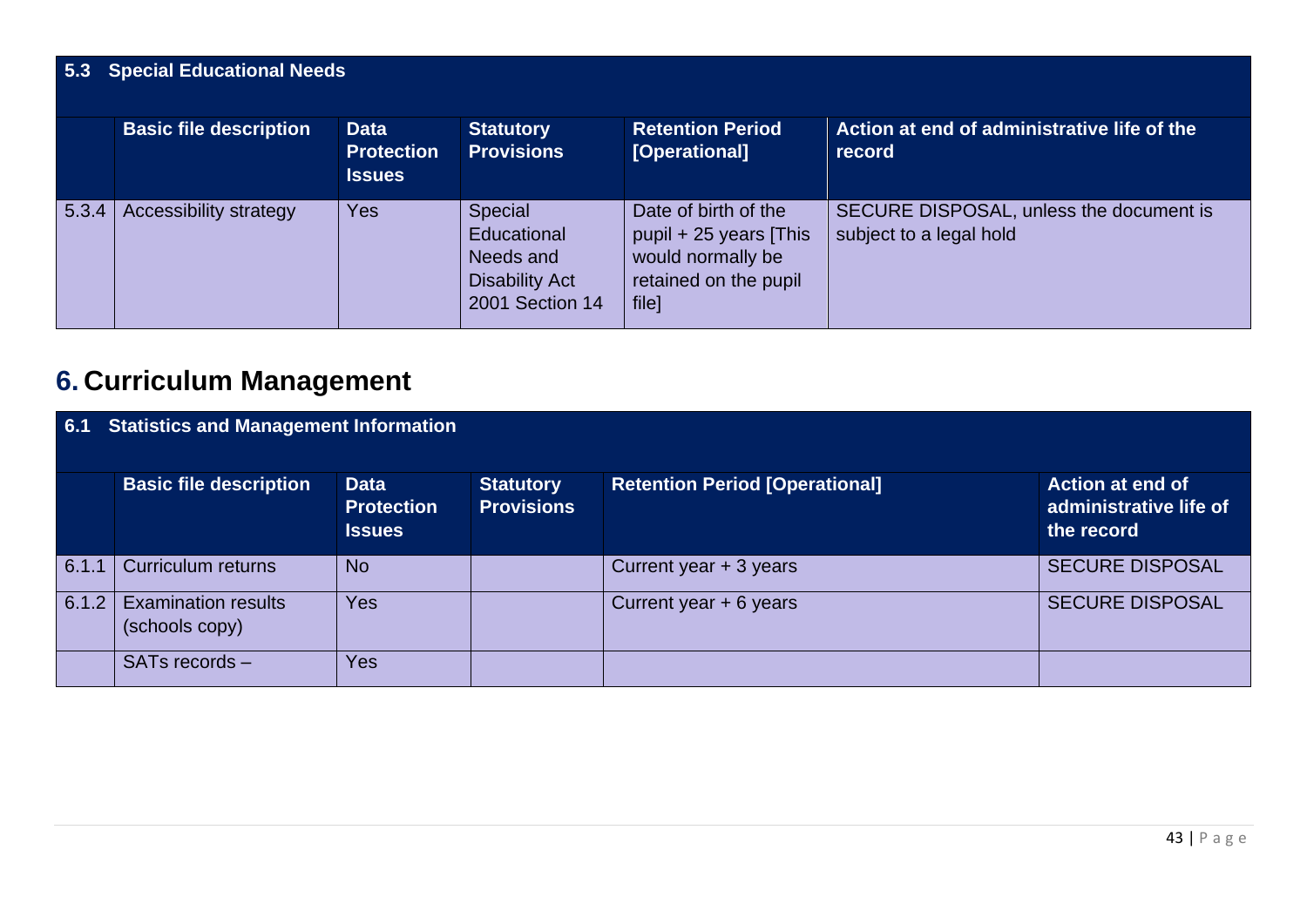# **6.1 Statistics and Management Information**

|       | <b>Basic file description</b>                      | <b>Data</b><br><b>Protection</b> | <b>Statutory</b><br><b>Provisions</b> | <b>Retention Period [Operational]</b>                                                                                                                                                                                                                                                                                            | <b>Action at end of</b><br>administrative life of |
|-------|----------------------------------------------------|----------------------------------|---------------------------------------|----------------------------------------------------------------------------------------------------------------------------------------------------------------------------------------------------------------------------------------------------------------------------------------------------------------------------------|---------------------------------------------------|
|       |                                                    | <b>Issues</b>                    |                                       |                                                                                                                                                                                                                                                                                                                                  | the record                                        |
|       | <b>Results</b>                                     |                                  |                                       | The SATS results should be recorded on the<br>pupil's educational file and will therefore be<br>retained until the pupil reaches the age of 25 years<br>The school may wish to keep a composite record<br>of all the whole year SATs results. These could be<br>kept for current year $+6$ years to allow suitable<br>comparison | <b>SECURE DISPOSAL</b>                            |
|       | <b>Examination</b><br>papers                       |                                  |                                       | The examination papers should be kept until any<br>appeals/validation process is complete                                                                                                                                                                                                                                        | <b>SECURE DISPOSAL</b>                            |
| 6.1.3 | <b>Published Admission</b><br>Number (PAN) reports | <b>Yes</b>                       |                                       | Current year $+ 6$ years                                                                                                                                                                                                                                                                                                         | <b>SECURE DISPOSAL</b>                            |
| 6.1.4 | Value added and<br>contextual data                 | Yes                              |                                       | Current year $+ 6$ years                                                                                                                                                                                                                                                                                                         | <b>SECURE DISPOSAL</b>                            |
| 6.1.5 | Self-evaluation forms                              | <b>Yes</b>                       |                                       | Current year $+ 6$ years                                                                                                                                                                                                                                                                                                         | <b>SECURE DISPOSAL</b>                            |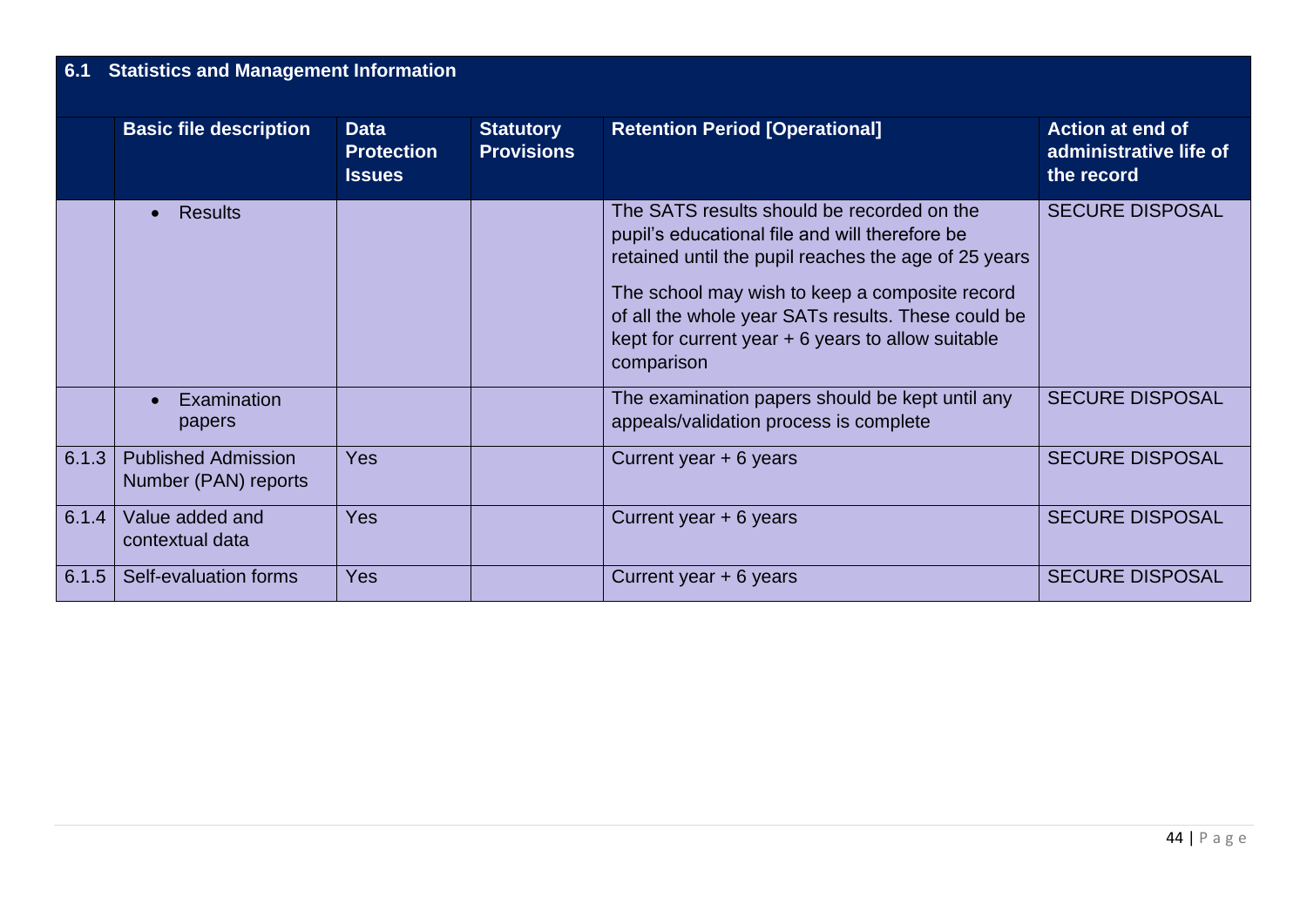# **6.2 Implementation of Curriculum**

|       | <b>Basic file</b><br>description | <b>Data</b><br><b>Protection</b><br><b>Issues</b> | <b>Statutory</b><br><b>Provisions</b> | <b>Retention Period [Operational]</b> | Action at end of administrative life of<br>the record                                                                                              |
|-------|----------------------------------|---------------------------------------------------|---------------------------------------|---------------------------------------|----------------------------------------------------------------------------------------------------------------------------------------------------|
| 6.2.1 | Schemes of<br>work               | <b>No</b>                                         |                                       | Current year + 1 year                 | It may be appropriate to review these<br>records at the end of each year and<br>allocate a further retention period, or,<br><b>SECURE DISPOSAL</b> |
| 6.2.2 | Timetable                        | <b>No</b>                                         |                                       | Current year + 1 year                 | It may be appropriate to review these<br>records at the end of each year and<br>allocate a further retention period, or,<br><b>SECURE DISPOSAL</b> |
| 6.2.3 | Class record<br>books            | <b>No</b>                                         |                                       | Current year + 1 year                 | It may be appropriate to review these<br>records at the end of each year and<br>allocate a further retention period, or,<br><b>SECURE DISPOSAL</b> |
| 6.2.4 | Mark books                       | <b>No</b>                                         |                                       | Current year + 1 year                 | It may be appropriate to review these<br>records at the end of each year and<br>allocate a further retention period, or,<br><b>SECURE DISPOSAL</b> |
| 6.2.5 | Record of<br>homework set        | <b>No</b>                                         |                                       | Current year + 1 year                 | It may be appropriate to review these<br>records at the end of each year and<br>allocate a further retention period, or,<br><b>SECURE DISPOSAL</b> |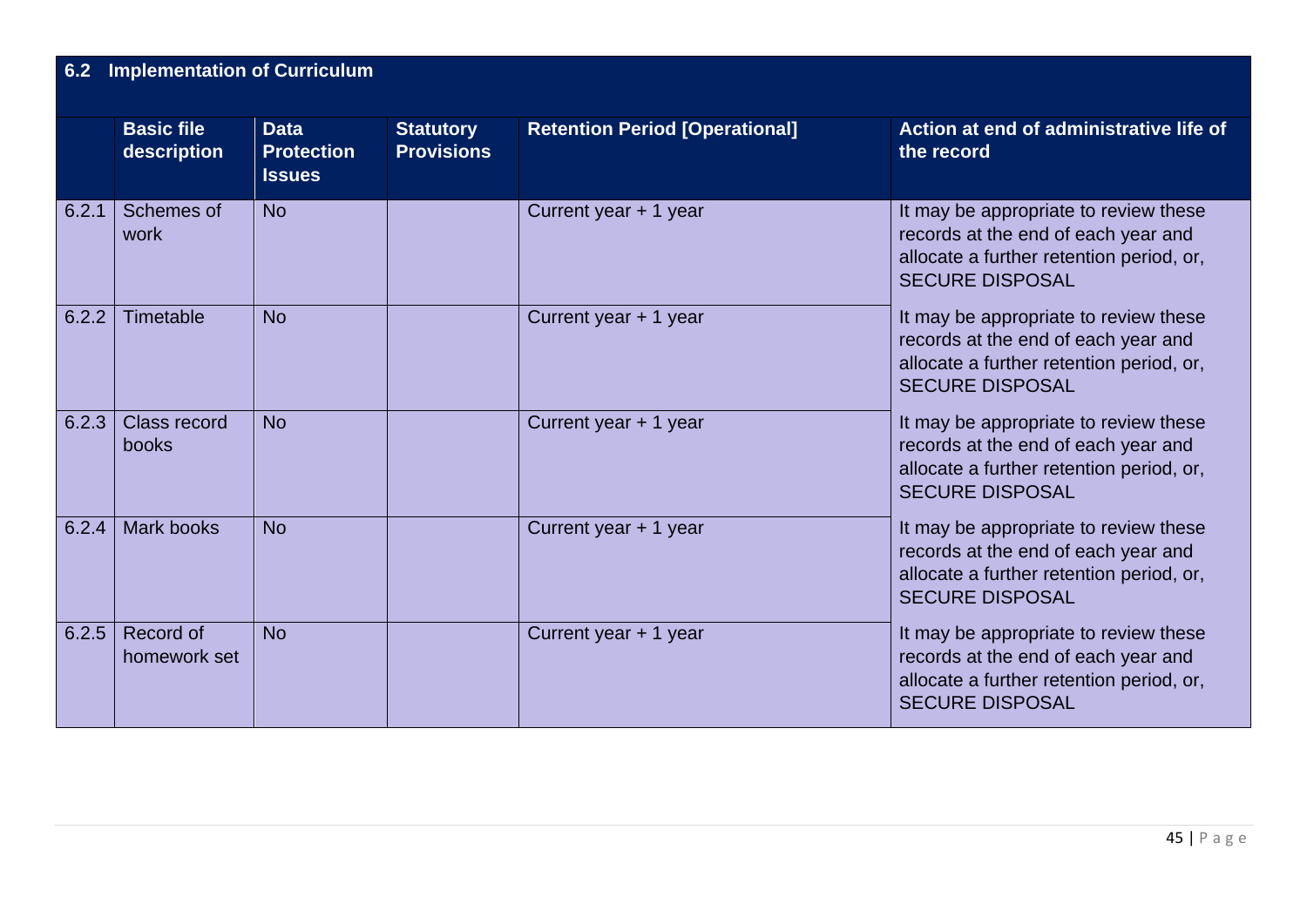| 6.2   | Implementation of Curriculum     |                                                   |                                       |                                                                                                                                                                |                                                       |  |  |  |  |
|-------|----------------------------------|---------------------------------------------------|---------------------------------------|----------------------------------------------------------------------------------------------------------------------------------------------------------------|-------------------------------------------------------|--|--|--|--|
|       | <b>Basic file</b><br>description | <b>Data</b><br><b>Protection</b><br><b>Issues</b> | <b>Statutory</b><br><b>Provisions</b> | <b>Retention Period [Operational]</b>                                                                                                                          | Action at end of administrative life of<br>the record |  |  |  |  |
| 6.2.6 | Pupils' work                     | <b>No</b>                                         |                                       | Where possible, work should be returned<br>to the pupil at the end of the academic<br>year. If this is not the school's policy, then<br>current year $+1$ year | <b>SECURE DISPOSAL</b>                                |  |  |  |  |

## **7. Extracurricular Activities**

| 7.1   | <b>Educational Visits outside the Classroom</b>                                                                                           |                                                   |                                                                                                                                                                                                                        |                                          |                                                       |  |  |
|-------|-------------------------------------------------------------------------------------------------------------------------------------------|---------------------------------------------------|------------------------------------------------------------------------------------------------------------------------------------------------------------------------------------------------------------------------|------------------------------------------|-------------------------------------------------------|--|--|
|       | <b>Basic file</b><br>description                                                                                                          | <b>Data</b><br><b>Protection</b><br><b>Issues</b> | <b>Statutory Provisions</b>                                                                                                                                                                                            | <b>Retention Period</b><br>[Operational] | Action at end of administrative<br>life of the record |  |  |
| 7.1.1 | Records created by<br>schools in order to<br>obtain approval to run<br>an educational visit<br>outside the classroom<br>- Primary schools | <b>No</b>                                         | <b>Outdoor Education Advisers'</b><br><b>Panel National Guidance</b><br>website http://oeapng.info<br>specifically Section 3 - "Legal<br><b>Framework and Employer</b><br>Systems" and Section 4 -<br>"Good Practice". | Date of visit $+$ 14 years               | <b>SECURE DISPOSAL</b>                                |  |  |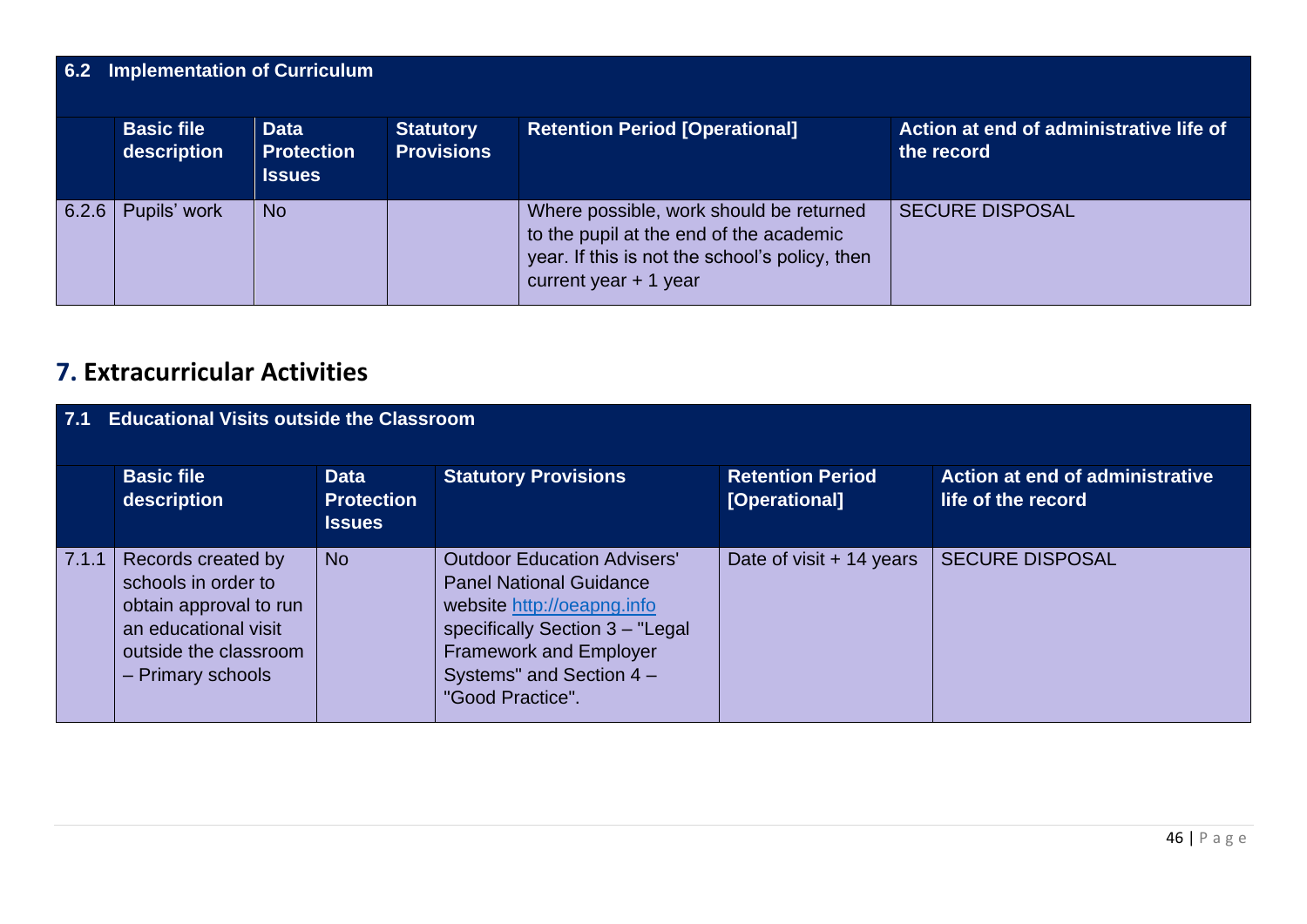#### **7.1 Educational Visits outside the Classroom Basic file description Data Protection Issues Statutory Provisions Retention Period [Operational] Action at end of administrative life of the record** 7.1.2 | Records created by schools in order to obtain approval to run an educational visit outside the classroom – Secondary schools No Outdoor Education Advisers' Panel National Guidance website [http://oeapng.info](http://oeapng.info/) specifically Section 3 – "Legal Framework and Employer Systems" and Section 4 – "Good Practice". Date of visit  $+10$  years SECURE DISPOSAL 7.1.3 Parental consent forms for school trips where there has been no major incident<sup>25</sup> Yes and the consent of the trip Although the consent forms could be retained for date of birth + 25 years, the requirement for them being needed is low and most schools do not have the storage capacity to retain every single consent form issued by the school for this period of time

<sup>&</sup>lt;sup>25</sup> One-off or blanket consent: The Department for Education (DfE) has prepared a one-off consent form to be signed by the parent on enrolment of their child in a school. This form is intended to cover all types of visits and activities where parental consent is required. The form is available on the DfE website for establishments to adopt and adapt, as appropriate, at www.gov.uk/government/publications/consent-for-school-trips-and-other-off-site-activities. A similar form could be used for other establishments, such as Early Years Foundation Stage (EYFS) providers and youth groups, or at the start of programmes for young people.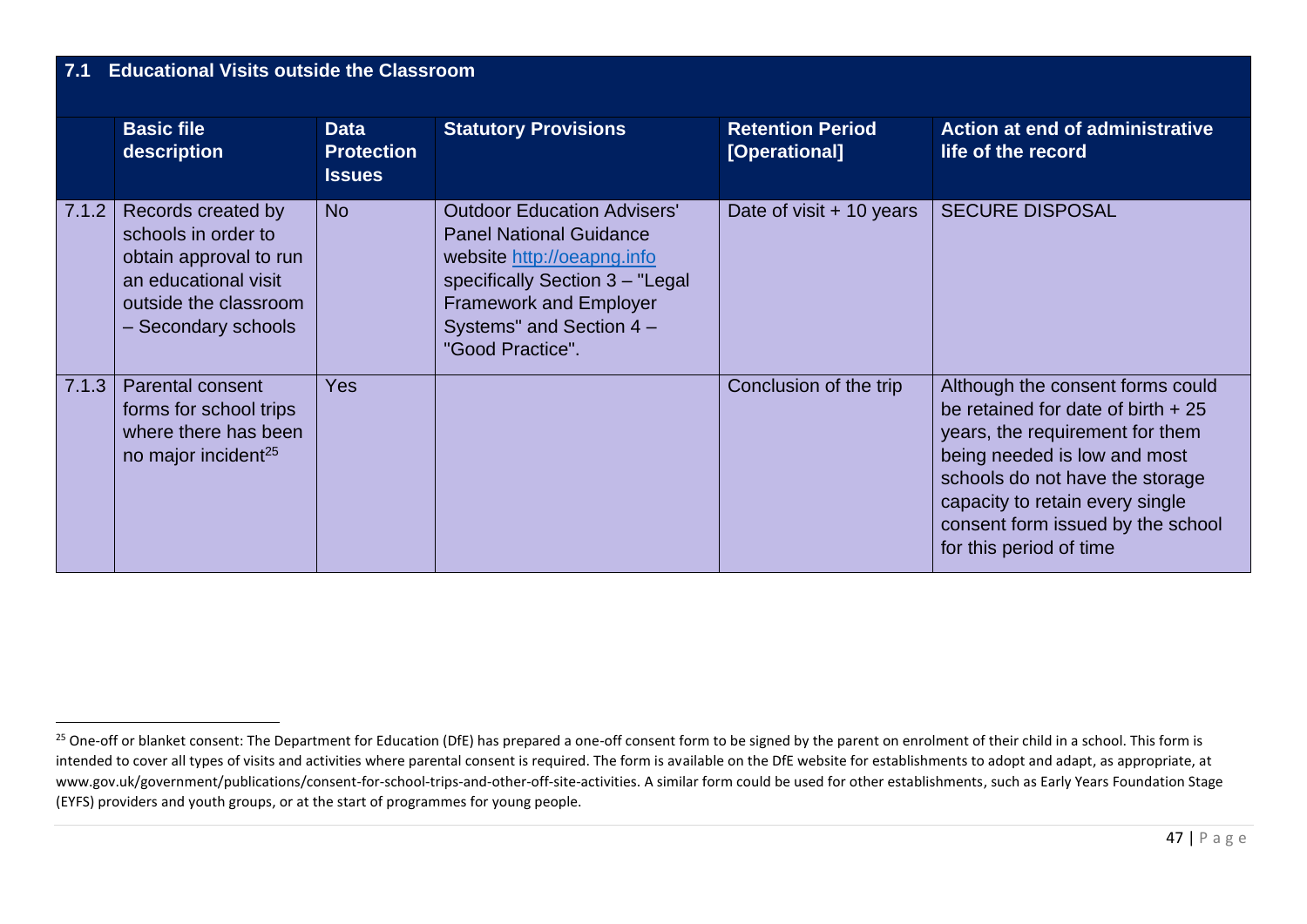### **7.1 Educational Visits outside the Classroom**

|       | <b>Basic file</b><br>description                                                            | <b>Data</b><br><b>Protection</b><br><b>Issues</b> | <b>Statutory Provisions</b>     | <b>Retention Period</b><br>[Operational]                                                                                                                                                                                | <b>Action at end of administrative</b><br>life of the record |
|-------|---------------------------------------------------------------------------------------------|---------------------------------------------------|---------------------------------|-------------------------------------------------------------------------------------------------------------------------------------------------------------------------------------------------------------------------|--------------------------------------------------------------|
| 7.1.4 | Parental permission<br>slips for school trips -<br>where there has been<br>a major incident | <b>Yes</b>                                        | Limitation Act 1980 (Section 2) | Date of birth of the<br>pupil involved in the<br>incident $+25$ years<br>The permission slips<br>for all the pupils on the<br>trip need to be retained<br>to show that the rules<br>had been followed for<br>all pupils |                                                              |
| 7.1.5 | Records relating to<br>residential trips                                                    | <b>Yes</b>                                        |                                 | Date of birth of<br>youngest pupil involved<br>$+25$ years                                                                                                                                                              | <b>SECURE DISPOSAL</b>                                       |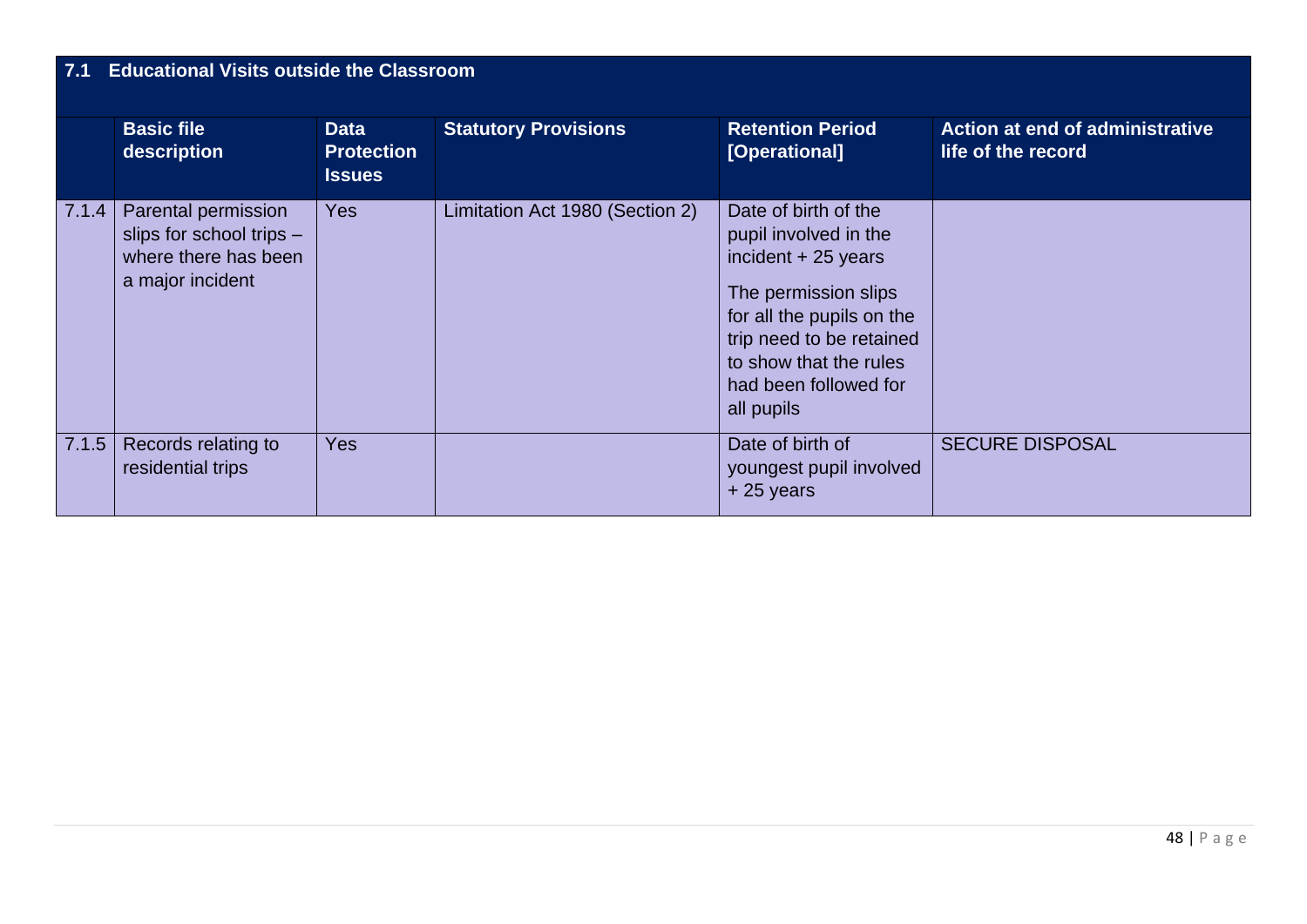| 7.2   | <b>Walking Bus</b>               |                                                   |                                       |                                                                                                                                                                                                                                                               |                                                                                                                                           |  |  |  |
|-------|----------------------------------|---------------------------------------------------|---------------------------------------|---------------------------------------------------------------------------------------------------------------------------------------------------------------------------------------------------------------------------------------------------------------|-------------------------------------------------------------------------------------------------------------------------------------------|--|--|--|
|       | <b>Basic file</b><br>description | <b>Data</b><br><b>Protection</b><br><b>Issues</b> | <b>Statutory</b><br><b>Provisions</b> | <b>Retention Period [Operational]</b>                                                                                                                                                                                                                         | Action at end of administrative<br>life of the record                                                                                     |  |  |  |
| 7.2.1 | <b>Walking bus</b><br>registers  | <b>Yes</b>                                        |                                       | Date of register $+3$ years.<br>This takes into account the fact that, if there is an<br>incident requiring an accident report, the register will<br>be submitted with the accident report and kept for<br>the period of time required for accident reporting | <b>SECURE DISPOSAL</b><br>[If these records are retained<br>electronically any back up copies<br>should be destroyed at the same<br>time] |  |  |  |

# **8. Central Government and Local Authority (LA)**

This section covers records created in the course of interaction between the school and the LA.

| 8.1   | <b>Local Authority</b>                 |                                         |                                       |                                          |                                                       |  |  |
|-------|----------------------------------------|-----------------------------------------|---------------------------------------|------------------------------------------|-------------------------------------------------------|--|--|
|       | <b>Basic file description</b>          | <b>Data Protection</b><br><b>Issues</b> | <b>Statutory</b><br><b>Provisions</b> | <b>Retention Period</b><br>[Operational] | Action at end of administrative life<br>of the record |  |  |
| 8.1.1 | Secondary transfer sheets<br>(Primary) | Yes                                     |                                       | Current year + 2 years                   | <b>SECURE DISPOSAL</b>                                |  |  |
| 8.1.2 | Attendance returns                     | Yes                                     |                                       | Current year + 1 year                    | <b>SECURE DISPOSAL</b>                                |  |  |
| 8.1.3 | School census returns                  | <b>No</b>                               |                                       | Current year + 5 years                   | <b>SECURE DISPOSAL</b>                                |  |  |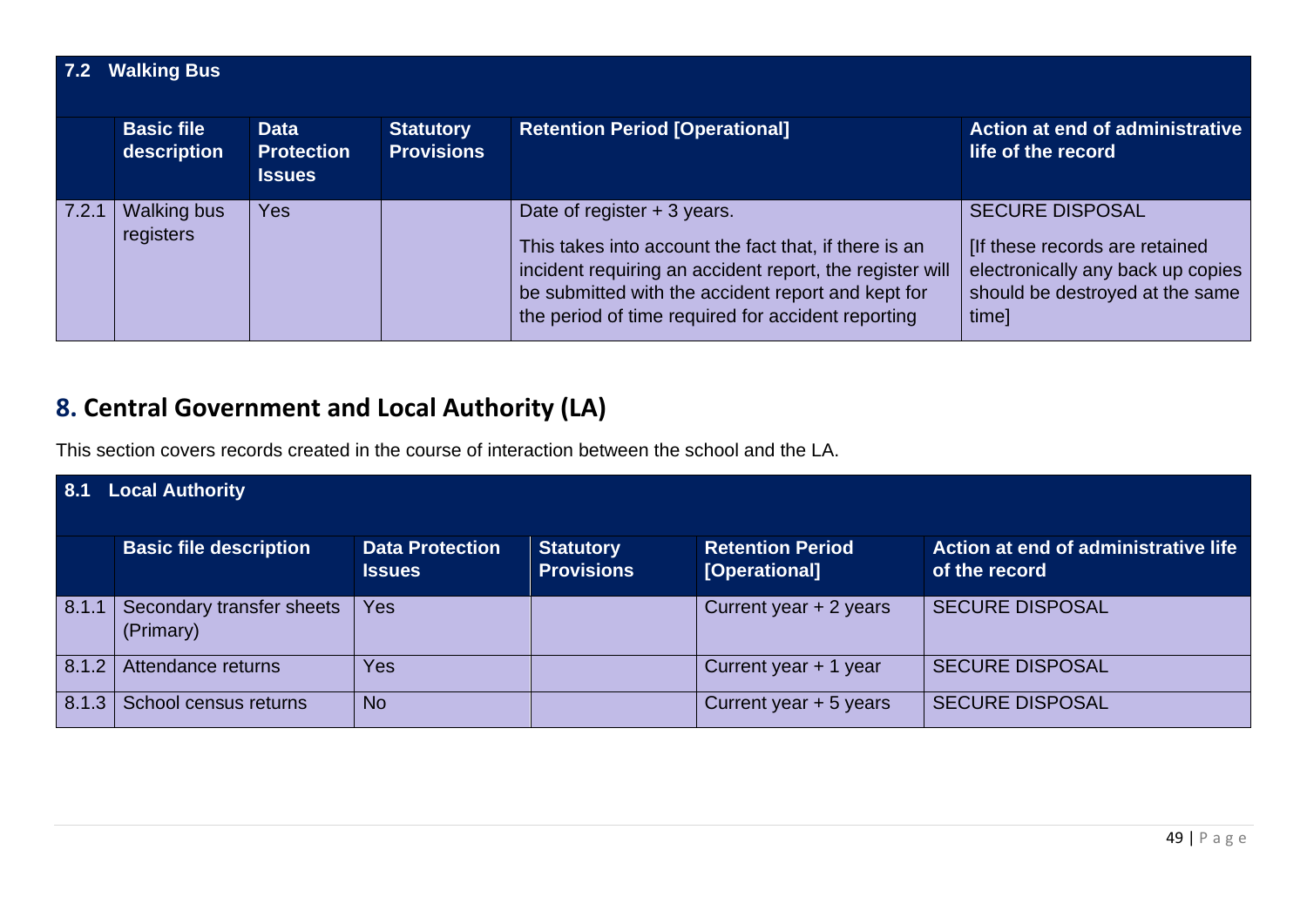### **8.2 Central Government**

|       | <b>Basic file description</b>                                   | <b>Data Protection</b><br><b>Issues</b> | <b>Statutory</b><br><b>Provisions</b> | <b>Retention Period</b><br>[Operational] | Action at end of administrative<br>life of the record |
|-------|-----------------------------------------------------------------|-----------------------------------------|---------------------------------------|------------------------------------------|-------------------------------------------------------|
| 8.2.1 | OFSTED reports and papers                                       | <b>No</b>                               |                                       | Life of the report then<br><b>REVIEW</b> | <b>SECURE DISPOSAL</b>                                |
| 8.2.2 | Returns made to central<br>government                           | <b>No</b>                               |                                       | Current year $+ 6$ years                 | <b>SECURE DISPOSAL</b>                                |
| 8.2.3 | Circulars and other information sent<br>from central government | <b>No</b>                               |                                       | Operational use                          | <b>SECURE DISPOSAL</b>                                |

### **Glossary**

#### **Admissions Policy**

Academies are their own admission authority (although the LA or another organisation can be contracted to carry out the tasks associated with the role). The Admissions Policy must comply with the requirements of the admission code and must be reviewed and adopted annually, irrespective of any changes. A formal consultation for a period of at least eight weeks between 1 November and 1 March must be carried out where any changes are required. Admissionsrelated information should be uploaded to the academy website.

#### **Accessibility Plan**

A plan or strategy must be put into place, setting out how disabled pupils can participate in the curriculum and associated services, thereby maximising access to both the physical environment and written information provided to pupils.

#### **Annual Report and Accounts**

It is a condition of the funding agreement that Academy accounts must be produced for the 12-month accounting period ending on 31 August. The Annual Report and Accounts must be filed with Companies House by 31 May and should include the following elements: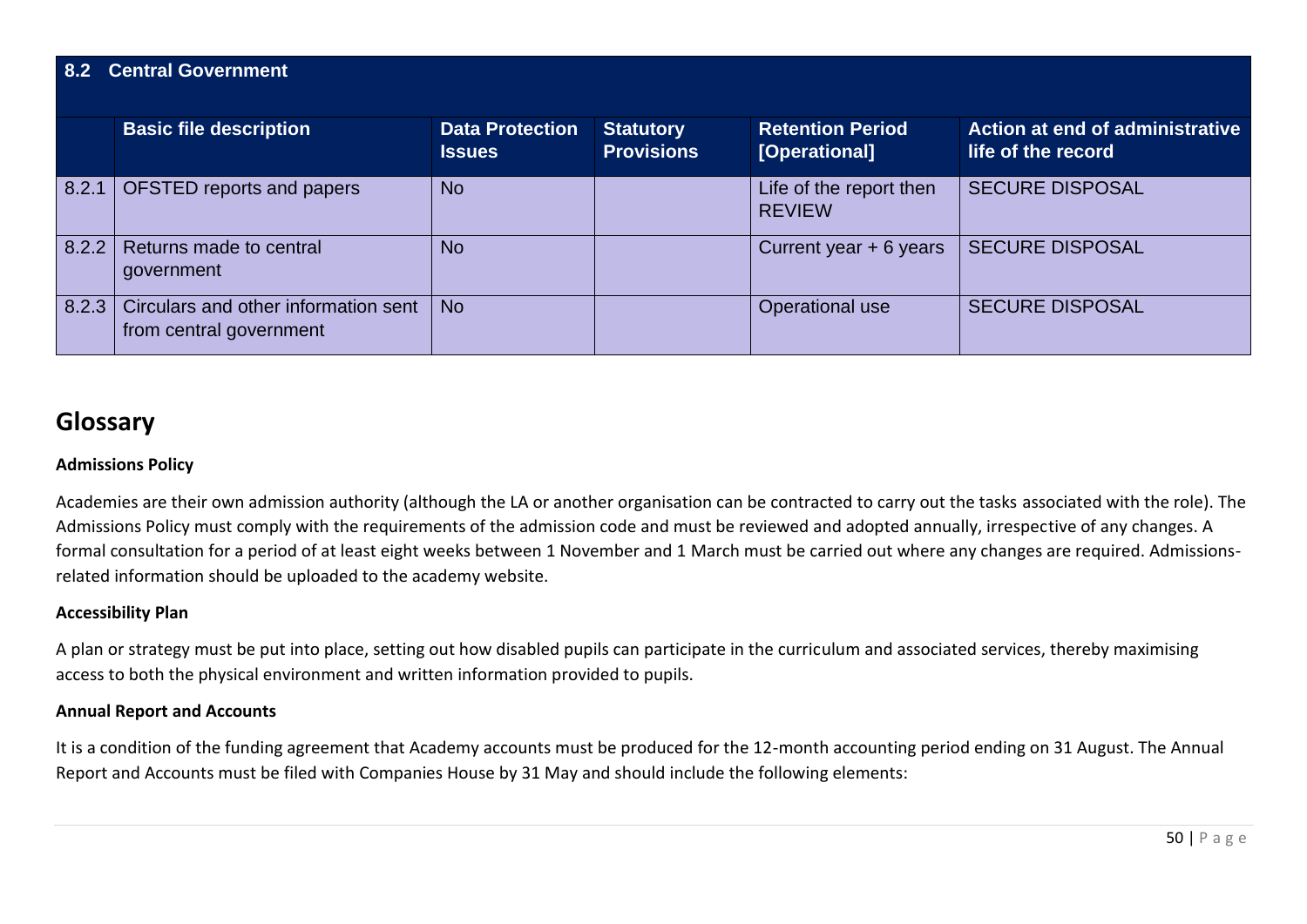#### Reports:

- A trustees' report;
- A governance statement;
- A statement on regularity, propriety and compliance;
- A statement of trustees' responsibilities;
- An independent auditor's report on the financial statements; and
- An independent auditor's report on regularity.
- Financial statements:
- A statement of financial activities;
- A balance sheet;
- A cash-flow statement; and
- Notes which expand on the statements, including a note on the Academy trust's accounting policies. .

#### **Annual Return**

Every Academy must file a completed annual return at Companies House each year.

#### **Articles of Association**

The Articles of Association prescribe the internal management, decision-making and running of the Academy trust as well as its liability. The DfE has model documentation which schools are expected to adopt.

#### **Annual Report – Trustees'/Directors' Report**

The Directors of the Academy are responsible for the preparation of a Trustees'/Directors' report which supports the financial statements. The report fulfils the requirements for a Directors' report, as set out in ss. 415–419 CA 2006, as well as a Trustees' report under charity law, as set out in the Charities' SORP. The main objective is to supplement financial information with such further information as necessary for a full appreciation of the company's activities. The report describes what the Academy is trying to do and how it is going about it, demonstrates whether and how the Academy has achieved its objectives during the year, and explains its plans for the future.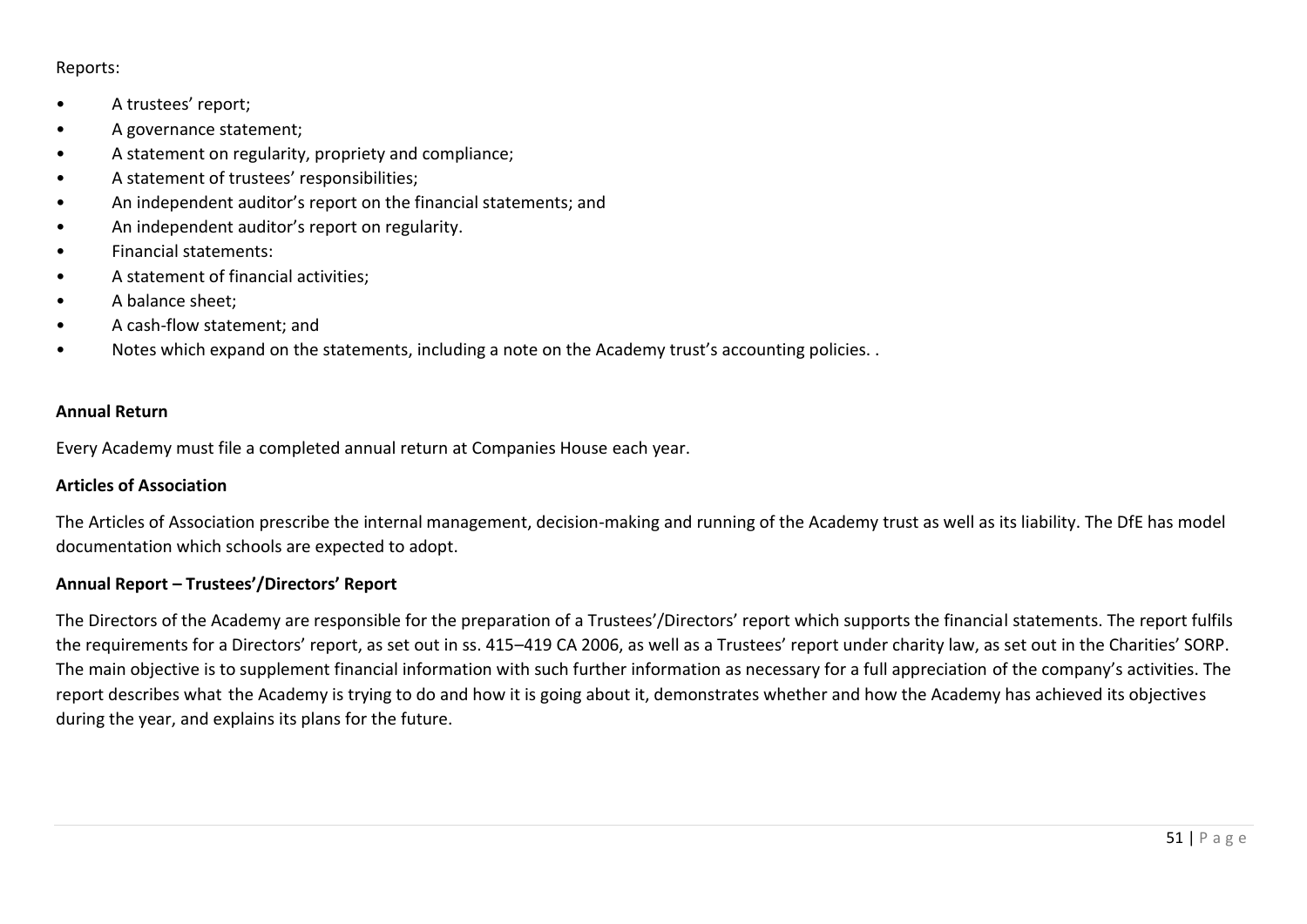#### **Charging and Remissions Policy**

An Academy is treated in the same way as a maintained school in respect of charging, particularly in relation to, charges, regulations about information about charges and school hours, voluntary contributions, recovery of sums as civil debt, interpretation regarding charges, and the obligation to enter pupils for public examinations. The terms also place an obligation on an Academy to have a Charging and Remissions policy.

The Education Act 1996 provides that parents and pupils cannot be charged for any activity, unless there is a policy in place. Charges per pupil cannot exceed the actual costs incurred, so that no extra cost can be charged to cover pupils who cannot afford the activity or in order to make a profit. Charges for activities taking place during the normal school day can only be on the basis of voluntary contributions and pupils will be treated no differently whether they pay the contribution or not.

#### **Directors – Appointment**

The method of appointment will depend on the category of Director and the terms of the Articles. However, there must be at least two parent governors and no more than a third of Directors – including the Head Teacher – can be Academy staff. Directors are generally appointed for a term of 4 years.

#### **Directors – Disqualification**

The Company Directors' Disqualification Act 1986 grants the court power to make an order disqualifying a person from promoting, forming or taking part in the management of a company without the leave of the court. There are numerous grounds for disqualification and the model articles set out specific instances which will be regarded as disqualification.

#### **Directors – Termination of Office**

Generally, Directors are appointed for a fixed term of office, which in the model articles is set at 4 years. A Director may resign by giving written notice to the clerk at any time, although the articles provide that this will only be valid if there are at least three Directors remaining in office when the notice of resignation is to take effect. The Companies Act 2006 provides that a "company may by ordinary resolution at a meeting remove a director before the expiration of his period of office, notwithstanding anything in any agreement between it and him". This very wide provision is slightly tempered by the model articles, which state that Directors can generally be removed from office by the person or persons who appointed them. This means that where Directors are appointed by the members they can be removed from office, following a member resolution, by written notice to the clerk. Elected Directors cannot be removed in this way.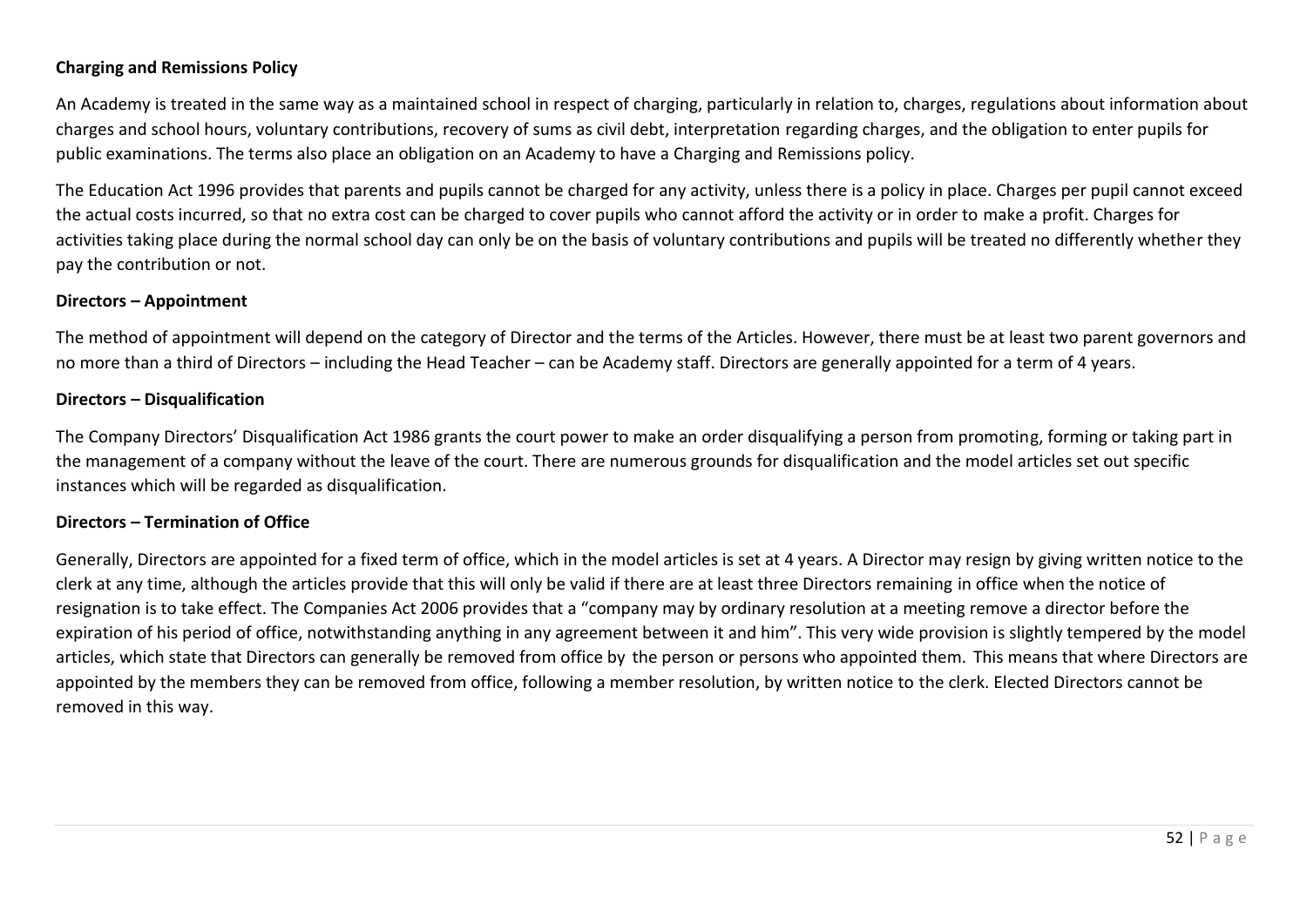#### **Funding Agreement with the Secretary of State**

The Funding Agreement is effectively the contract by which the Academy agrees to provide educational services in exchange for funding provided by the DfE. There are model versions of the Funding Agreement, but these have been updated over time to reflect changes in policy and legislation. The DfE does not expect schools to deviate from the model documents.

#### **Funding Records – Capital Grant**

Specific prior written agreement by the Secretary of State must be obtained prior to incurring any capital expenditure on which capital grant payments are sought. Capital expenditure may include costs for building new premises or for substantially refurbishing existing premises.

#### **Funding Records – Earmarked Annual Grant (EAG)**

The EAG may be paid for either recurrent expenditure or capital expenditure for such specific purposes as have been agreed between the Secretary of State and the Academy. EAG may only be spent in accordance with the terms, conditions and scope of the grant, which are set out in the relevant funding letter.

#### **Funding Records – General Annual Grant (GAG)**

The GAG will be paid to cover the normal running costs of the Academy, such as salary and administration costs. The funding is equivalent to that which would be received by a maintained school with similar characteristics, together with an additional element for functions which would be carried out by the LA if the Academy were a maintained school.

#### **General Members' Meetings**

Meetings of the members are known as General Meetings. Apart from any specific requirement to call an Annual General Meeting, the Articles contain no specific obligations with regard to holding General Meetings. This means that it is feasible for long periods of time to pass without any meetings being held, since all resolutions are passed using the written resolution method! Members' meetings are closely regulated and the Companies Act 2006 has a whole chapter (Part 13, Chapter 3) dedicated to the requirements. This can be contrasted with Board Meetings, which have very little in the way of formal requirements.

#### **Governance Statement**

Academies are recipients of public funding and so must prepare a Governance Statement – this is a requirement by HM Treasury for all public bodies. It must be signed by the Chair and Accounting Officer on behalf of the board.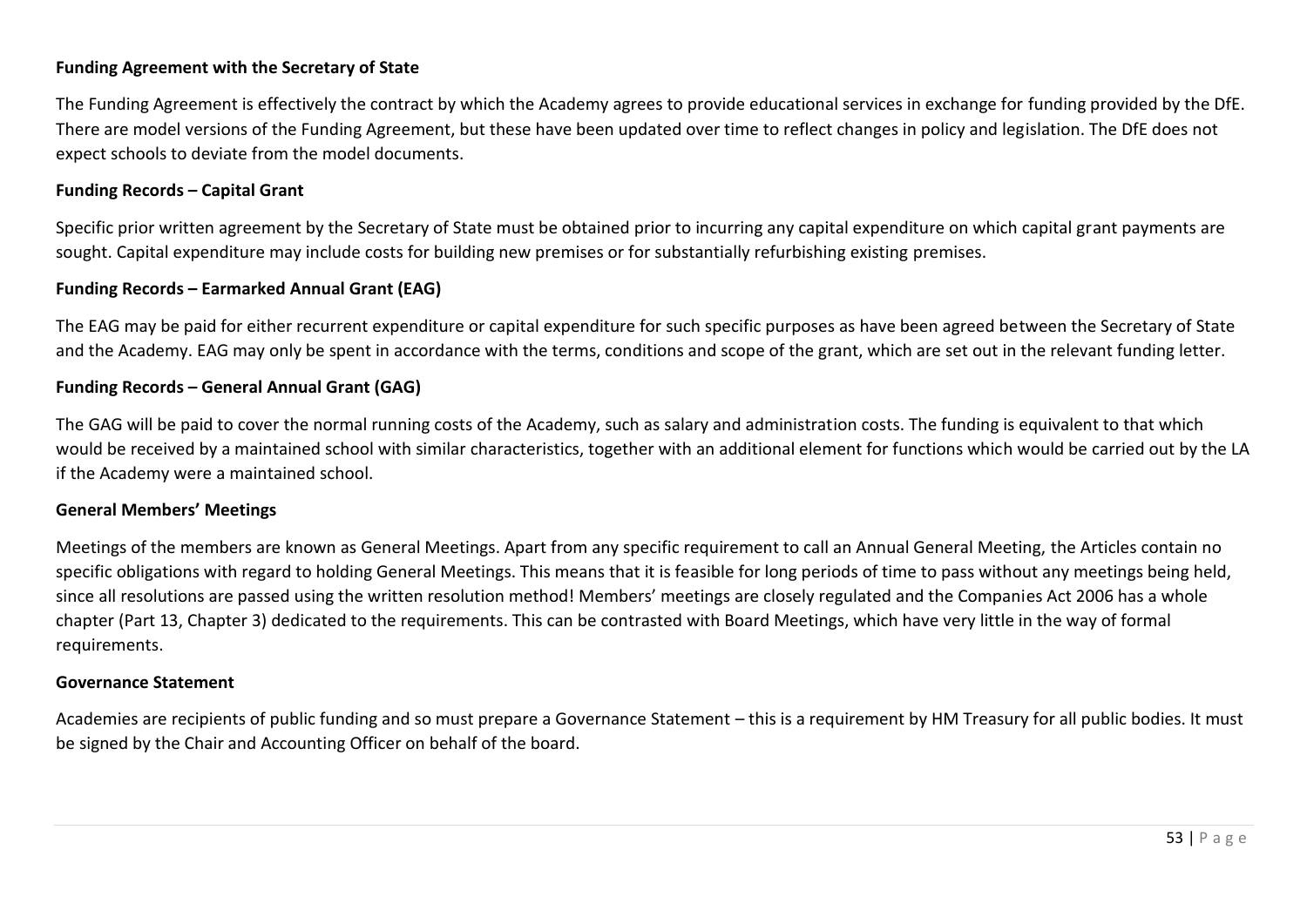#### **Memorandum of Association**

Document confirming the three 'subscribers' who wish to form the Academy and become its members. The memorandum has no ongoing significance once an Academy has been incorporated.

#### **Rules and Bylaws**

The Directors are entitled to make "such rules or bylaws as they may deem necessary or expedient or convenient for the proper conduct and management of the Academy" in connection with matters that are "commonly the subject matter of company rules", such as in connection with meetings or members.

#### **Special Educational Needs**

The Academies Act 2010 provides that academies must have regard to the SEN Code of Practice. Published by the DfE, the Code of Practice includes adoption of a policy on SEN which sets out the approach to meeting pupils' special educational needs whether with or without a statement.

#### **Strategic Review**

Academies are now required to produce a strategic report, which must contain a fair review of the Academy's business as well as a description of the principal risks and uncertainties it faces. It will specifically include the following: achievements and performance; financial review; plans for future periods; and funds held as a custodian trustee on behalf of others. The Directors/Trustees must include a clear statement that they are approving the strategic report in their capacity as Company Directors.

#### **Written Scheme of Delegation**

The board can delegate any power or function to an individual Director, a committee, the principal or any other holder of an executive office. That person must report to the board when that authority has been exercised and any action taken, or decision made.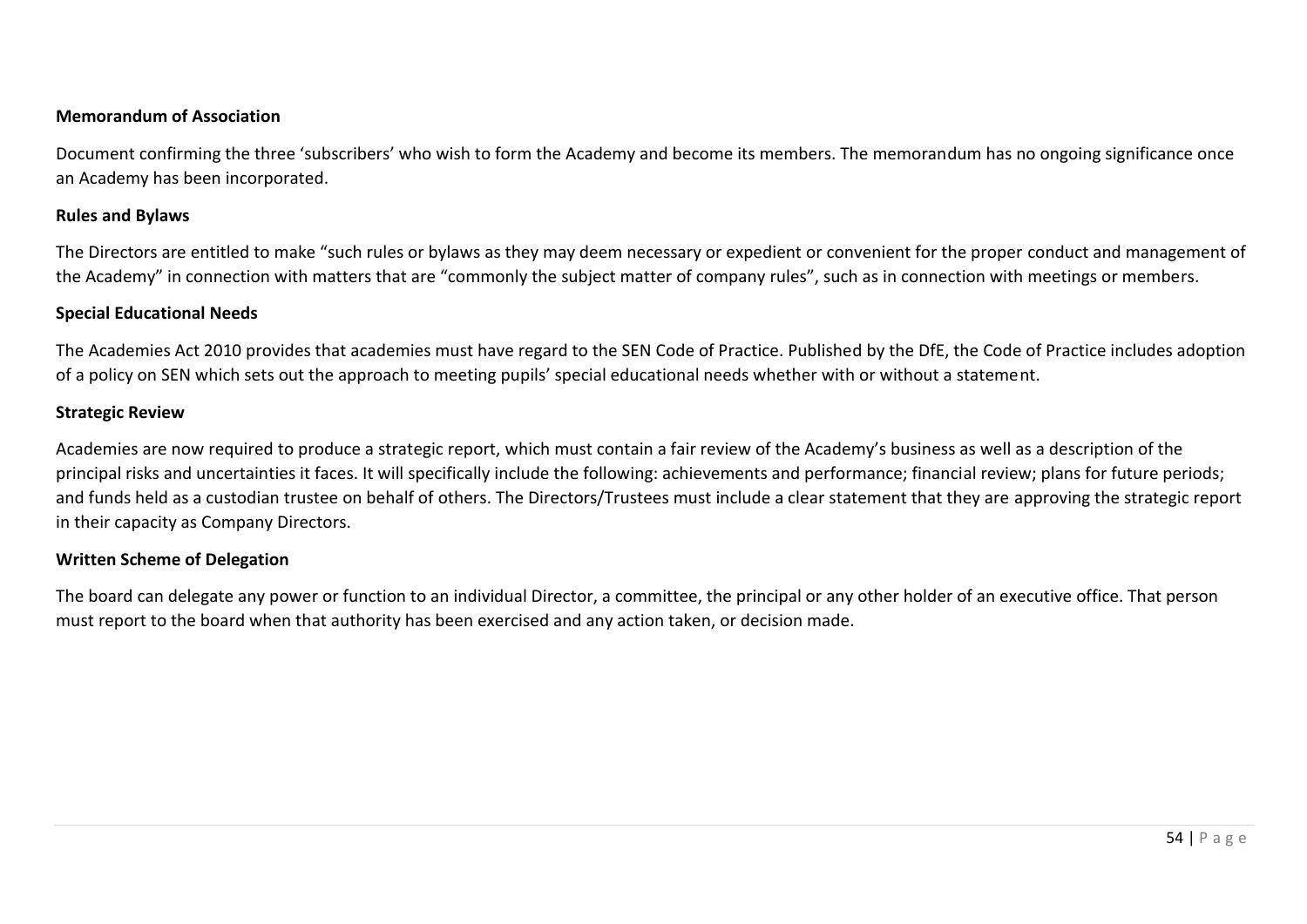

# **POLICY: Photograph, Digital Images & Video Policy**

| <b>Policy title</b>     | Photograph, Digital Images and<br>Video Policy                          | <b>Version</b> | 3              |
|-------------------------|-------------------------------------------------------------------------|----------------|----------------|
| <b>Groups consulted</b> | Data Protection Leads and<br><b>Business and Operations</b><br>Managers | <b>Date</b>    | September 2021 |
| Date issued             | 08 10 2021                                                              |                |                |
| <b>Review Date</b>      | October 2022                                                            |                |                |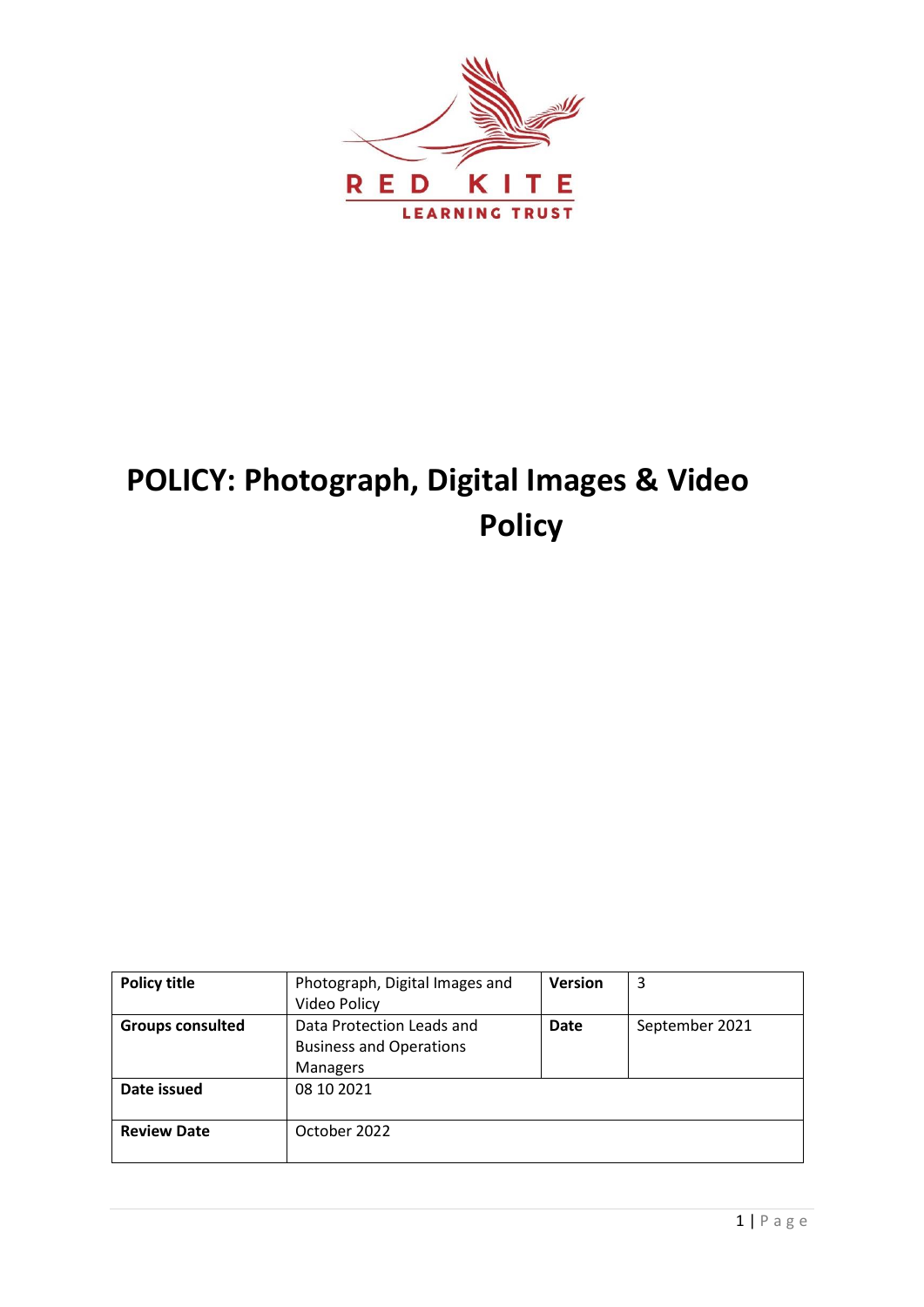| <b>CONTENTS</b>   |                                             | Page(s) |
|-------------------|---------------------------------------------|---------|
| Item 1            | Introduction                                | 3       |
| Item <sub>2</sub> | Consent                                     | 3       |
| Item <sub>3</sub> | <b>Usage</b>                                | $3 - 4$ |
| Item 4            | <b>Digital Images for Academy use</b>       | 4       |
| Item 5            | Media use                                   | $4 - 5$ |
| Item 6            | <b>Family Photographs at Academy Events</b> | 5       |
| <b>Appendix 1</b> | <b>Consent Form</b>                         | 6       |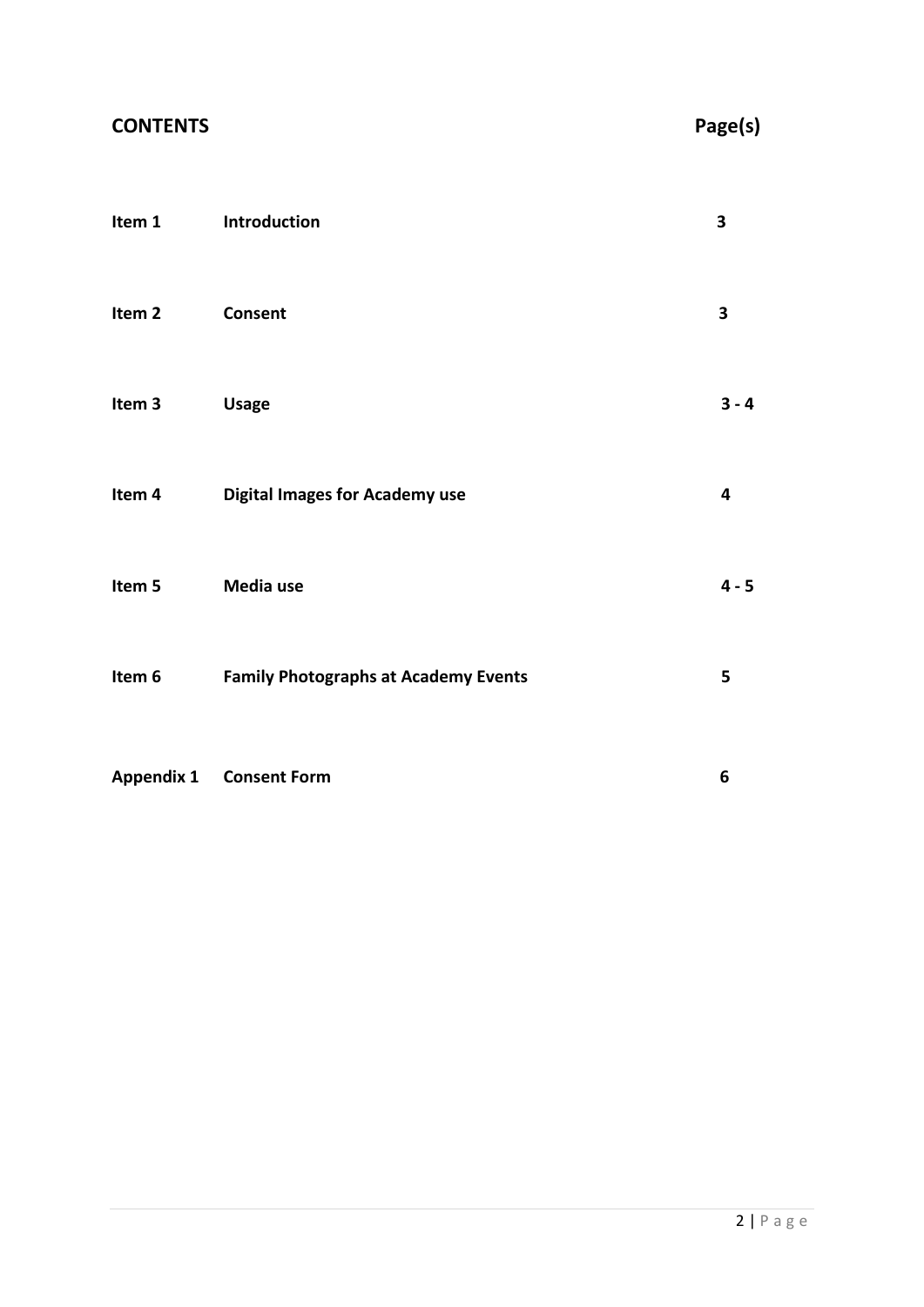### **Introduction**

The Trust is obliged to comply with the General Data Protection Regulation (GDPR) and the Data Protection Act 2018 when it takes or publishes digital images or video of its pupils. The Trust will always act in the best interest of its pupils and will take parental preferences into account.

### **Consent**

The Trust's Data Protection Policy gives children and young people rights over their own data when they are considered to have adequate capacity to understand. Most children and young people will reach this level of understanding at age 12. For this reason, for most pupils in a Secondary Academy, it will normally be up to the individual child to decide whether to digital images/video of themselves taken and used by the Trust.

In the circumstance where the Academy considers the child does not have the capacity to make such a decision, the Academy will take the following action: seek the consent of the child, parent/carer, Designated Safeguarding Leader and SENCO.

To these arrangements, a Secondary Academy will capture the consent of the pupil at the age of 11 as they start in Year 7 to last through until they are 16 years of age and store within its MIS, the Academy will also capture the consent and wishes of the parent/carer and store within its Management Information System (MIS). Consent will be recaptured at the start of Year 12 for existing students and also for students new to the Academy.

In Trust Primary Academies, full consent will be with the parents/carers and stored within its MIS.

In Trust All Through Academies full consent will be with the parents and carers up to Year 7. From Year 8 the Academy will recapture the consent of the pupil and will also capture the wishes of the parent/carer. Consent will be recaptured at the start of Year 12 for existing students who commence Post 16 provision within one of the Trust's Secondary Academies that have a Post 16 provision.

If a parent wishes to express a preference for one of the Trust's Academies to avoid taking or publishing digital images of their child in certain circumstances, they must indicate their preferences via the MIS parent portal or application to provide consent as per the Trust's Safeguarding Policy as outlined below. If no preferences are expressed, then we will act in accordance with the principles expressed in this policy.

The digital image taken specifically to hold on the Academy MIS is required for safeguarding purposes.

### **Usage**

During a pupil's time at one of the Trust's Academies they may have their digital image, or a video taken, this may be just to record an event, or it may be that the Academy are proud of the event and want to promote it through various platforms. The following are instances of when, where and how this could involve the pupil:

- in the classroom when the pupil is taking part in an activity or demonstration and used for internal purposes.
- whilst the pupil child is on an Academy trip and posted on Academy authorised social media for parents and the community to see activities the Academy has been involved in.
- at a sports fixture and posted on Academy authorised social media so parents can see the result.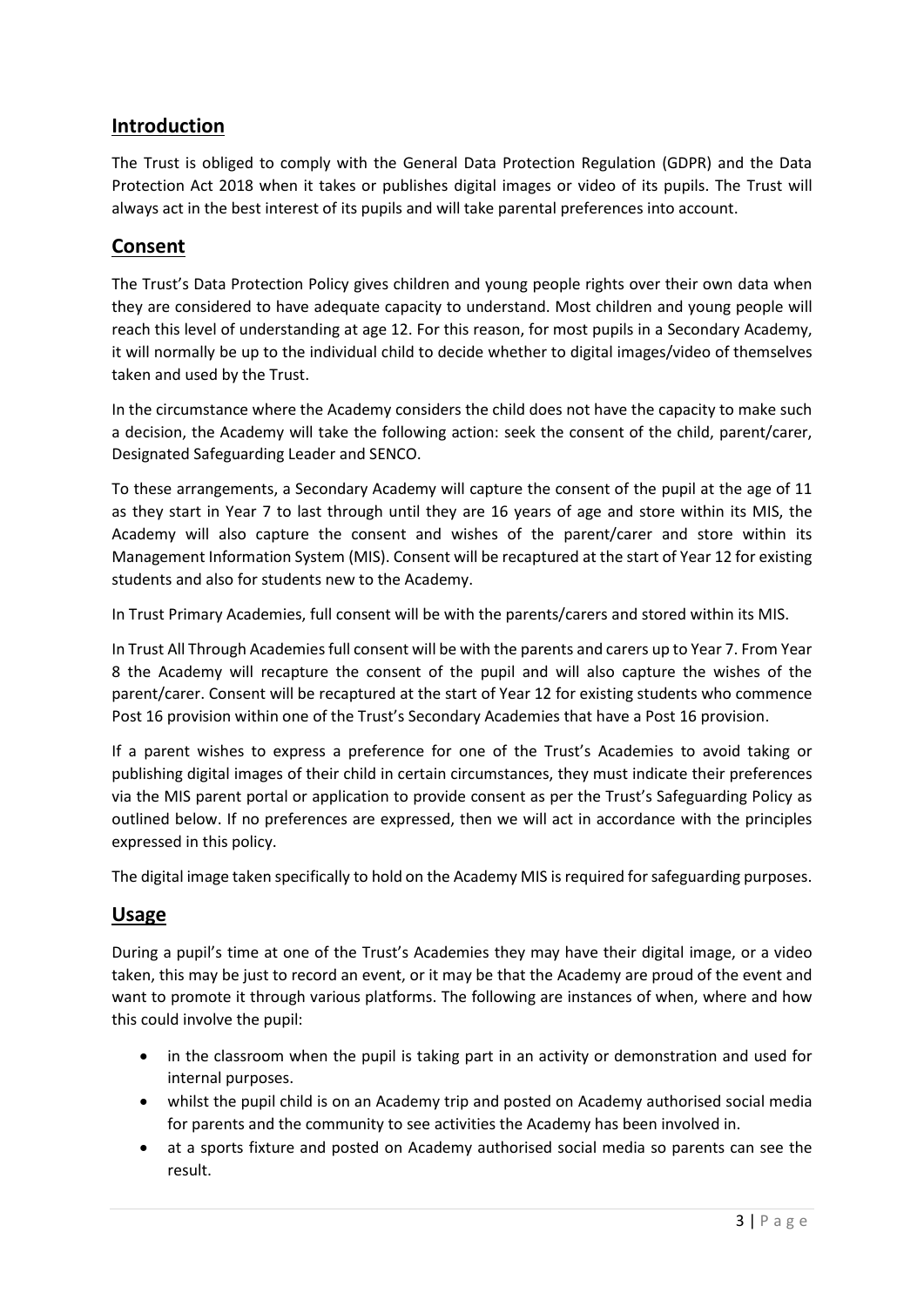- a personal accolade where the pupil has won an award, so a specific press release may be written about the pupil's achievement and put on the Academy website as well as being sent to the local media with the pupil's named photograph.
- a large event like sports day, drama production, concert, charity event, leavers ball or awards evening where many photographs are taken, named and unnamed and are posted on Academy authorised social media and the Academy website and local media.

The above are all typical examples but are not exclusive as there may be many other situations and events where digital images/videos are taken relevant to Academy.

The typical external local media platforms used are local news websites and social media, local radio, and regional and national newspapers on occasion.

Ordinarily the following rules will apply to digital images in Trust Academies:

### **Digital Images for Academy Use**

- The Academy will take digital images for its own use. Usually these will be unnamed digital images and will generally be for internal Academy use but may also include digital images for publication, such as pictures for the prospectus/marketing materials, or to show as slides at an event for parents. Unnamed digital images may also be used on display boards which can be seen by visitors to the Academy.
- When an image is taken, the pupils will be informed that a digital image is being taken and told what it is for, so that they can opt out if they wish.
- When using digital images consent will be based on the consent established in this policy given by the pupil and/or parent/carer as applicable.
- Where a parent/carer has declined consent upon entering the Academy in year 7, consent will be recaptured at the age of 12 from the child. A discussion will take place with the parent/carer, Designated Safeguarding Leader and/or SLT when there is a difference of view.

### **Media Use**

- The Academy will consider the interests of its pupils when deciding whether to allow external organisations to take/use digital images or to film.
- When the press is allowed to be present in Academy or at Academy events, this will be on the condition that they observe this policy. Upon doing so, they may publish named or unnamed digital images where consent has been established.
- Where media entities are allowed to be present at a particular event the Academy will make sure that pupils and their parents or carers are informed of the media presence. If no objection is received, then the Academy will assume that unnamed and named digital images may be published according to the consent established in this policy.
- All third-party media entities are provided with this policy. Where Trust Academies provide an image to a third-party media entity, it is based on consent outlined in this policy. Where an image has not been provided and if the media entity wants to publish named digital images then they must obtain specific consent from those pupils with capacity to consent or the parents of those without capacity. The Academy will require the media entity to check with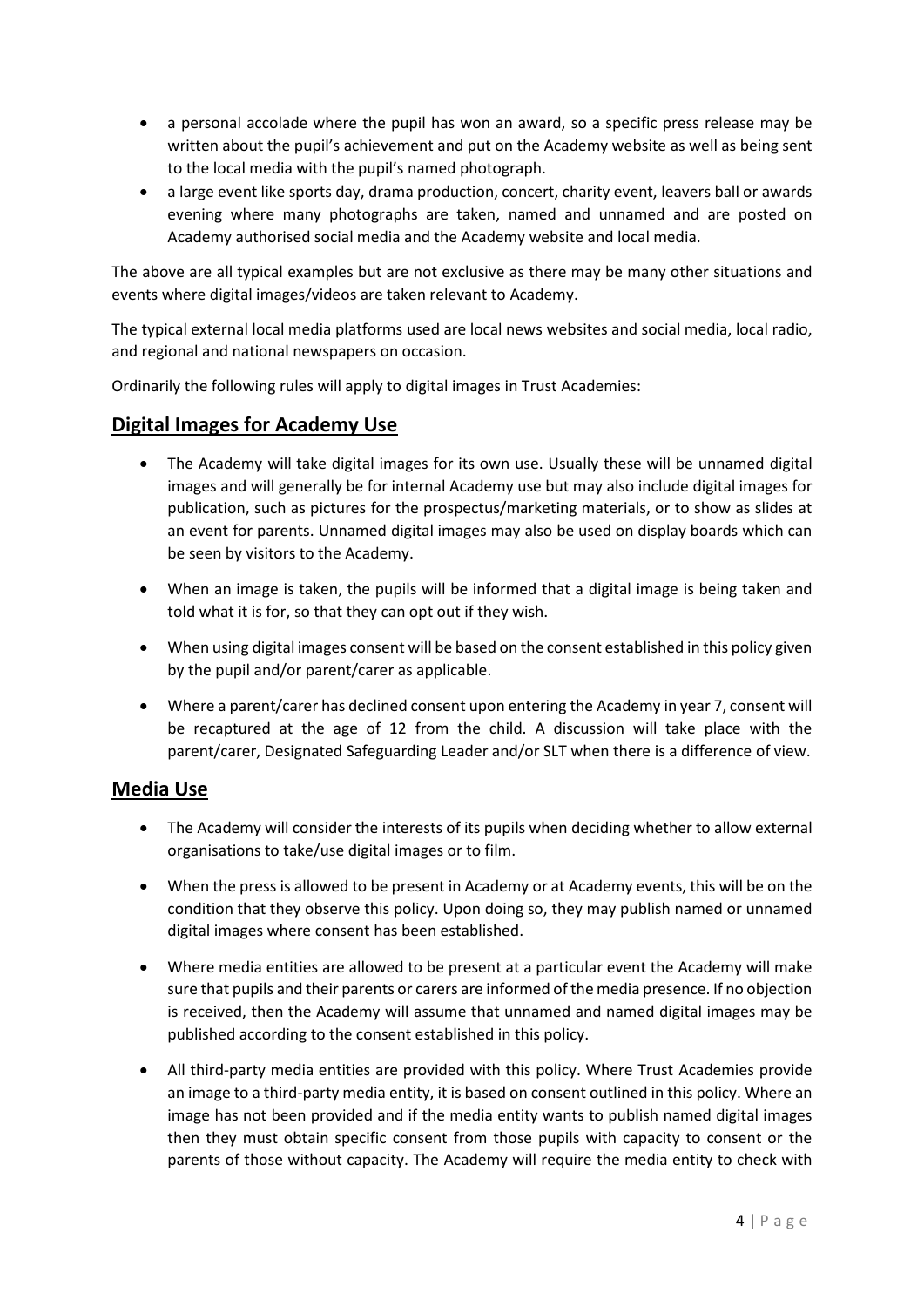the Academy before publication so that the Academy can check that any objections have been considered.

### **Family Photographs at Academy Events**

- It shall be at the discretion of each of the Academies within the Trust whether digital images may be taken at an Academy event.
- Family and friends taking digital images for the family album will not be covered by the Trusts Data Protection Policy.
- Where the Academy decides to allow such photography, the family and friends will be asked not to publish any images showing children other than their own on the internet.